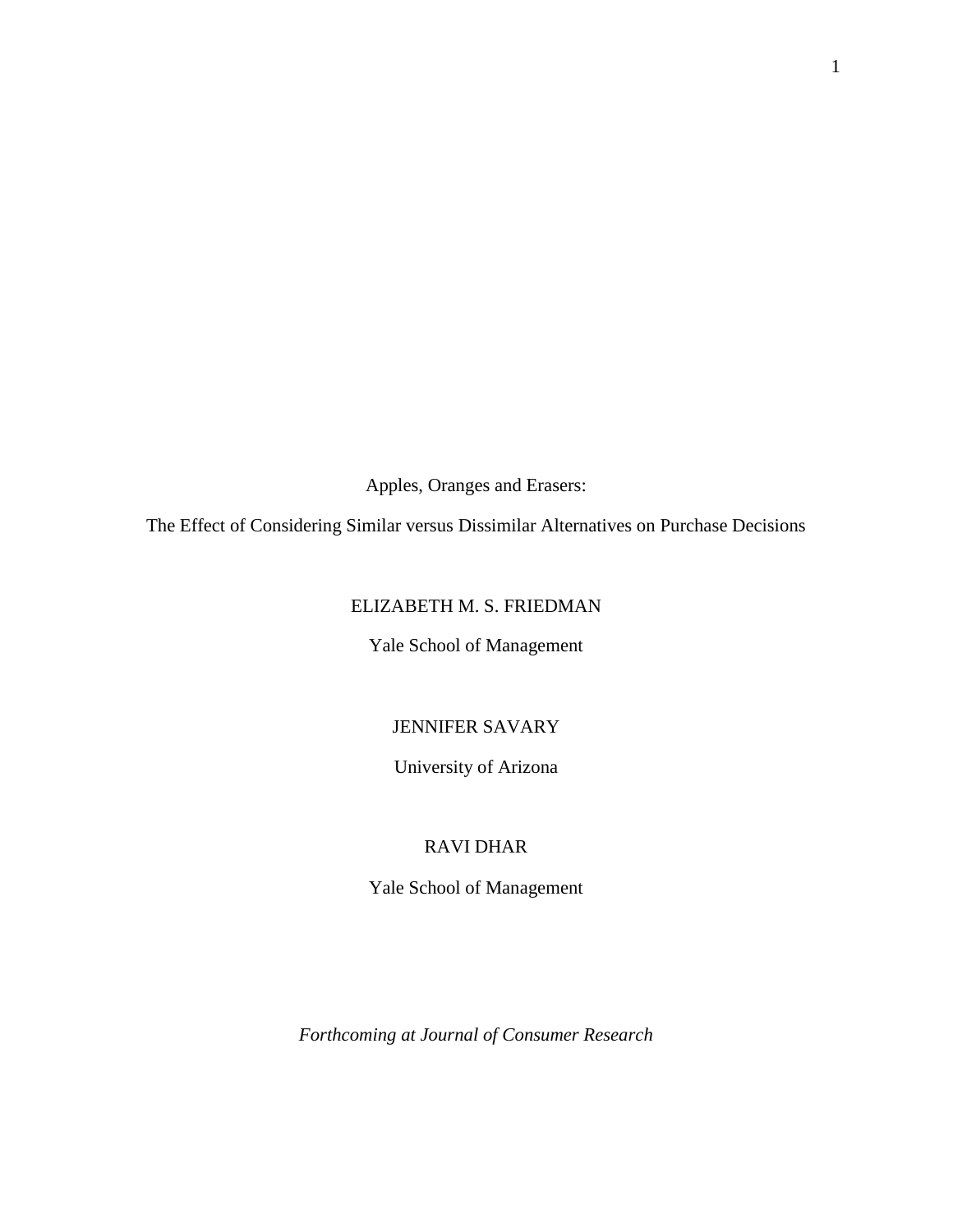#### **ABSTRACT**

When deciding whether to buy an item, consumers sometimes think about other ways they could spend their money. Past research has explored how increasing the salience of outside options (i.e., alternatives not immediately available in the choice set) influences purchase decisions, but whether the type of alternative considered systematically affects buying behavior remains an open question. Ten studies find that relative to considering alternatives that are similar to the target, considering dissimilar alternatives leads to a greater decrease in purchase intent for the target. When consumers consider a dissimilar alternative, a competing non-focal goal is activated, which decreases the perceived importance of the focal goal served by the target option. Consistent with this proposed mechanism, the relative importance of the focal goal versus the non-focal goal mediates the effect of alternative type on purchase intent, and the effect attenuates when the focal goal is shielded from activation of competing goals. We conclude with a discussion of the theoretical and practical implications of our findings.

*Keywords*: opportunity costs, outside options, similarity, comparisons, goals, behavioral decision theory

Vicki Morwitz served as Editor and Chris Janiszewski served as Associate Editor.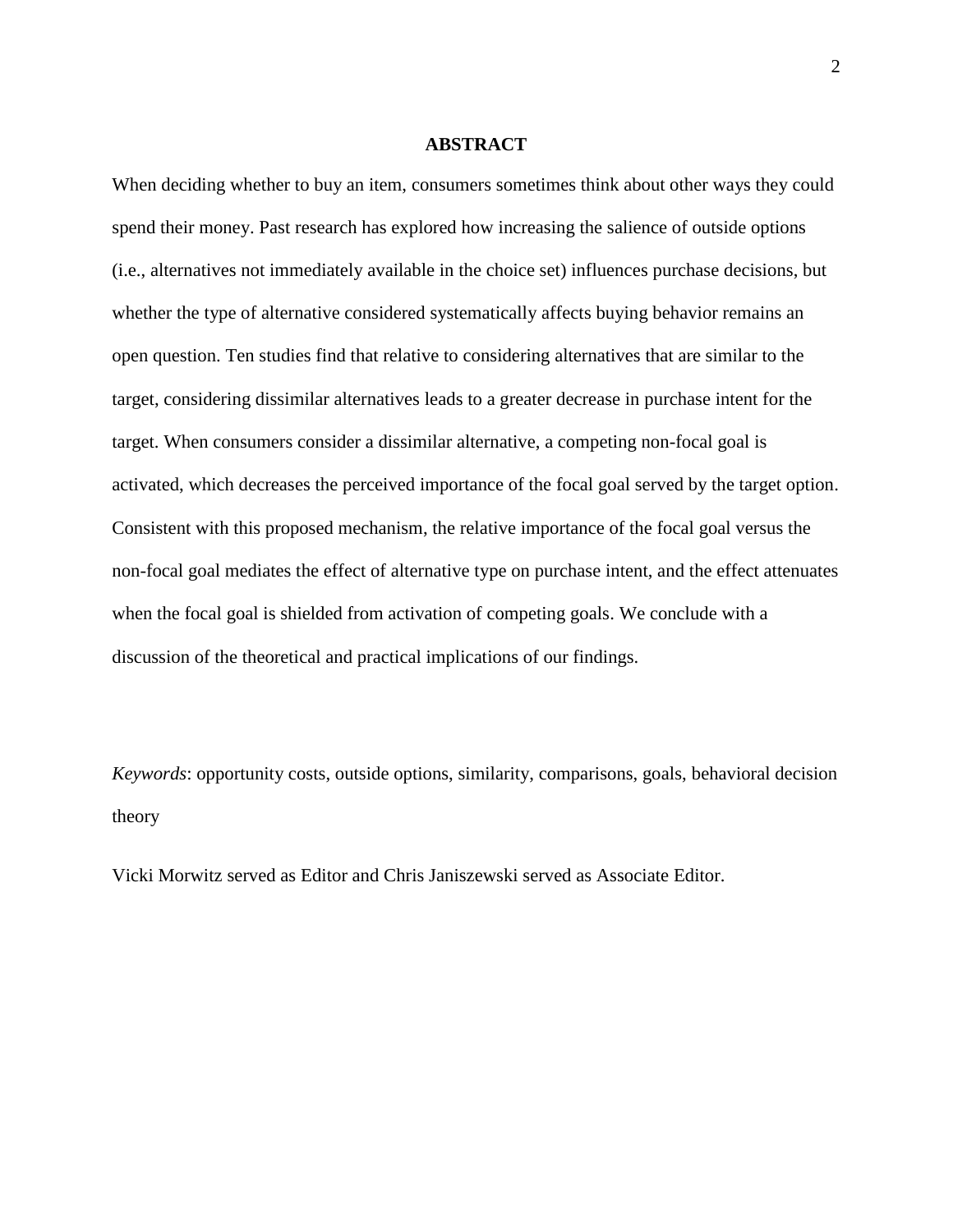Imagine a consumer who is thinking about buying a \$25 shirt to wear to work. Before deciding whether to buy the shirt, she might contemplate alternative goods and services that she could buy for \$25. Does her likelihood of purchasing the \$25 shirt depend on whether she considers similar alternatives that serve the same goal as the shirt (e.g., a different style shirt or other work clothes) or dissimilar alternatives that serve different goals (e.g., a pair of movie tickets or wireless speakers)? Extensive research has explored how the comparisons that consumers make affect their preferences (Dhar and Sherman 1996; Kahneman and Miller 1986; Simonson et al. 2013), but the majority of this work has focused on comparisons among alternatives that are part of the immediate choice set. Many real world choices are also influenced by comparisons to outside alternatives, such as those brought to mind by the consumer or prompted by marketing activities. Recent research suggests that when consumers consider other ways to spend their money they are less likely to buy a target option (Frederick et al. 2009), but researchers have not yet explored whether and how the *type* of alternatives considered affects preference for the target option, nor the psychological mechanisms underlying these effects.

A fundamental dimension on which the alternatives considered may vary is how similar or dissimilar they are to the target option (Dhar, Nowlis, and Sherman 1999; Medin, Goldstone, and Gentner 1993; Mussweiler 2003). In the current research, we explore whether the similarity of the outside options to the target affects the decision to buy the target. We use a goal theoretic approach to develop the prediction that in many situations, people will be less likely to purchase a target option after considering dissimilar alternatives than after considering similar alternatives.

A consumer's decision to buy a particular product depends in part on the importance she attaches to the goal that the product serves (hereafter referred to as the focal goal; Van Osselaer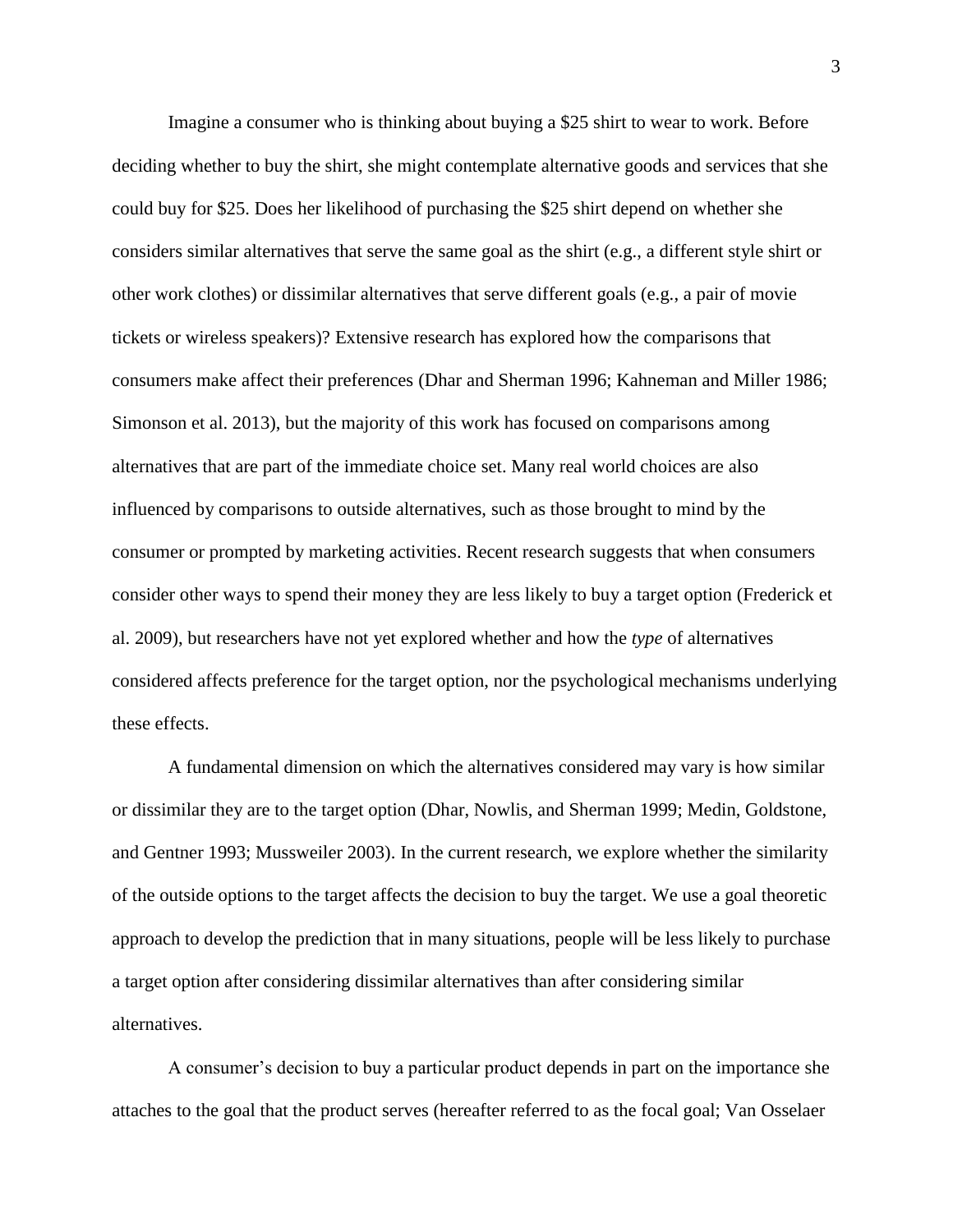and Janiszewski 2012). We propose that considering dissimilar alternatives decreases the perceived importance of the focal goal more than considering similar alternatives. This occurs because considering dissimilar alternatives is more likely to activate additional consumption goals (non-focal goals) than considering similar alternatives (Van Osselaer and Janiszewski 2012). Considering dissimilar alternatives thus leads to relatively lower perceived importance of the focal goal (Kruglanski, Pierro, and Sheveland 2011) and in turn, a lower likelihood of buying the target option. Consistent with our proposed mechanism, we show that the rated importance of the focal goal mediates the relationship between the similarity of the alternative to the target and purchase intent of the target option. Moreover, we show that considering a dissimilar alternative increases the importance of a non-focal goal associated with the alternative and that the difference in importance between the focal and non-focal goal also mediates the effect of alternative type on purchase intent. Finally, we demonstrate that shielding the focal goal (Shah, Friedman, and Kruglanski 2002) prior to considering alternatives attenuates our effect.

The current research contributes to three streams of literature. First, these findings extend our understanding of opportunity cost consideration. Contrary to the view that thinking about any attractive outside option should decrease purchase intent to the same extent (Frederick et al. 2009), our goal theoretic approach shows that the magnitude of this decrease may depend on the type of alternative considered. Second, we integrate the literature on multiple goals into behavioral decision theory to better understand the psychological processes by which considering opportunity costs influences choice. While most choice research is agnostic to goal activation and instead focuses on context and comparisons, we show how considering different types of alternatives can influence the importance of focal and non-focal goals, which in turn affects purchase decisions. Third, we contribute to the research on pre-decision option generation. While most research on the early stage of decision making examines the strategies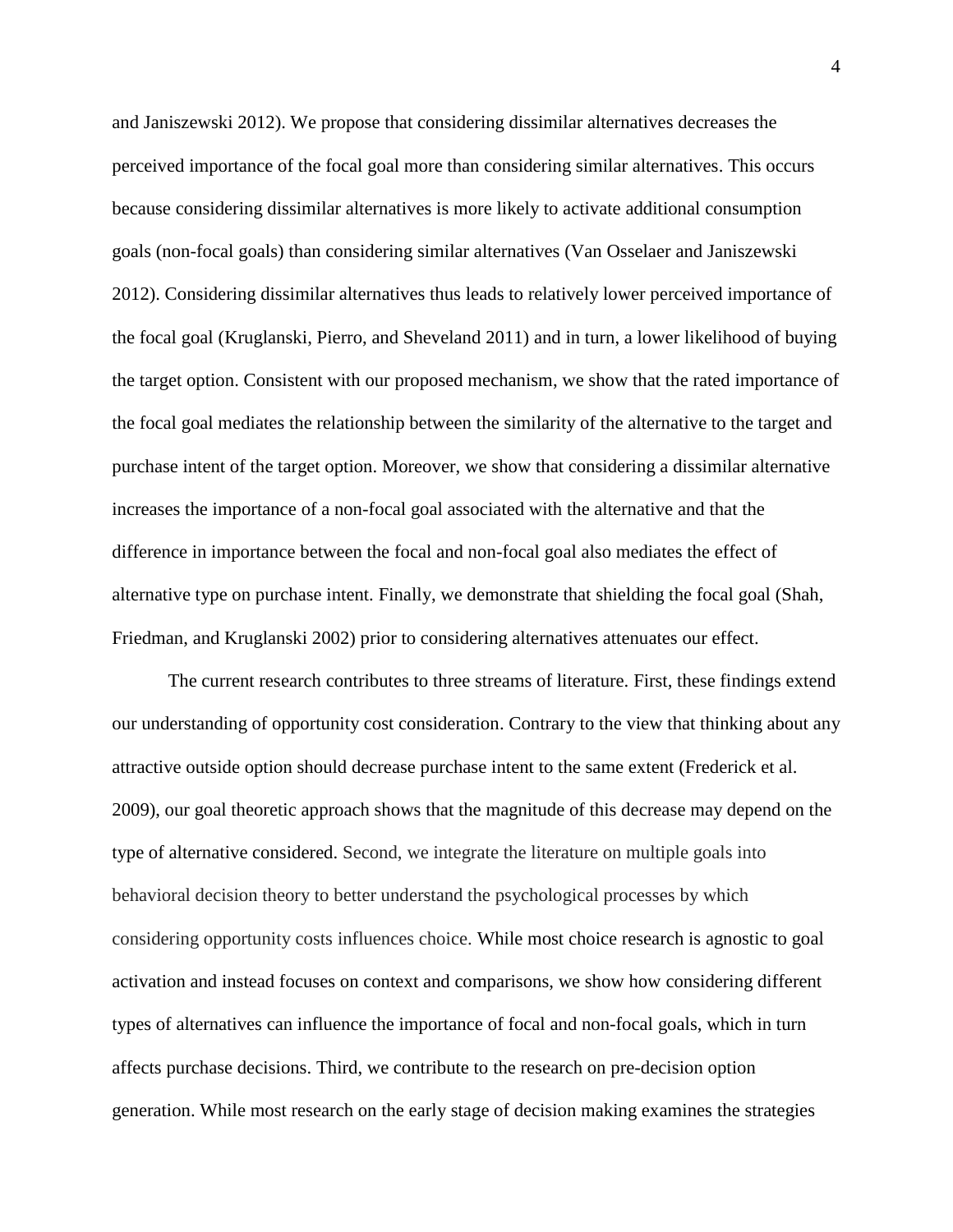that people use to generate options (Keller and Ho 1988) or the number of options people tend to generate under different conditions (Thomas et al. 2008), little work explores the downstream implications on choice. We integrate the two choice stages to explore how generating different types of options subsequently affects purchase intent. Finally, for managers, this research suggests that one possible tactic that might minimize the negative impact of comparisons to outside options—such as nearby shelf items, links provided on webpages or comparative products in advertising communications—is to provide alternatives that are consistent with the goal served by the target option.

#### **CONCEPTUAL BACKGROUND**

Research in decision making has increasingly focused on the effect of comparisons on consumer choice (Simonson et al. 2013). Extensive work has explored how aspects of the choice task can bring to mind different comparisons, which may result in different decisions. For example, Dhar and Simonson (1992) find that changing which option is the focus of a comparison (e.g., comparing fruit salad to chocolate cake versus comparing chocolate cake to fruit salad) affects which attributes receive the most attention, and ultimately, which option is chosen. While most research has focused on comparisons among options that are part of the immediate choice set, other work has shown that comparisons to options outside of the choice set affect decision making as well. Comparisons to options outside the choice set have mainly been explored in the context of reference prices, where the price of an option in the environment establishes a standard of comparison against which the price of a target option is evaluated (Adaval and Monroe 2002; Nunes and Boatwright 2004), or in the context of phantom alternatives that are not actually attainable, for example due to stock-outs or budget constraints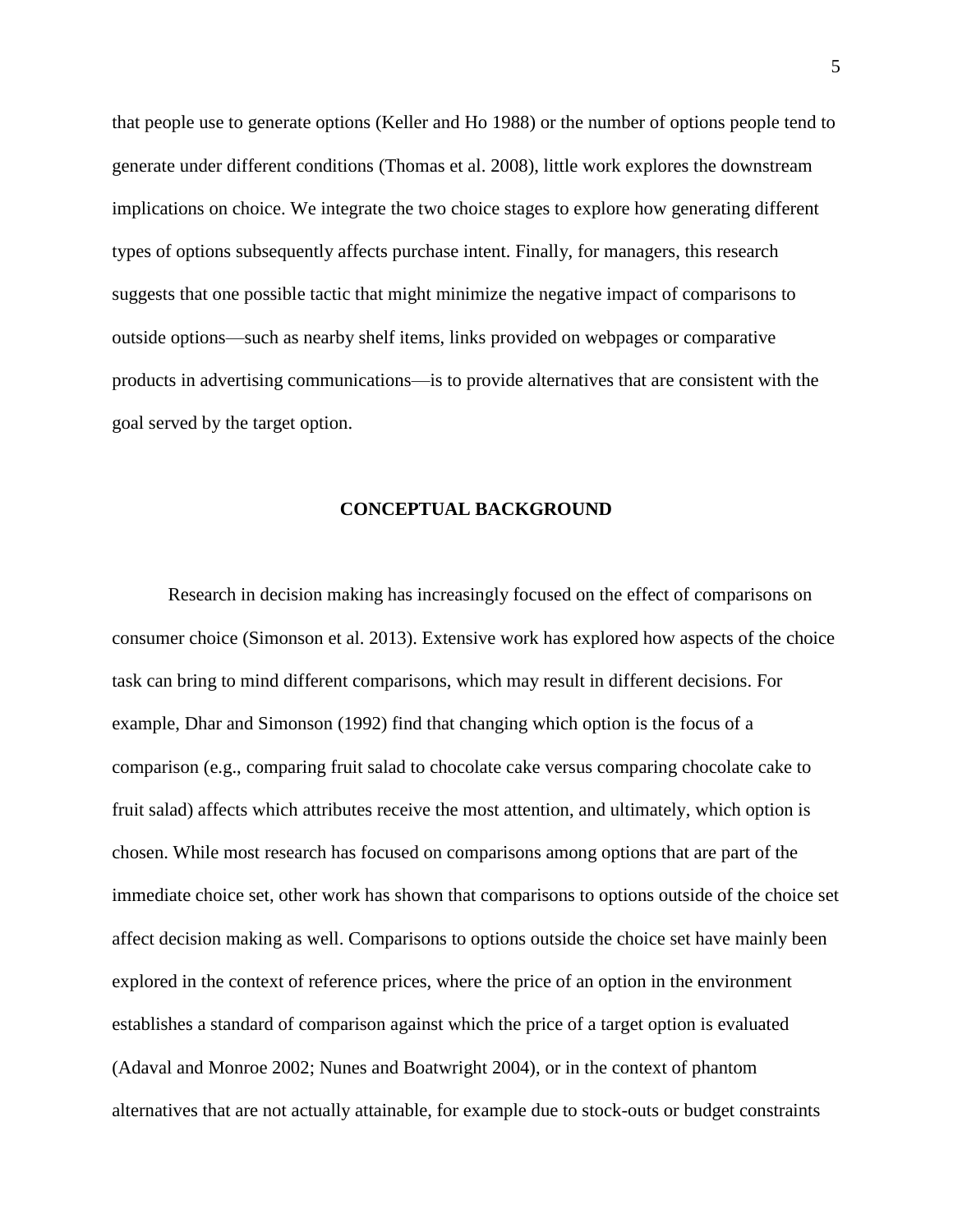(Fitzsimons 2000; Pratkanis and Farquhar 1992). Relatively little work has examined how comparisons to outside options that are similarly priced and easily attainable may affect purchase of the target, such as when outside options are brought to mind by consumers or suggested by marketers on a website as alternative ways to spend the money.

While researchers disagree on the extent to which consumers spontaneously bring to mind such alternatives when making a purchase decision (Frederick et al. 2009; Spiller 2011), they generally agree that consumers are less likely to buy an attractive target option after considering other ways to spend their money (Frederick et al. 2009; Kardes et al. 2002; Posavac et al. 2004). For example, Frederick and co-authors (2009) asked participants if they wanted to buy their favorite DVD at a discounted price of \$14.99. Increasing the salience of outside options by phrasing the "don't buy" option as "keep the \$14.99 for other purchases" significantly decreased the percentage of people who purchased the DVD. However, past research has not examined if the type of alternative considered matters nor the psychological processes by which considering outside alternatives affects the purchase decision. Accordingly, we explore how purchase decisions are influenced by comparisons to options outside of the choice set that are equivalent in price but vary with respect to how similar they are to the target option.

When making purchase decisions, consumers often make comparisons to alternatives that are similar or dissimilar to the target (Dhar et al. 1999; Medin et al. 1993; Mussweiler 2003). While the similarity and substitutability of alternatives have not been directly studied in the context of opportunity cost consideration, recent work has explored the role of similarity in other contexts, including unavailable options in a display set (Karmarkar 2017) and replacement choices, where the consumer's top choice is unavailable (e.g., sold out) or the consumer is trying to avoid it (e.g., an unhealthy snack for a dieter; Arens and Hamilton 2016). Research on replacement choices has found that when the top choices are not available, consumers tend to opt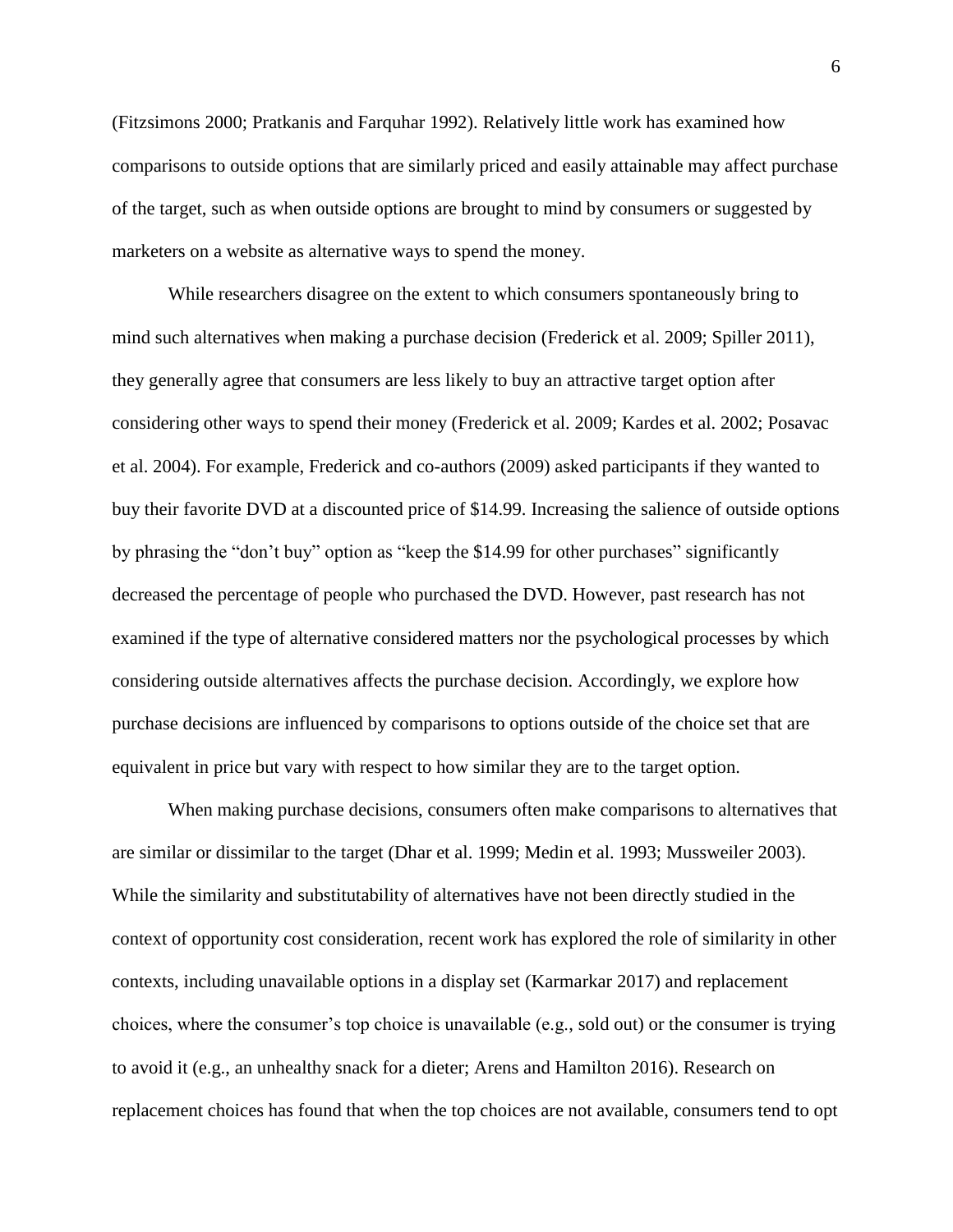for replacements that are similar (rather than dissimilar) to their preferred option (Huh, Vosgerau, and Morewedge 2016). However, in such cases, consumers already have a commitment which anchors subsequent judgments, and the target option is by definition more preferred than the replacement options. Past work has not yet looked at how choice may be affected by considering similar versus dissimilar outside options that are equivalently attractive to the target and where no prior commitment has been established.

To investigate these questions, we explore situations where consumers, before deciding whether or not to buy a target option, consider spending their money on items that are either similar or dissimilar to the target option. Participants in our studies are shown a target option that is available for purchase (such as a \$25 button-down shirt) and are asked to consider either similar alternatives on which to spend the same amount of money (such as on other shirts or other work clothes) or dissimilar alternatives (such as on dinner or movie tickets). In these contexts, when consumers consider similar versus dissimilar alternatives, they do so in relation to a focal goal (Barsalou 1991; Ratneshwar, Pechmann, and Shocker 1996) that is associated with the target option (Shah and Kruglanski 2003). Similar alternatives are therefore likely to serve the same focal goal that was activated by the target option (e.g., other shirts or work clothes also fulfill the goal of dressing for work), whereas dissimilar alternatives are likely to serve a different goal than that associated with the target option (e.g., dinner or movie tickets satisfy other goals besides dressing for work; Ratneshwar et al. 2001).

Our main proposition is that people generally will be less likely to purchase a target option after considering dissimilar alternatives than after considering similar alternatives. This occurs because considering a dissimilar alternative activates an additional non-focal goal, which decreases the perceived importance of the focal goal. Although not directly examined, several related findings in the literature on goal systems theory support our hypothesis. When evaluating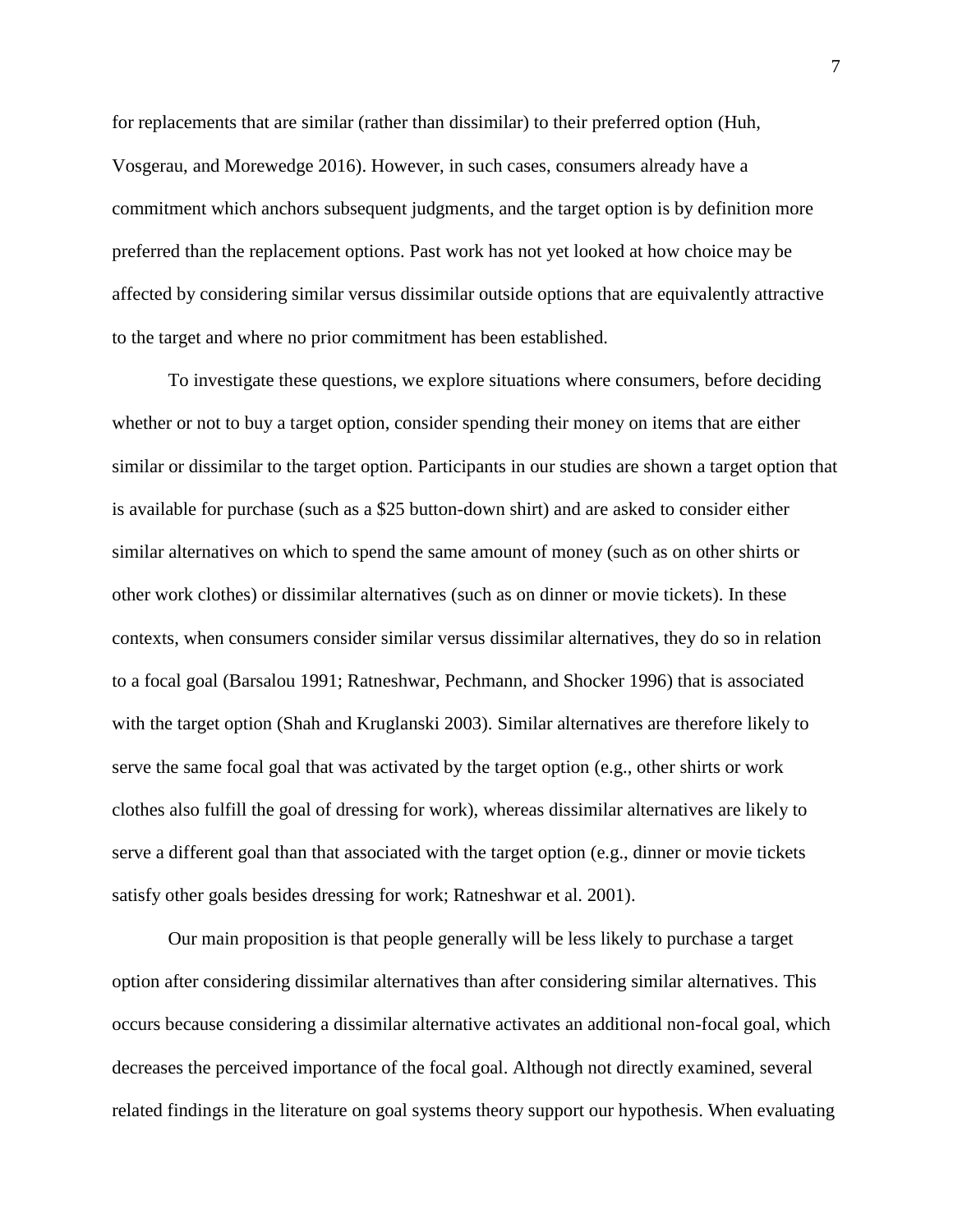the target option, a corresponding consumption goal is activated, hereafter referred to as the focal goal (Fischbach and Ferguson 2007; Shah and Kruglanski 2003). When goals are activated, they become more accessible in memory, they are viewed as more important, and their associated means are evaluated more positively (Van Osselaer and Janiszewski 2012). Since consumers have multiple goals (Fishbach and Dhar 2007), the importance of any single goal depends on the extent to which other goals are also active at the same time.

We propose that if the outside alternatives consumers consider before making a purchase decision activate competing non-focal goals, consumers will subsequently be less likely to purchase the target option. When consumers consider dissimilar alternatives, competing goals are more likely to be activated than when consumers consider similar alternatives. Activating competing goals draws resources away from the focal goal and decreases its importance (Kruglanski et al. 2002; Van Osselaer and Janiszewski 2012). Since purchase intent depends in part on the importance of the focal goal, purchase intent for the target option decreases as a result. In contrast, considering similar alternatives is less likely to draw resources from the focal goal, as similar alternatives are likely to fulfill either the same goal as the target or a closely related goal. Since goals are stored in memory as an interconnected network with related goals connected by facilitative links, activating related goals would not draw resources from the focal goal to the same extent as activating unrelated goals that are connected by inhibitory links (Kruglanski et al. 2002), and therefore, considering similar alternatives will tend to have less of an effect on purchase intent. Although considering additional means to the focal goal (when considering similar alternatives) may weaken the association of each means to the goal, greater importance is still placed on the focal goal relative to when additional goals have been activated (when considering dissimilar alternatives; Kruglanski et al. 2002; Van Osselaer and Janiszewski 2012; Zhang, Fishbach, and Kruglanski 2007). As a result, we expect that people will be more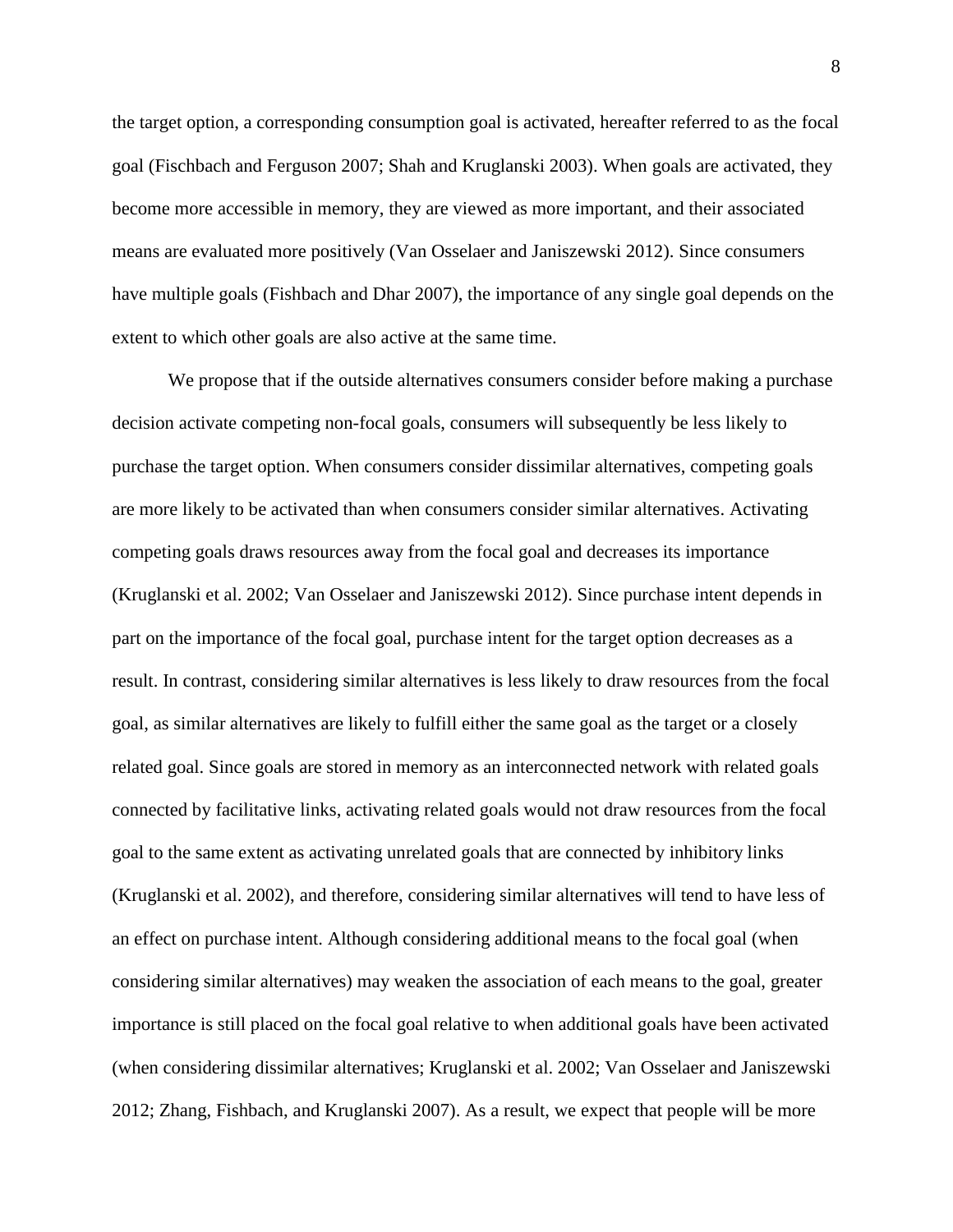likely to purchase the target option after considering similar alternatives than after considering dissimilar alternatives.

In summary, when faced with the opportunity to buy a target option, such as the buttondown shirt for work in the example above, consumers who consider a similar alternative (e.g., a sweater) will view the focal goal (e.g., looking professional) as more important than consumers who consider a dissimilar alternative (e.g., wireless speakers). This occurs because considering a dissimilar alternative is likely to activate a competing goal (e.g., listening to music), which decreases the importance of the focal goal, and in turn decreases purchase intent of the target button-down shirt, relative to considering similar alternatives.

Therefore, we predict that people generally will be less likely to buy a target option after considering dissimilar alternatives than after considering similar alternatives.

**H1:** The effect of considering alternatives on purchase intent for the target option is moderated by the similarity of the alternatives that are considered to the target option. Consumers will generally be less likely to purchase a target option after considering dissimilar alternatives than after considering similar alternatives.

Further, we predict that consumers will view the focal goal associated with the target option as less important after considering dissimilar alternatives than after considering similar alternatives, because considering dissimilar alternatives is more likely to activate competing goals associated with different means. This difference in focal goal importance should explain the decrease in purchase intent.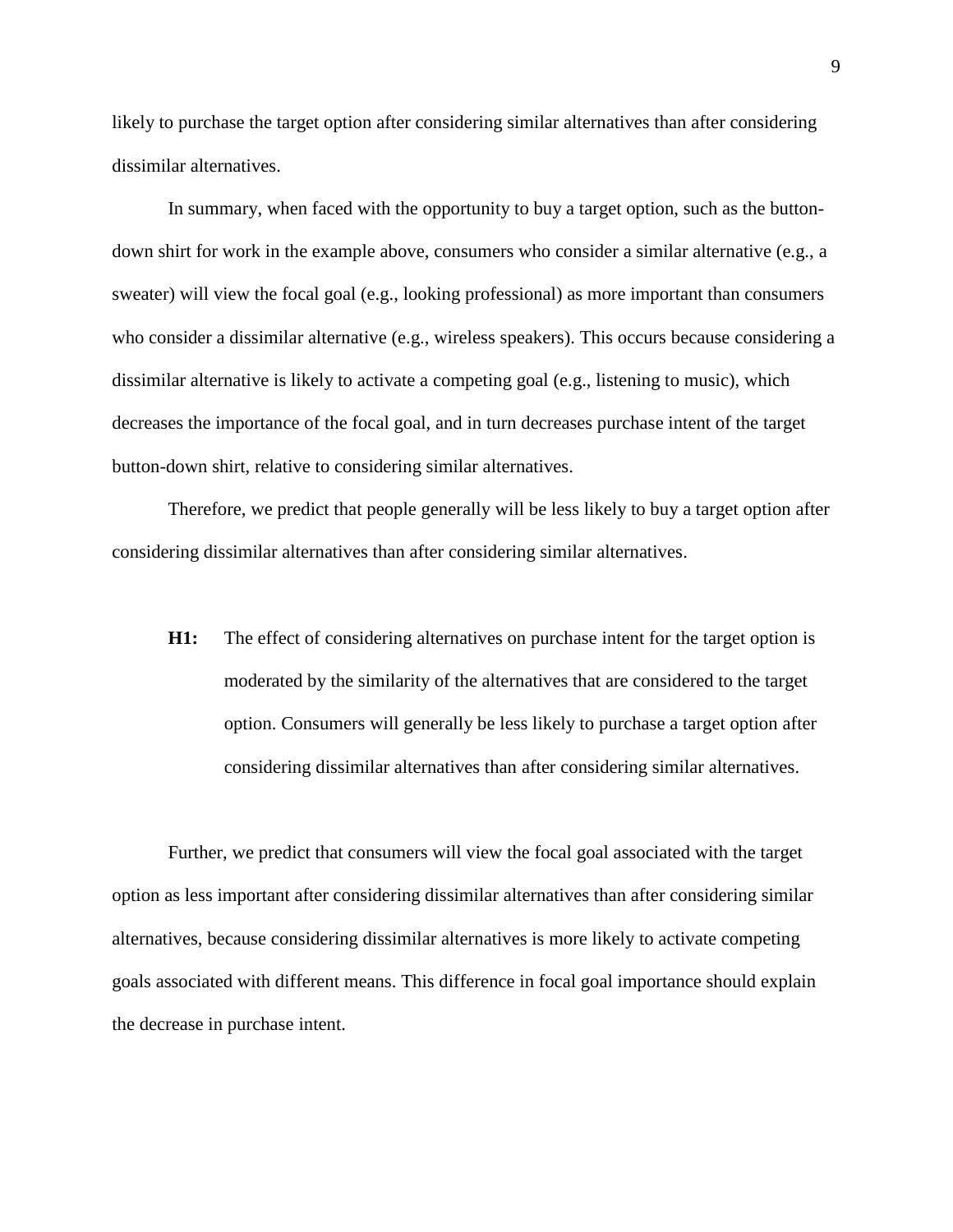**H2a:** The focal goal associated with the target option will be seen as less important for consumers who consider a dissimilar alternative compared to consumers who consider a similar alternative. This difference in perceived importance of the focal goal will mediate the relationship between the similarity of alternatives considered and purchase intent for the target option.

According to our theory, considering dissimilar alternatives decreases the importance of the focal goal because considering dissimilar alternatives activates competing non-focal goals. Therefore, we also predict that consumers who consider dissimilar alternatives will rate the importance of a non-focal goal associated with a dissimilar alternative higher than consumers who consider similar alternatives.

**H2b**: A non-focal goal associated with an alternative will be seen as more important by consumers who consider a dissimilar alternative compared to consumers who consider a similar alternative.

Consistent with our goal theoretic account, we propose a boundary to our effect: if considering dissimilar alternatives does not activate a competing goal, the difference in purchase intent relative to when similar alternatives are considered will attenuate. One reason that considering a dissimilar alternative may not decrease the importance of the focal goal is if the focal goal is shielded from activation of competing goals. Shah, Friedman and Kruglanski (2002) find that a key determinant of whether individuals will shield a focal goal from activation of competing goals is their degree of commitment to the focal goal. Accordingly, we posit that if commitment to the focal goal is heightened prior to considering alternatives, the focal goal is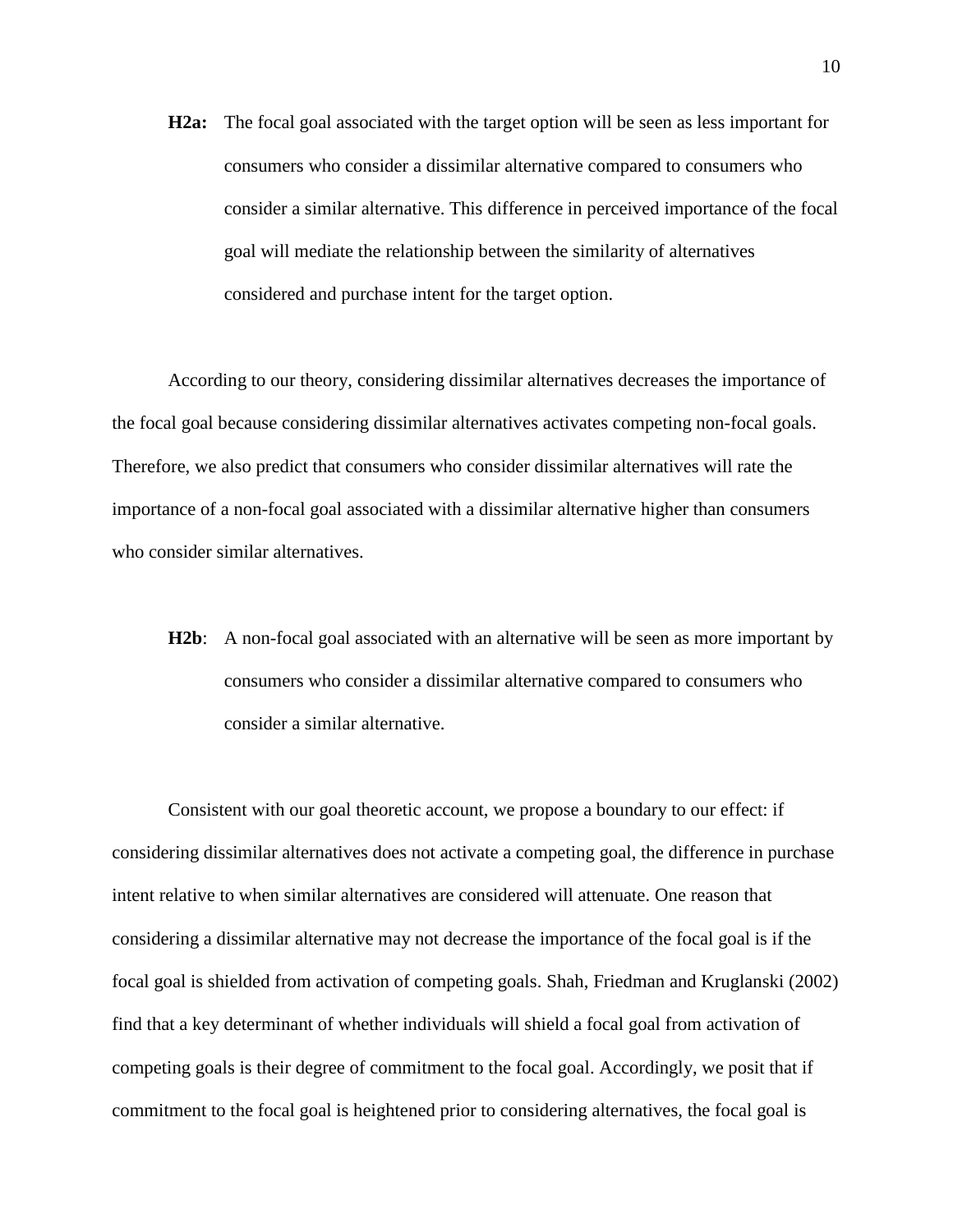more likely to be shielded from activation of the non-focal competing goals associated with the alternatives. As a result, both the difference in rated importance of the focal goal between the similar and dissimilar conditions, as well as the downstream effect on purchase likelihood of the target option, will attenuate.

**H3**: When commitment to the focal goal is heightened, considering dissimilar alternatives will no longer decrease the importance of the focal goal or purchase intent of the target option relative to considering similar alternatives, thus attenuating the effect of alternative type on purchase intent.

Next we present ten studies to test these hypotheses. Studies 1A-F test H1 and demonstrate that the purchase intent for a target option is lower after people consider dissimilar alternatives than after they consider similar alternatives, for both real and hypothetical choices, and for both hedonic and utilitarian target options. We provide evidence that alternative accounts based on preference uncertainty, varied attractiveness of alternatives considered or choice conflict are unlikely to explain our pattern of results. Study 2 provides direct evidence for the underlying mechanism by showing that importance of the focal goal mediates this difference. Moreover, study 2 explores a real world situation in which the consideration of alternatives is prompted by the marketing context. Study 3 offers additional support of our proposed process by showing that perceived importance of a non-focal goal increases after people consider dissimilar alternatives, and that a mere distraction is not sufficient to decrease purchase intent of the target. In study 4, we present all participants with the same target option and the same alternative item, and we only vary between conditions whether the goal fulfilled by the alternative is similar versus dissimilar to the focal goal in order to isolate goal importance as a key driver of our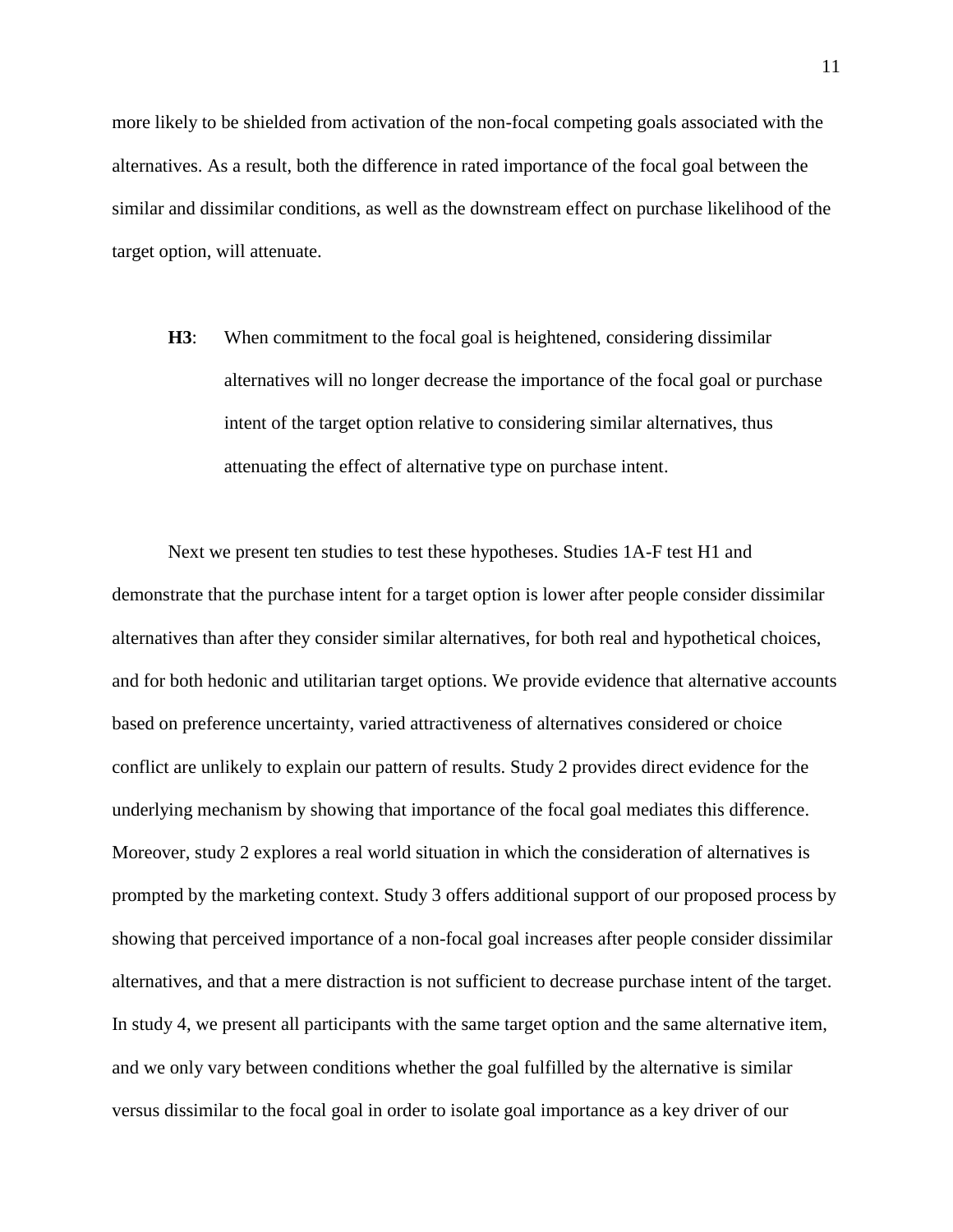effect. Finally, study 5 explores a boundary condition in which increasing the commitment to the focal goal prior to considering alternatives attenuates the difference between the similar and dissimilar conditions in perceived importance of the focal goal, as well as the downstream effect on purchase likelihood of the target option. We conclude with a discussion of the theoretical and managerial implications and suggestions for further research.

Across the package of studies, we vary the nature of the alternatives considered: in some studies the consumers generate the alternatives; in others the marketers provide different alternatives; and in one study the alternative is the same, and only the goal associated with the alternative is varied. Our pattern of results holds in all cases, providing converging evidence for the proposed process—that the goals activated by the alternatives influence purchase intent—and making many accounts based on differences of the alternatives generated or presented unlikely.

## **STUDY 1A**

Study 1A tests H1, that the purchase intent of the target option will be lower after considering dissimilar alternatives than after considering similar alternatives. Participants were shown a target option and were then asked to list alternative ways of spending the same amount of money, before rating how likely they were to purchase the target. Across conditions, we varied the type of alternatives participants were prompted consider: no alternatives (control), similar alternatives (similar), dissimilar alternatives (dissimilar) or any alternatives (unspecified). We predicted that, in line with Frederick et al. (2009) and Spiller (2011), purchase intent would decrease when participants were asked to consider other alternatives, relative to control. More importantly, as stated in H1, we hypothesized that considering dissimilar alternatives would lead to lower purchase intent than considering similar alternatives.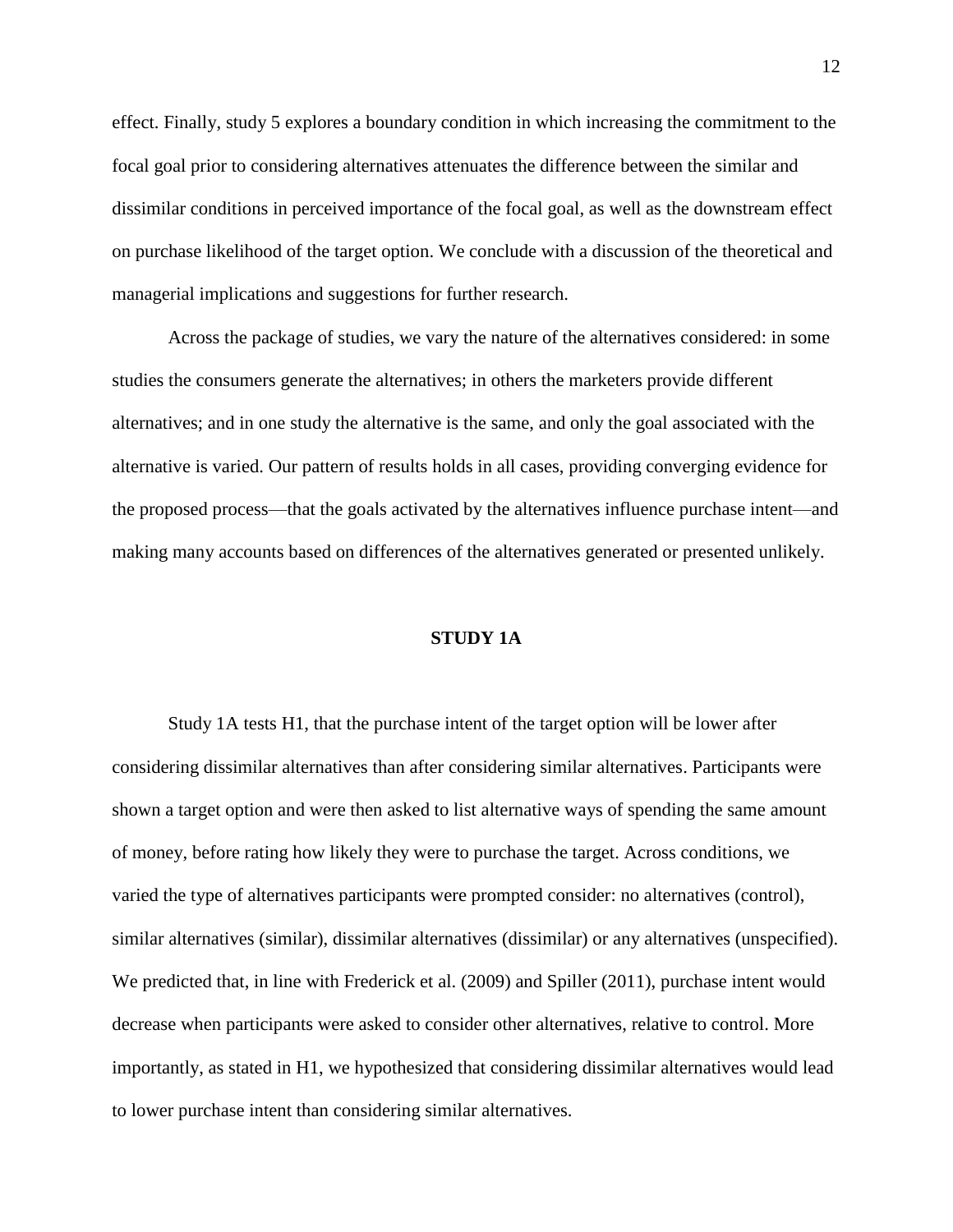We included the unspecified condition in order to explore if people spontaneously tend to consider similar or dissimilar alternatives when the type is not specified. We had no formal predictions about purchase intent for the unspecified condition.

## *Method*

Three hundred seventy-one participants (48% male, ages 18-74, median age 31) from a U.S.-based online pool completed the survey. The experiment used a four cell between-subjects design, where the type of alternatives considered prior to indicating purchase intent was the manipulated factor (control vs. similar vs. dissimilar vs. unspecified). All participants read about two scenarios, each with a different target option: a button-down work shirt for \$25 and a color printer for \$100. The items appeared on different pages of the survey and the order was counterbalanced. For example, the printer scenario read: "Imagine that you have \$100 and are considering the following option which costs \$100: a new color printer," followed by a picture and short description of the printer.

After reading about the target option, respondents listed three alternative items they could purchase for the cost of the target item. Participants in the similar condition responded to the prompt, "Briefly, please write down 3 things similar to the printer (shirt) you could do with this specific amount of \$100 (\$25) instead of spending it on the printer (shirt)." In the dissimilar condition, participants saw the same instructions, except "similar" was changed to "NOT similar." Instructions in the unspecified condition did not specify similarity, and instead asked participants to "Briefly, please write down 3 things you could do with this specific amount of \$100 (\$25) instead of spending it on the printer (shirt)." Participants in the control condition did not consider alternative uses. On the next page, all participants indicated their purchase intent of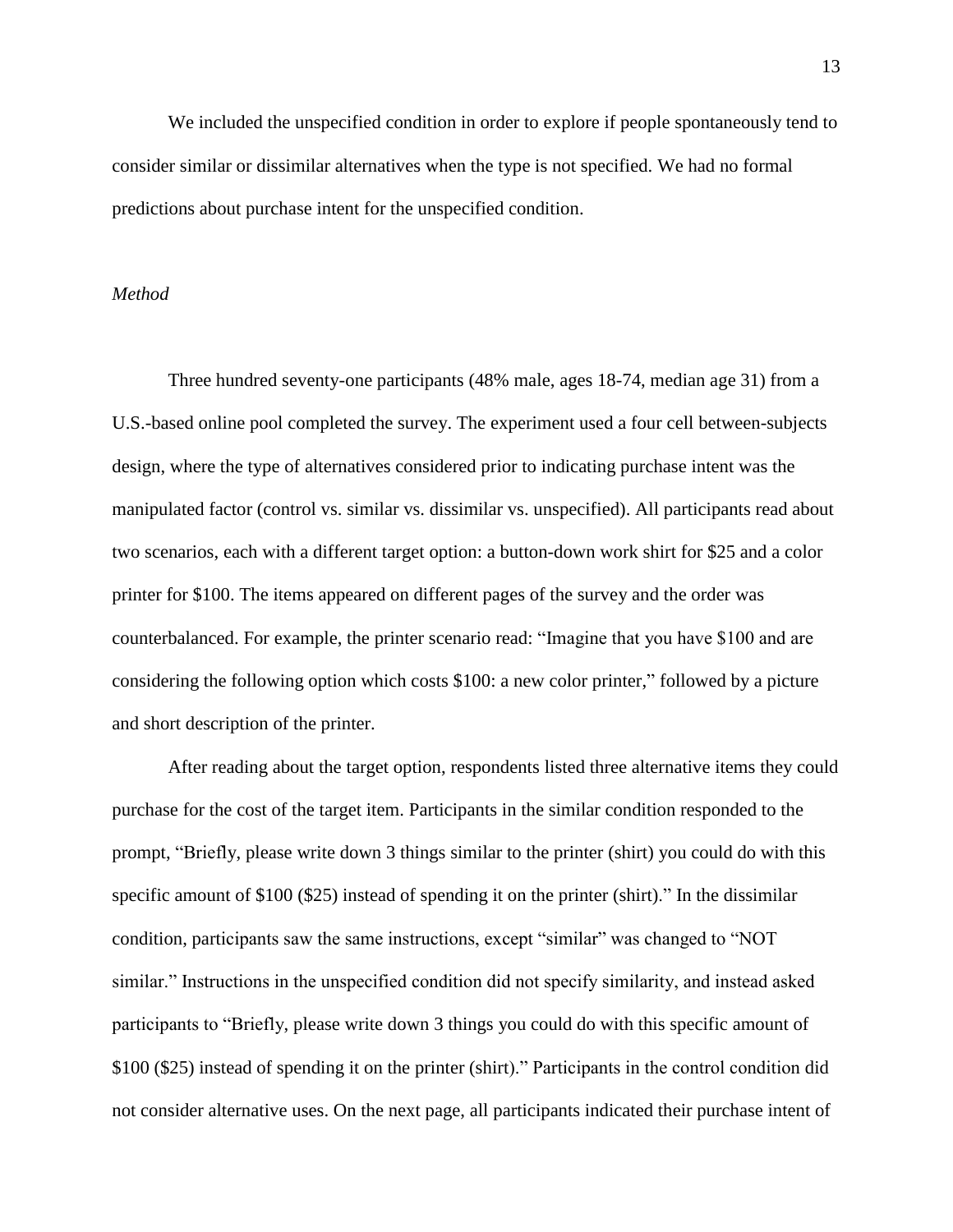the target item (i.e., the printer or the shirt) on a nine-point scale, anchored  $1 =$  "Definitely would not buy," to  $9 =$  "Definitely would buy." Next they completed the same procedure for the second scenario. Participants were assigned to the same alternative condition (control, similar, dissimilar, or unspecified) for both scenarios.

As a manipulation check, participants were then asked, "How similar are the three items you listed ([items they listed were displayed]) to the printer (shirt) in meeting your shopping goal?" and indicated their responses on an unnumbered 100-point sliding scale from  $0 =$ "very dissimilar" to 100 = "very similar." Participants completed demographic questions, provided any final comments they had, were given their completion code, and thanked for their participation. Sample sizes for this and all remaining studies in the manuscript were decided in advance.

## *Results and Discussion*

*Manipulation Check.* Participants rated the alternatives as more similar to the target item in the similar condition than in the dissimilar condition (printer:  $M_{SIMILAR} = 57.8$  vs.  $M_{DISSIMILAR} =$ 17.6; shirt:  $M_{SIMILAR} = 67.6$  vs.  $M_{DISSIMILAR} = 18.8$ ).

*Purchase Intent.* H1 predicts that considering dissimilar alternatives will decrease purchase intent more than considering similar alternatives. To test our prediction, we conducted an ANOVA with a series of planned contrasts, with purchase intent as the dependent measure and type of alternative considered (control, similar, dissimilar, unspecified) as the manipulated factor. We first examined if considering alternatives at all decreased purchase intent relative to control by aggregating responses from the three alternative conditions (similar, dissimilar,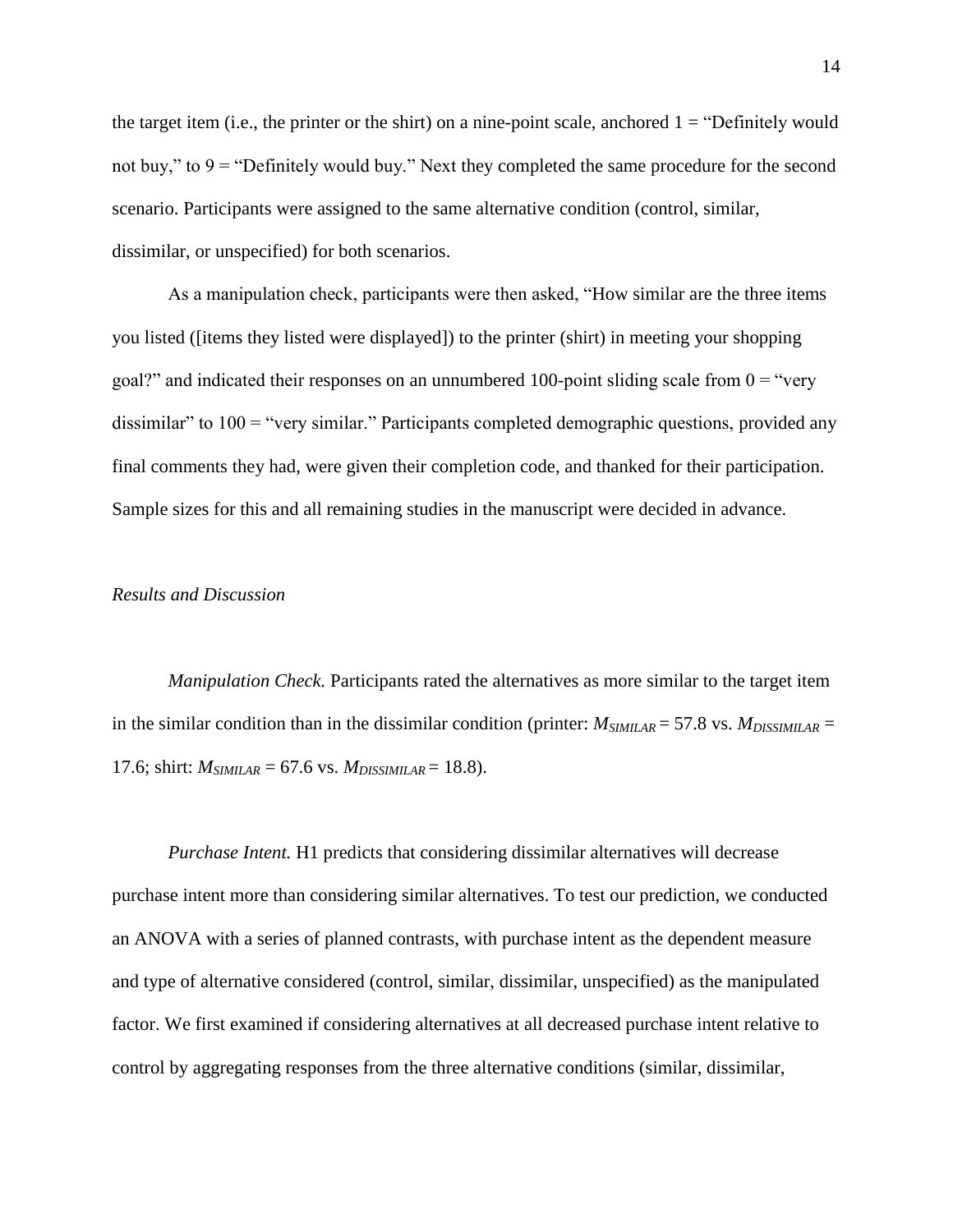unspecified<sup>1</sup>). In line with prior research on opportunity cost neglect (Frederick et al. 2009), we find that participants were significantly less likely to purchase the target option after considering alternatives than in the control condition (printer: *MCONTROL* = 5.85, SD = 1.98 vs. *MALTERNATIVES*  $= 4.10$ , SD = 2.27 *t*(367) = 7.06, *p* = <.001; shirt:  $M_{CONTROL} = 6.17$ , SD = 2.19 vs.  $M_{ALTERNATIVES} =$ 4.23,  $SD = 2.28 t(367) = 7.65$ ,  $p < .001$ ). Next, to test H1, we compared purchase intent measures of participants in the dissimilar condition to participants in the similar condition. As predicted, participants who considered dissimilar alternatives reported significantly lower purchase intent for the target option than people who considered similar alternatives (printer:  $M_{DISSIMILAR} = 3.71$ vs.  $M_{SIMILAR} = 4.50$ ; shirt:  $M_{DISSIMILAR} = 3.83$  vs.  $M_{SIMILAR} = 4.85$ ).

-----------------------------------------------------------------------------------------

Insert table 1 about here

-----------------------------------------------------------------------------------------

*Coding the alternatives listed.* Our theory posits that considering dissimilar alternatives reduces purchase intent for the target option. However, it is possible that generating similar alternatives instead increases purchase intent for the target option, either because participants in the similar condition generated complements to the target that would boost the appeal of the target option because the target plus the alternatives are seen to form a set, or because they generated inferior options, which could have boosted the appeal of the target due to asymmetric

 1 Although we do not focus our analysis on the unspecified condition, those results allow us to explore one potential explanation for our observed pattern of results—that consumers spontaneously consider similar outside options even in the control condition. If consumers tend to spontaneously consider similar outside options even when they are not prompted to do so, but do not spontaneously consider dissimilar alternatives, we might expect that purchase intent for consumers prompted to consider similar (versus dissimilar) alternatives would be less affected because the similar alternatives were already taken into account to some degree and the dissimilar alternatives were not. However, because participants in the unspecified condition considered alternatives that are dissimilar to the target, this alternative explanation is unlikely to be true.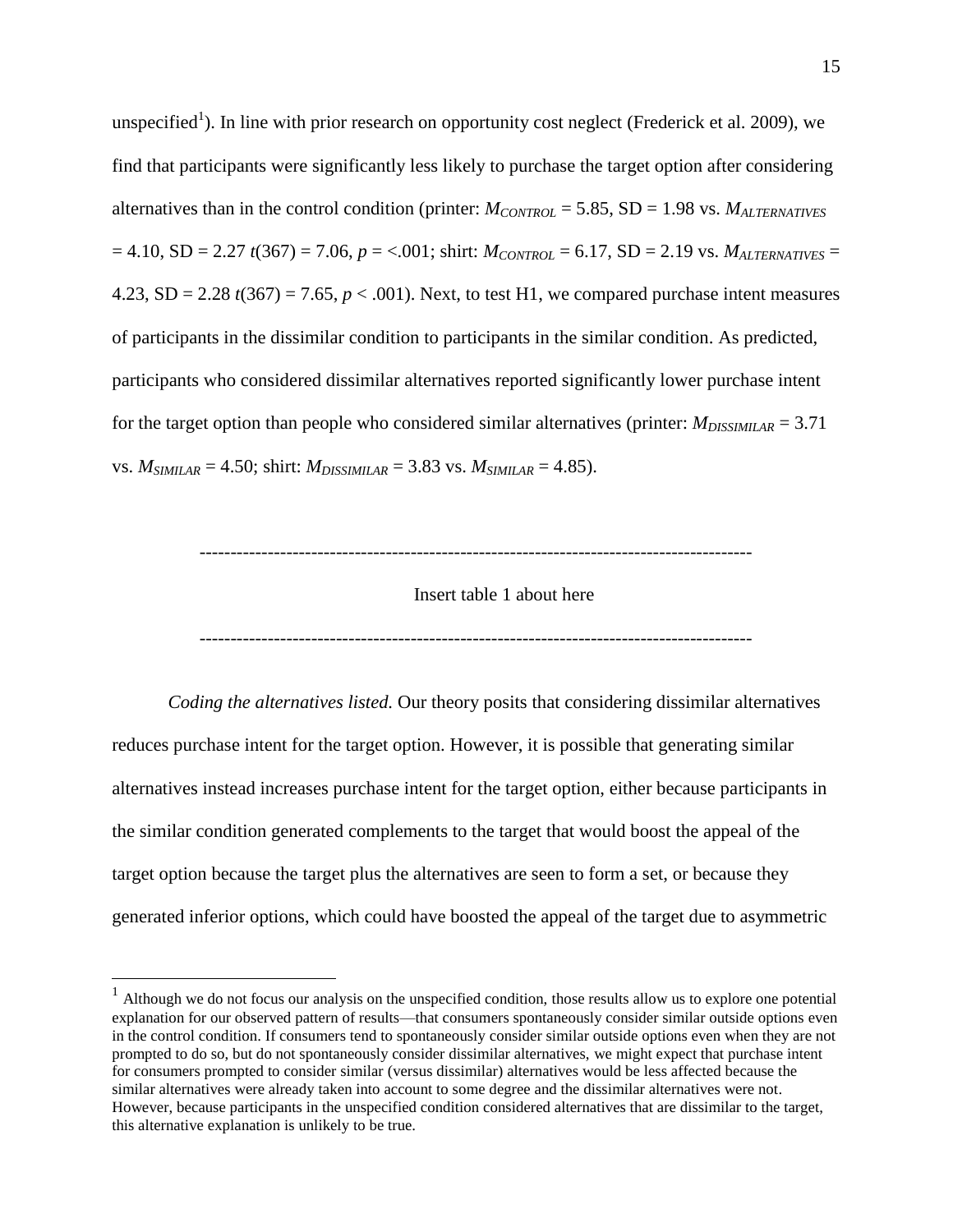dominance (Simonson 1989). Both of these accounts might imply that purchase intent in the similar condition would be higher than in the control condition, which we do not observe. Further, because we asked participants to list ways they could spend their money, we do not see a reason why they would generate inferior options.

Nevertheless, we investigated these questions empirically. Two research assistants independently coded the alternatives generated (for the printer<sup>2</sup>) as substitutes (e.g., other printers), complements (e.g., ink, toner, paper, software, or computer parts that would help with printing), and clearly inferior options to the target. Because each participant listed three alternatives, it was possible that participants could generate both a complement and an inferior option, for example, so the indicators were non-exclusive. Please refer to the supplemental materials for the full results.

First, we conducted a linear regression with purchase likelihood as the dependent measure, and a binary variable indicating whether the participant generated alternatives coded as a complement  $(0 = no, 1 = yes)$  and dummy variables to control for condition as the inputs. Results indicated that generating an alternative coded as a complement did not affect the likelihood of purchasing the printer ( $b = -0.08$ ,  $SE = 0.40$ ,  $p = 0.846$ ). Furthermore, if we examine only the effect of alternatives coded as complements among participants in the similar condition, we find that those who generated a complement were directionally *less* likely to purchase the printer ( $M_{COMPEMENT}$  = 4.33, SD = 2.23 vs.  $M_{NO\ COMPEEMENT}$  = 4.87, SD = 2.42), which provides further evidence against complementarity between the target and the alternatives generated increasing purchase likelihood for those in the similar condition. Second, very few participants

 $\overline{a}$ 

 $2<sup>2</sup>$  Independent coders also categorized alternatives listed in the shirt scenario. However, because any article of clothing could be a complement to the shirt, the vast majority of participants in the similar condition listed alternatives that were coded as complements, so we were not able to disentangle the effect of similarity from complementarity in that scenario. Consistent with the printer scenario, very few participants listed a dominated alternative in the shirt scenario.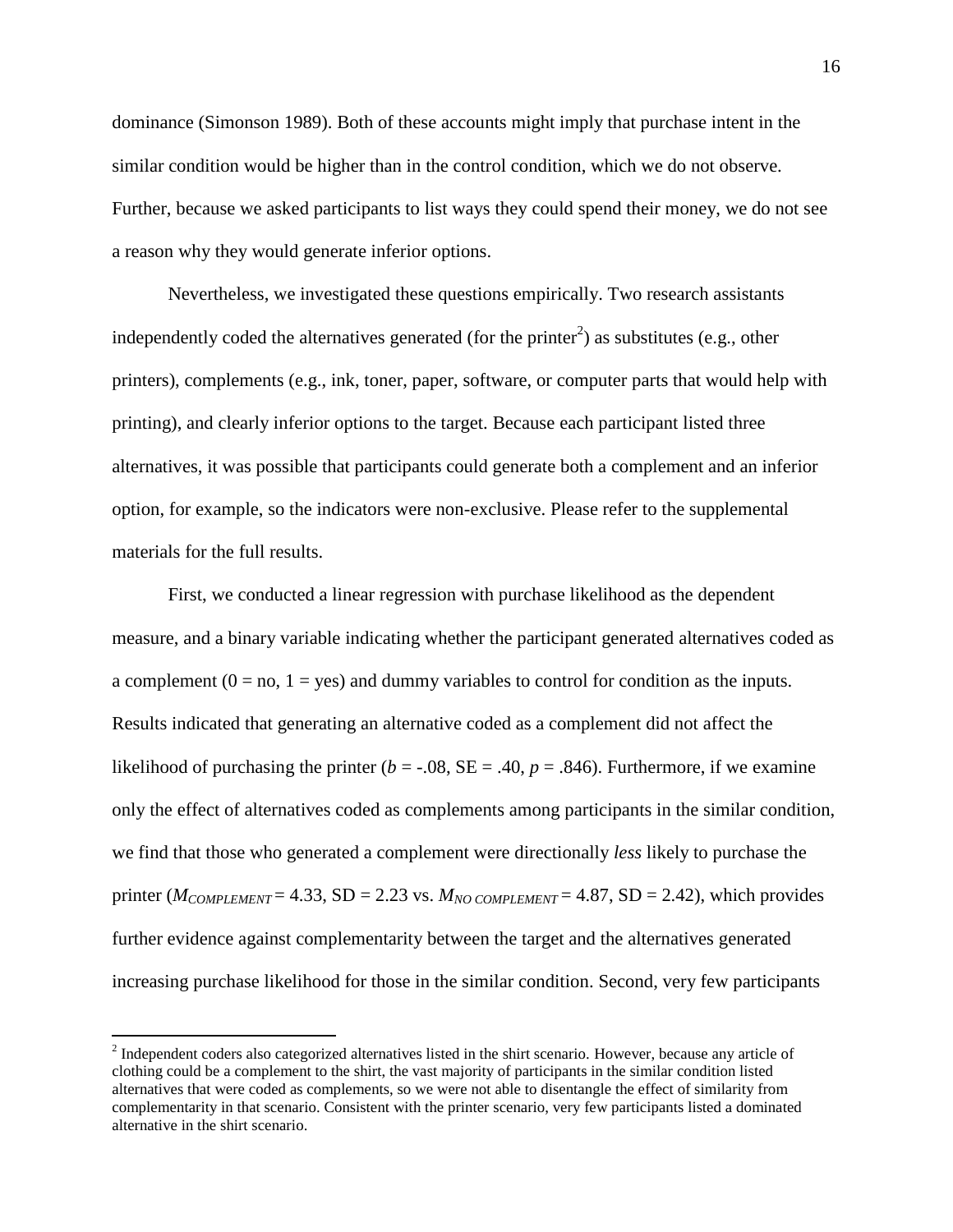(3%) generated alternatives that were coded as clearly inferior, which suggests that asymmetric dominance is an unlikely explanation. Finally, and most importantly, in future studies, participants are provided with specific alternatives rather than generating alternatives themselves, which casts further doubt on these alternative explanations.

Study 1A provides initial support for our hypothesis that considering dissimilar alternatives decreases purchase intent more than considering similar alternatives. The coding analysis provides evidence against the effect being driven by the complementarity of items generated by participants in the similar condition or by asymmetric dominance. Instead, we propose that the difference in purchase intent results from consumers viewing the focal goal associated with the target option as less important after considering dissimilar alternatives than after considering similar alternatives.

### **STUDY 1B**

In the next study, we test H1 in a consequential purchase situation. When consumers decide about actual purchases using real money, they may be more likely to spontaneously consider alternatives, and additional prompting to do so may have less of an effect.

#### *Method*

Two hundred one participants (37% male, 1% did not list gender, ages 18-62, median age  $= 21$ ) at the University of Pennsylvania participated in an in-person computer survey session consisting of surveys from four researchers in exchange for a \$10 show-up fee. Our portion of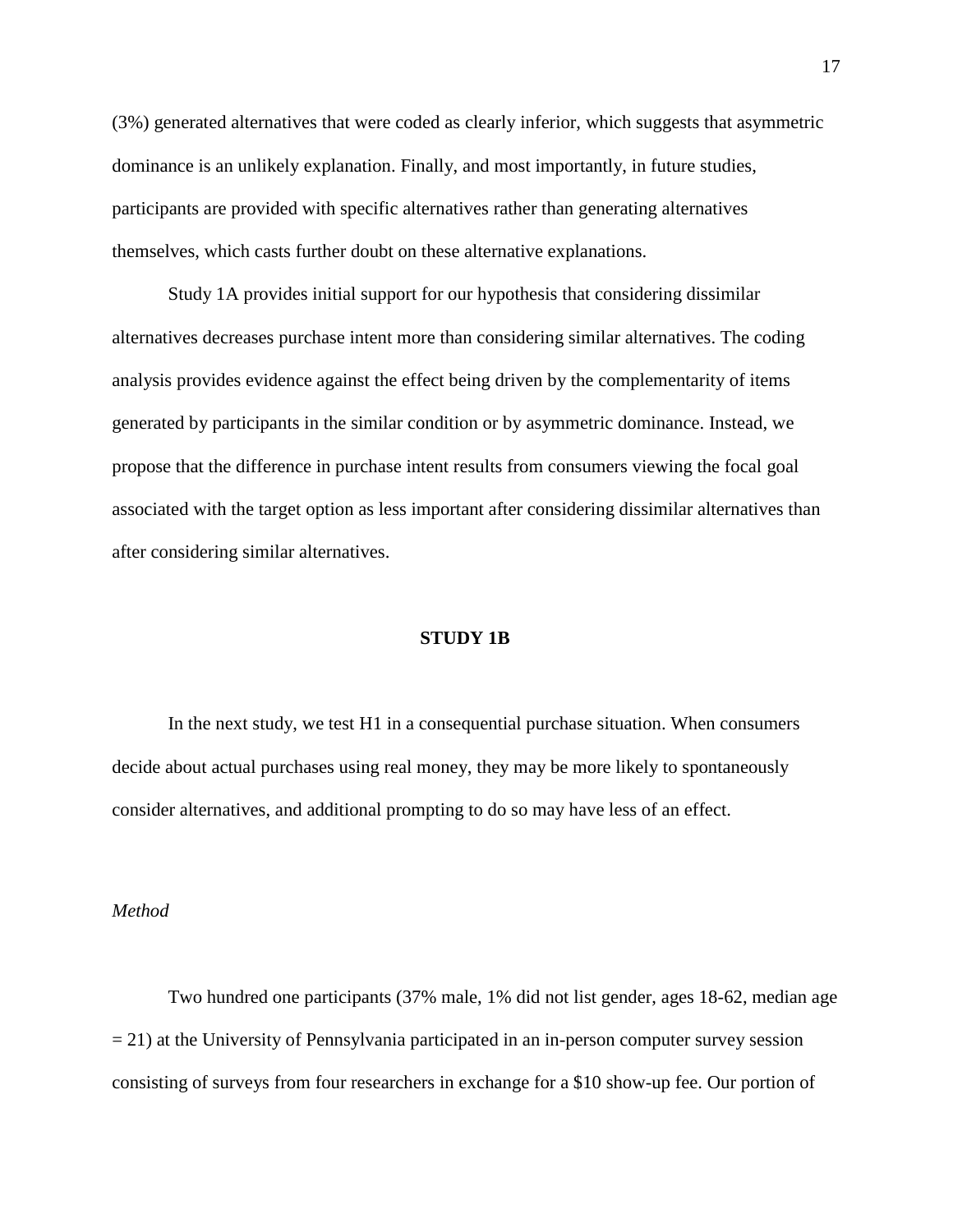the survey used a two cell (alternative type: similar vs. dissimilar) between-subjects designs. Participants were randomized separately for each portion of the survey session.

In the middle of the survey session, participants read that they would receive an additional \$5 that they could use to buy the item on the following page. Next they saw a picture and description of a Moleskine notebook on sale for \$3. Beneath the description of the notebook, participants responded to the prompt: "Before deciding whether or not to buy the notebook, please briefly list three ways [similar / NOT similar] to the notebook you could spend this specific amount of \$3 instead of spending it on the notebook." On the next page they indicated whether they wanted to buy the notebook or not. Participants then answered a manipulation check and demographic questions, and proceeded with the rest of the survey session. At the end of the session, they received either \$15 or \$12 plus the notebook based on their choice.

## *Results and Discussion*

*Manipulation Check.* Participants in the similar condition rated the alternatives they generated as more similar to the notebook than participants in the dissimilar condition (*MSIMILAR*  $= 45.5$ , SD = 32.8 vs.  $M_{DISSIMILAR} = 12.3$ , SD = 22.4,  $t(194) = 8.07$ ,  $p < .001$ ).

*Purchase Intent.* As predicted, fewer participants chose to buy the Moleskine in the dissimilar condition than in the similar condition (15.9% vs. 28.3%,  $\chi^2(1) = 4.32$ ,  $p = .038$ ).

The studies so far support our hypothesis that considering dissimilar alternatives reduces purchase intent for a target option more than considering similar alternatives for both real and hypothetical choices. We have proposed that this pattern is driven by differential goal activation. Considering dissimilar alternatives is more likely to activate competing goals than considering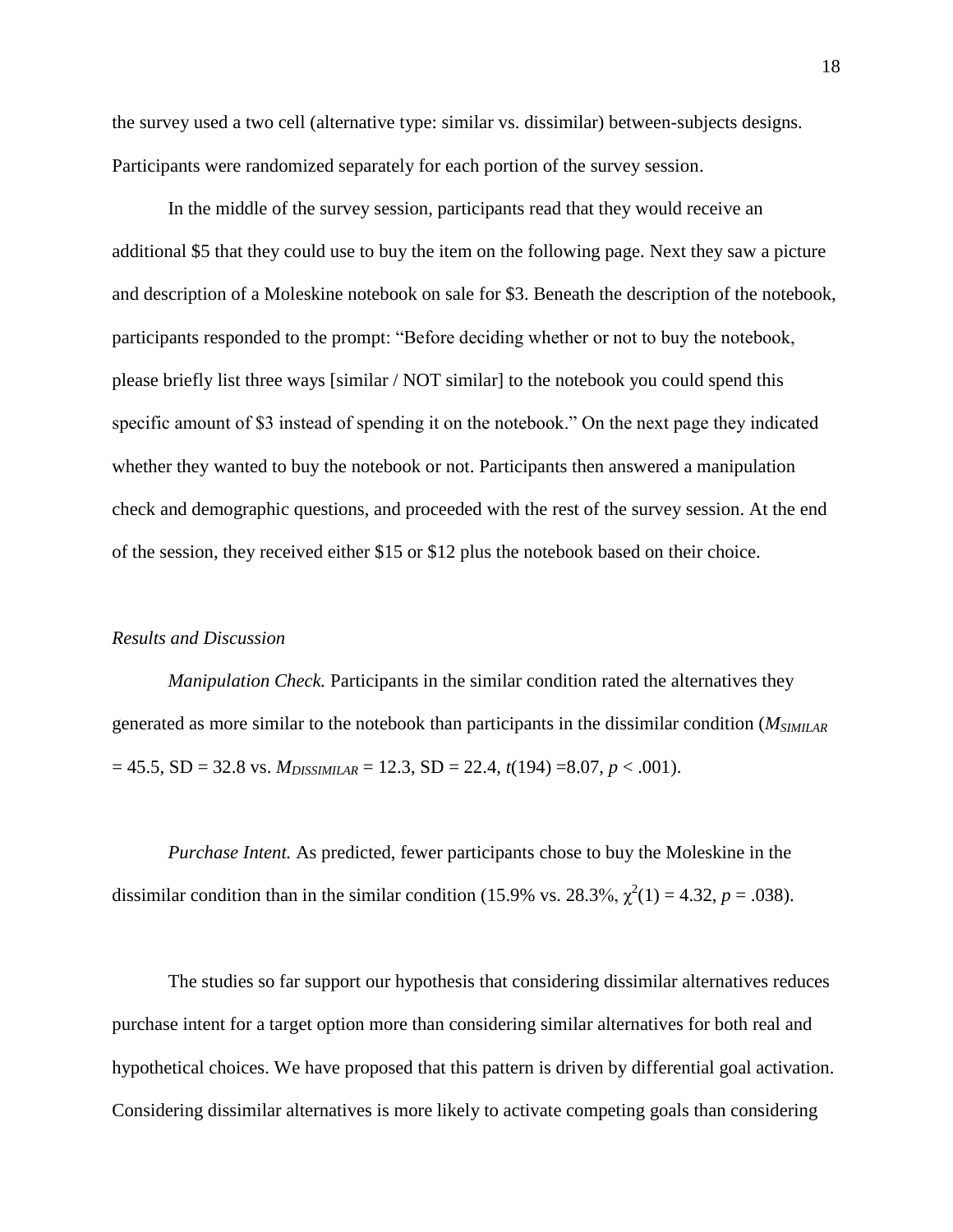similar alternatives. This in turn decreases the importance of the goal associated with the target option (the focal goal), and leads to lower purchase intent of the target option. However, there are several plausible alternative accounts that could explain the pattern of results we observe. In the following section we report a series of studies that attempt to rule out many of the competing explanations of our effect.

#### **STUDIES 1C – 1F**

In studies  $1C - 1F$  we adapt the experimental design from study 1A to provide evidence inconsistent with possible limitations and alternative explanations for the data. Below we provide a brief summary of the design and results. Please refer to table 2 for the means, standard deviations and planned contrasts for each study and to the web appendix for more details of the experimental designs.

*Study 1C.* In studies 1A and 1B, the stimuli used—a printer, a work shirt and a Moleskine notebook—were relatively functional, utilitarian items. Because there are potential differences in how consumers might evaluate the purchase of hedonic and utilitarian goods (Dhar and Wertenbroch 2000), study 1C replicated our pattern of data using hedonic goods as the target options. The target options were an hour-long massage for \$100 and a pair of movie tickets for \$25, which were both rated as primarily hedonic. The previous pattern replicated, with participants in the dissimilar condition reporting lower purchase intent for the target option than participants in the similar condition (massage:  $M_{DISSIMIIAR} = 3.50$  vs.  $M_{SIMIIAR} = 4.40$ ; movie tickets: *MDISSIMILAR*= 4.65 vs. *MSIMILAR*= 5.27), suggesting the effect is not limited to utilitarian stimuli.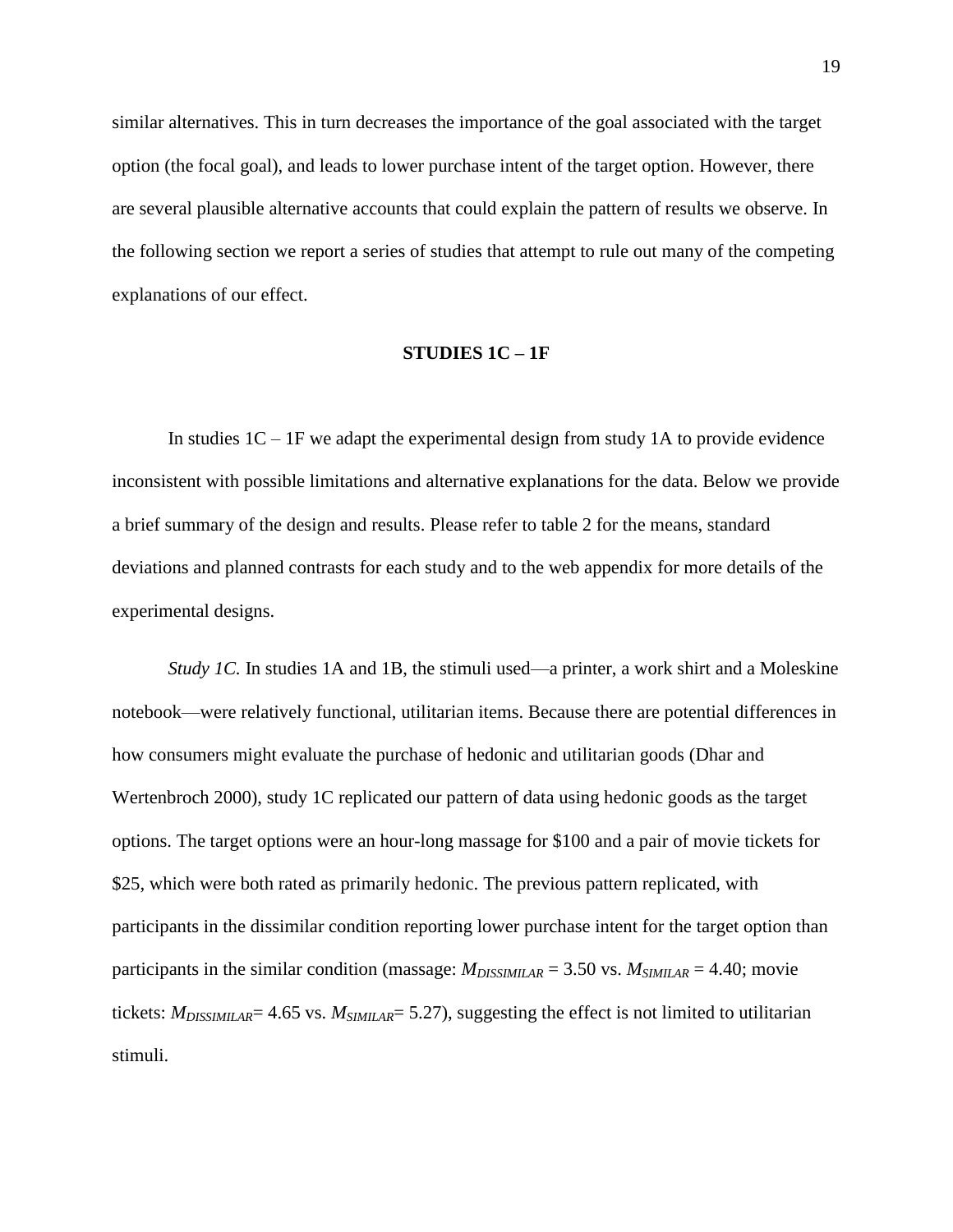*Study 1D.* One potential explanation for the observed pattern of results that does not rely on the goal theoretic account is that considering dissimilar alternatives makes people less certain about their preferences. Because dissimilar alternatives are potentially harder to compare than similar alternatives (Johnson 1984), consumers who consider dissimilar alternatives might be less certain about their preference for the target option compared to the alternatives, which could make them less likely to buy the target. To address this alternate explanation, we replicated study 1A with the addition of two questions designed to measure preference certainty: "How certain do you feel about your decision of whether to purchase the shirt (printer)?" ( $1 =$ "very uncertain," 9 = "very certain") and "If you were to decide whether or not to purchase the shirt (printer) again, how likely would you be to make the same decision?"  $(1 = "very unlikely")$  = "very likely"),  $\alpha$ = .72. Once again, our main purchase intent findings replicated. The analysis further revealed that considering dissimilar alternatives actually made participants marginally *more* certain about their preferences across the two stimuli than considering similar alternatives (printer: *MDISSIMILAR*  $= 7.59$  vs.  $M_{SIMILAR} = 7.05$ ; shirt:  $M_{DISSIMILAR} = 7.32$  vs.  $M_{SIMILAR} = 7.13$ ), which makes a preference certainty explanation unlikely.

*Study 1E.* Another alternative account for the data relates to the potential difference in the attractiveness of the alternatives that are considered. According to this account, respondents who consider similar alternatives might generate less attractive outside options (because they are more constrained to a category) than those in the dissimilar condition, which make the target option look more appealing in comparison. To test this, study 1E used a 2 (similarity of alternatives: similar vs. dissimilar) x 2 (attractiveness of alternatives: attractive vs. less attractive) design, where the target options were a massage for \$60 and a work shirt for \$25. Our prompt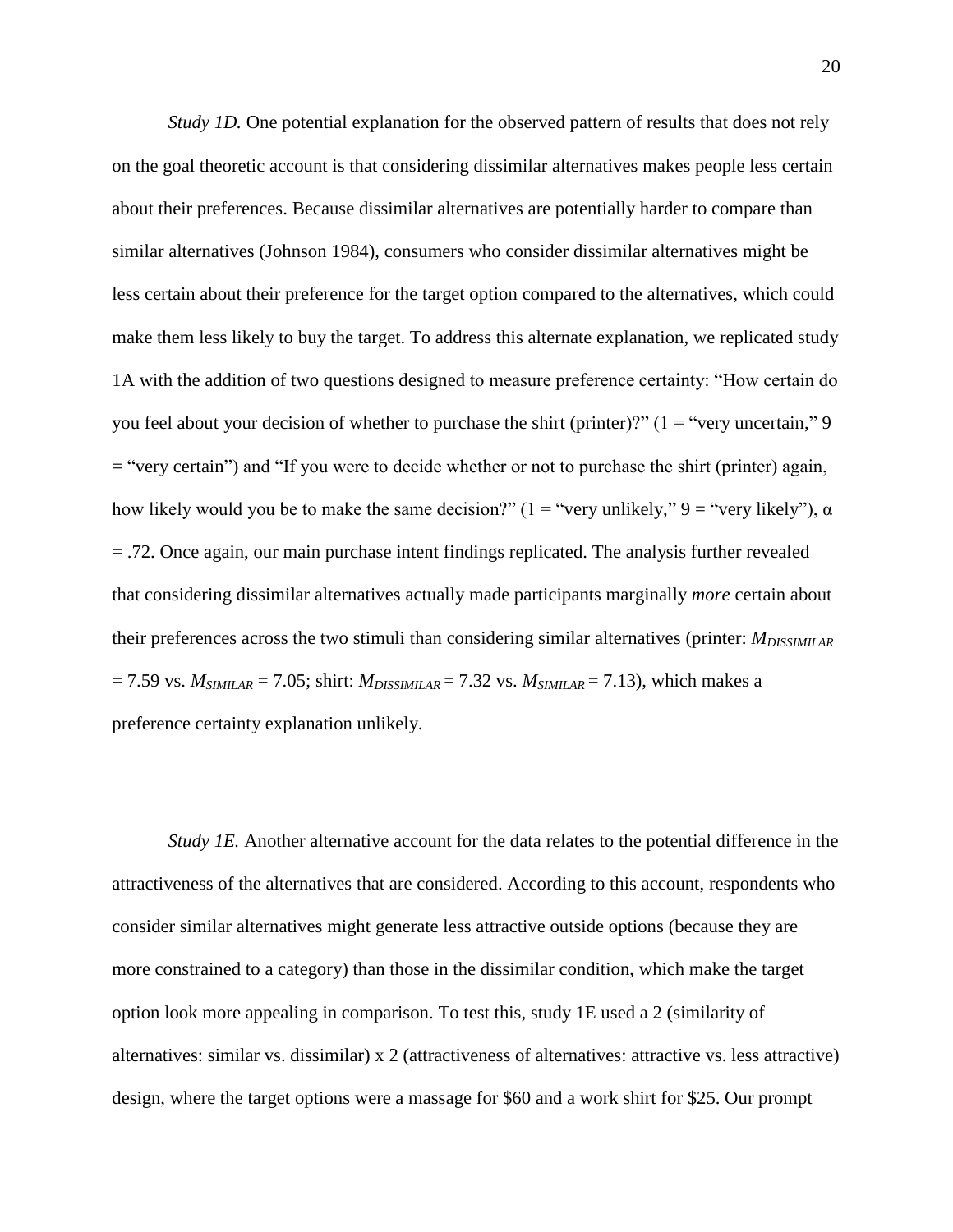read: "Briefly, please write down three (attractive / less attractive) ways (similar / NOT similar) to the shirt (massage) you might spend this specific amount of \$25 (\$60) *instead of* spending it on the shirt (massage)."

If a contrast-based attractiveness account were driving our observed pattern of results, we would expect a significant main effect of the attractiveness generation condition, such that people in the less attractive generation condition indicate higher purchase intent of the target than those in the attractive generation condition. Instead, we only find a main effect of similarity (massage:  $F(1, 355) = 12.59$ ,  $p < .001$ ; shirt:  $F(1, 355) = 12.62$ ,  $p < .001$ ). Neither the main effect of attractiveness (massage:  $F(1, 355) = 0.01$ ,  $p = .913$ ; shirt:  $F(1, 570) = 1.27$ ,  $p = .260$ ) nor the interaction were significant (massage:  $F(1, 355) = 0.77$ ,  $p = .381$ ; shirt:  $F(1, 355) = 2.00$ ,  $p =$ .158), which runs counter to a contrast-based attractiveness account.

*Study IF:* Finally, we sought to test whether considering dissimilar alternatives increases choice conflict relative to considering similar alternatives, which could in turn decrease purchase intent. A choice conflict explanation would be inconsistent with the results of study 1E, as participants in the less attractive conditions are unlikely to have experienced choice conflict because the alternatives considered were instructed to be less attractive than the target option. Nevertheless, we replicated the two "attractive" condition cells of study 1E with the addition of a follow-up question: "How conflicted did you feel when deciding whether to buy the massage (shirt)?" with a 9-point scale anchored  $1 =$ "not at all conflicted" and  $9 =$ "very conflicted." There was no difference between the dissimilar and similar conditions on ratings of choice conflict for either stimulus (massage: *MDISSIMILAR* = 3.37 vs. *MSIMILAR* = 3.42; shirt: *MDISSIMILAR* =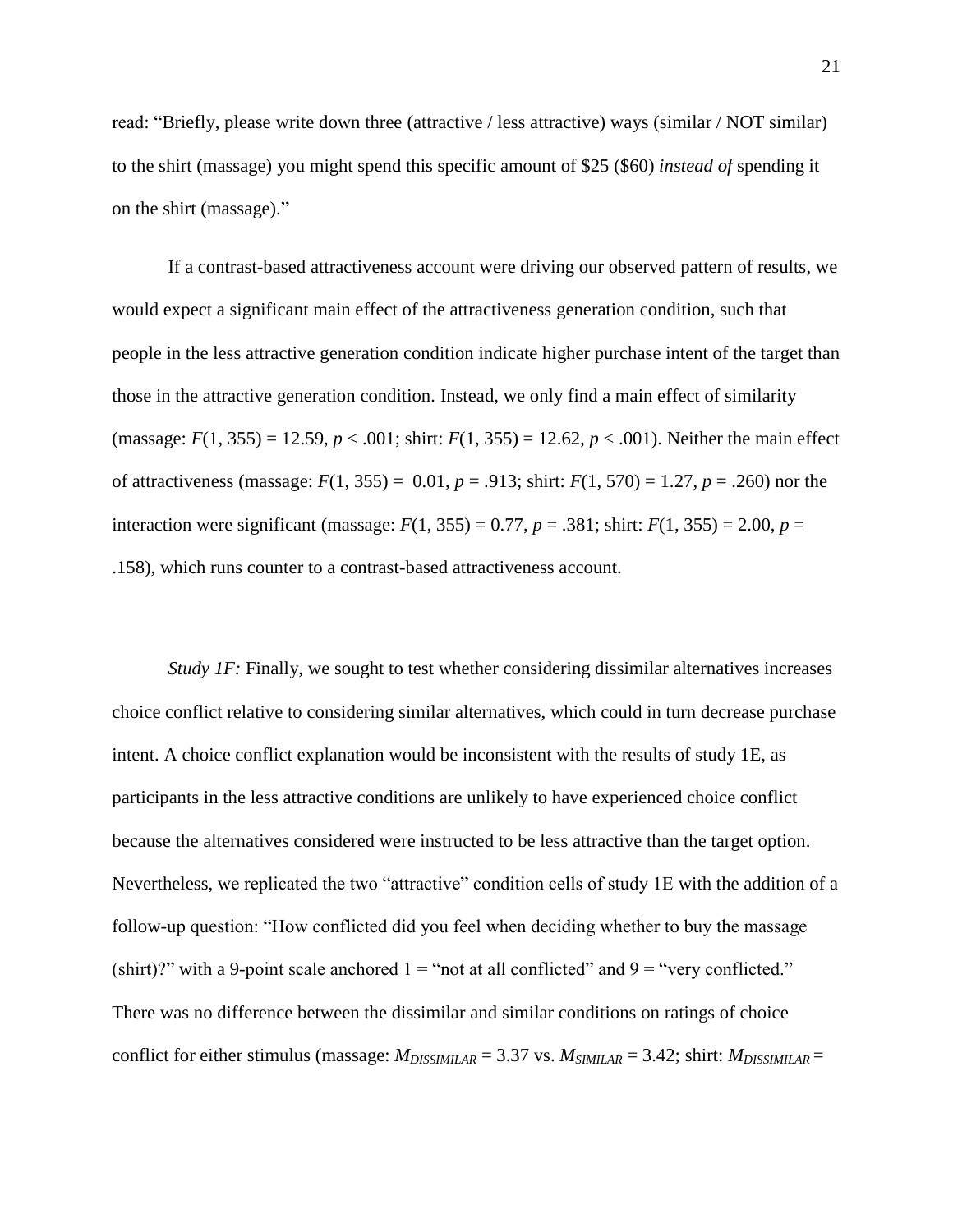3.17 vs.  $M_{SIMIIAR} = 3.13$ ), which indicates that a choice conflict explanation of our results is unlikely.

-----------------------------------------------------------------------------------------

Insert table 2 about here

-----------------------------------------------------------------------------------------

Together studies  $1C - 1F$  cast doubt on many of the possible explanations for the pattern of results observed in study 1A, in which participants generated the similar and dissimilar alternatives. In the remaining studies, we provide the alternatives, further casting doubt on explanations related to the process of generating alternatives. Studies 2-5 also focus on providing evidence in support of our proposed account: relative to considering similar alternatives, considering dissimilar alternatives decreases purchase intent of the target option because considering dissimilar alternatives activates a competing goal, which decreases the importance of the focal goal.

#### **STUDY 2**

The findings so far demonstrate that consumers' intent to purchase a target option is lower after considering dissimilar alternatives than it is after considering similar alternatives. Study 2 tests our proposed mechanism, that the pattern of results is driven by a difference in importance of the focal goal. Additionally, study 2 explores if it is necessary that consumers generate the alternatives for themselves, or if the same pattern of results holds when alternatives are provided by a marketer. Marketing activities, such as the arrangement of shelves in a physical store or the presence of links to other products on an online shopping page, may also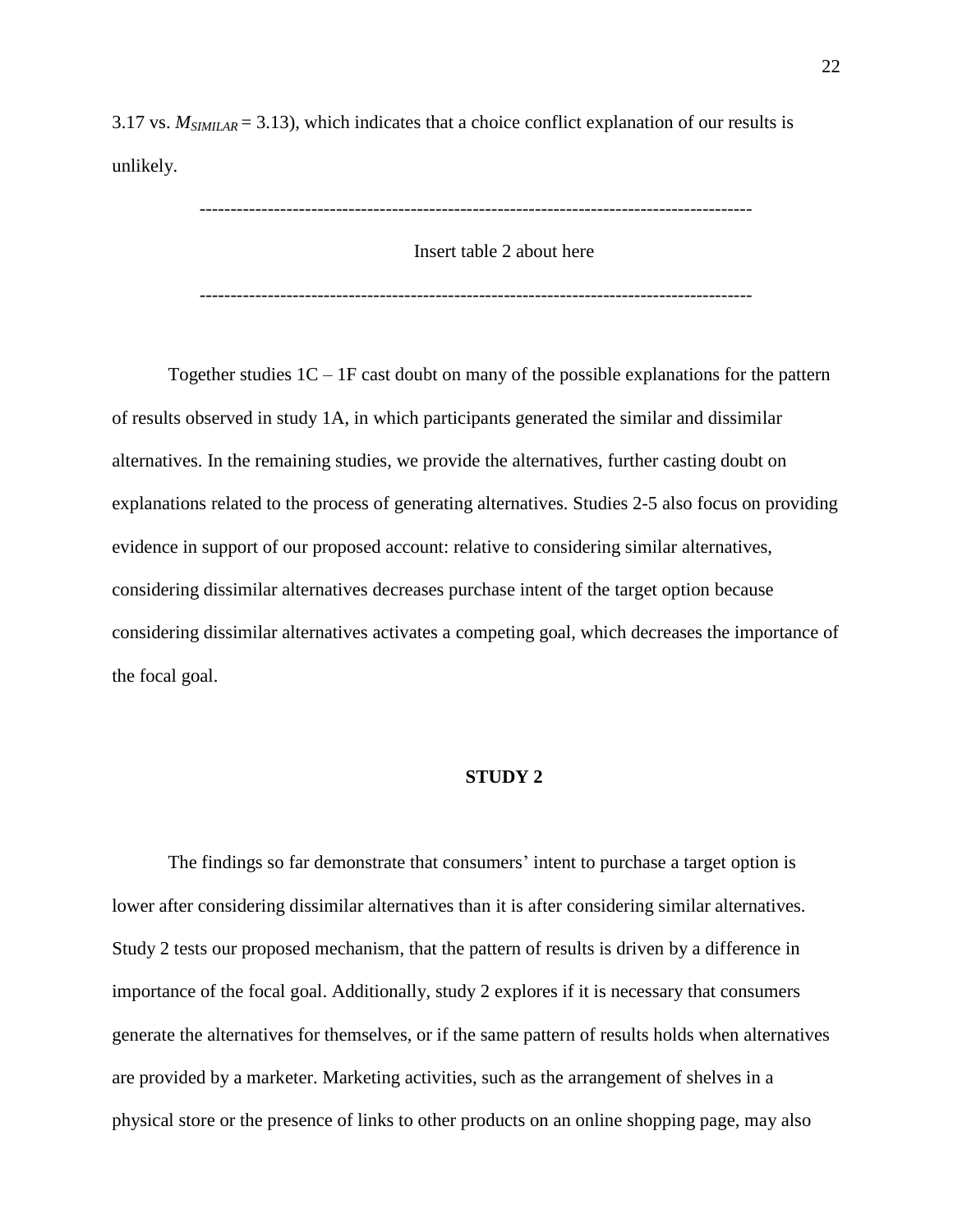drive whether consumers consider similar or dissimilar outside options. We demonstrate the managerial relevance of our findings by adapting the stimuli from a well-known online retailer that currently suggests alternatives on its webpage.

## *Method*

Five hundred ten participants (42% male, ages 19-78, median age = 32) from a U.S. based online pool completed the survey. The study used a two cell between-subjects design, with similar versus dissimilar alternative type as the manipulated factor. Participants read a scenario in which they were shopping online and came across wireless speakers for \$25. An image that resembled a popular online shopping website was displayed, presenting a picture, description and price of wireless speakers (see figure 1 for an image of the study materials). Below the speakers was a section titled, "Customers Who Bought This Item Also Bought," with two more products displayed, including a picture, short description and price—all close to \$25—for each product. The type of alternatives displayed was the manipulated factor: participants in the similar condition saw a pair of headphones and another set of speakers, and participants in the dissimilar condition saw two button-down shirts. For this and subsequent studies, we chose alternatives that were pretested such that the dissimilar alternative was equally or less attractive than the similar alternative, which is conservative to our effect ( $M_{SHIRTS}$  = 4.72, SD = 2.64 vs.  $M_{AVERAGE}$ ) *HEADPHONES + SPEAKERS* = 4.98,  $SD = 2.28$ ,  $t(87) = 0.87$ ,  $p = .387$ ). Importantly, the alternatives were simply presented on the same screen; no attention was explicitly drawn to them, and participants were not asked to elaborate. Participants then indicated how likely they would be to buy the target wireless speakers on a scale from  $1 =$  "definitely would not buy" to  $9 =$  "definitely would buy."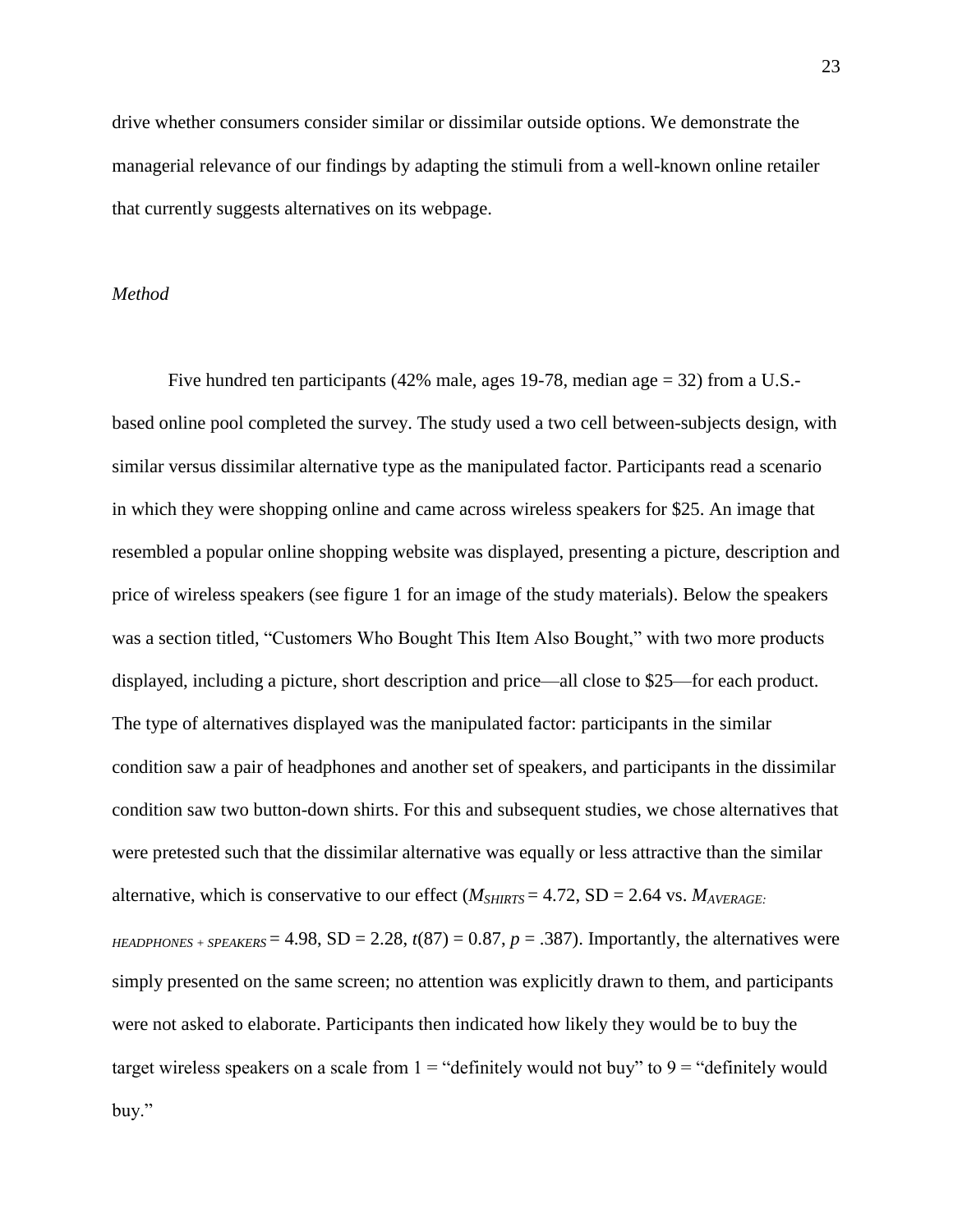On the next page, participants read a short description of how products may be used to meet goals and were asked what goal purchasing the speakers would fulfill for them. They typed their responses in an open-ended text box. On the following page, they were shown the goal that they had specified, and they rated how important that goal was to them at that moment, on a 9 point scale anchored  $1 =$  "not at all important" to  $9 =$  "very important." Finally, participants answered manipulation checks and demographic information.

-----------------------------------------------------------------------------------------

Insert figure 1 about here

-----------------------------------------------------------------------------------------

*Results and Discussion*

*Manipulation Check.* Participants in the similar condition rated the alternatives as more similar to the speakers than participants in the dissimilar condition  $(M_{SIMIIAR} 49.9, SD = 23.8 \text{ vs.})$  $M_{DISSIMILAR} = 11.1$ ,  $SD = 20.2$ ,  $t(509) = 19.86$ ,  $p < .001$ ).

*Purchase Intent.* Consistent with our previous results, participants in the dissimilar condition reported lower purchase intent for the wireless speakers than participants in the similar condition ( $M_{DISSIMIIAR} = 4.85$ , SD = 2.10 vs.  $M_{SIMIIAR} = 5.44$ , SD = 2.16,  $t(509) = 3.12$ ,  $p = .002$ ).

*Focal Goal Importance.* Also as predicted, participants in the dissimilar condition indicated that the focal goal they identified was less important than participants in the similar condition ( $M_{DISSIMILAR}$  = 5.00, SD = 2.78 vs.  $M_{SIMILAR}$  = 5.53, SD = 2.24,  $t(509)$  = 2.19,  $p = .029$ ).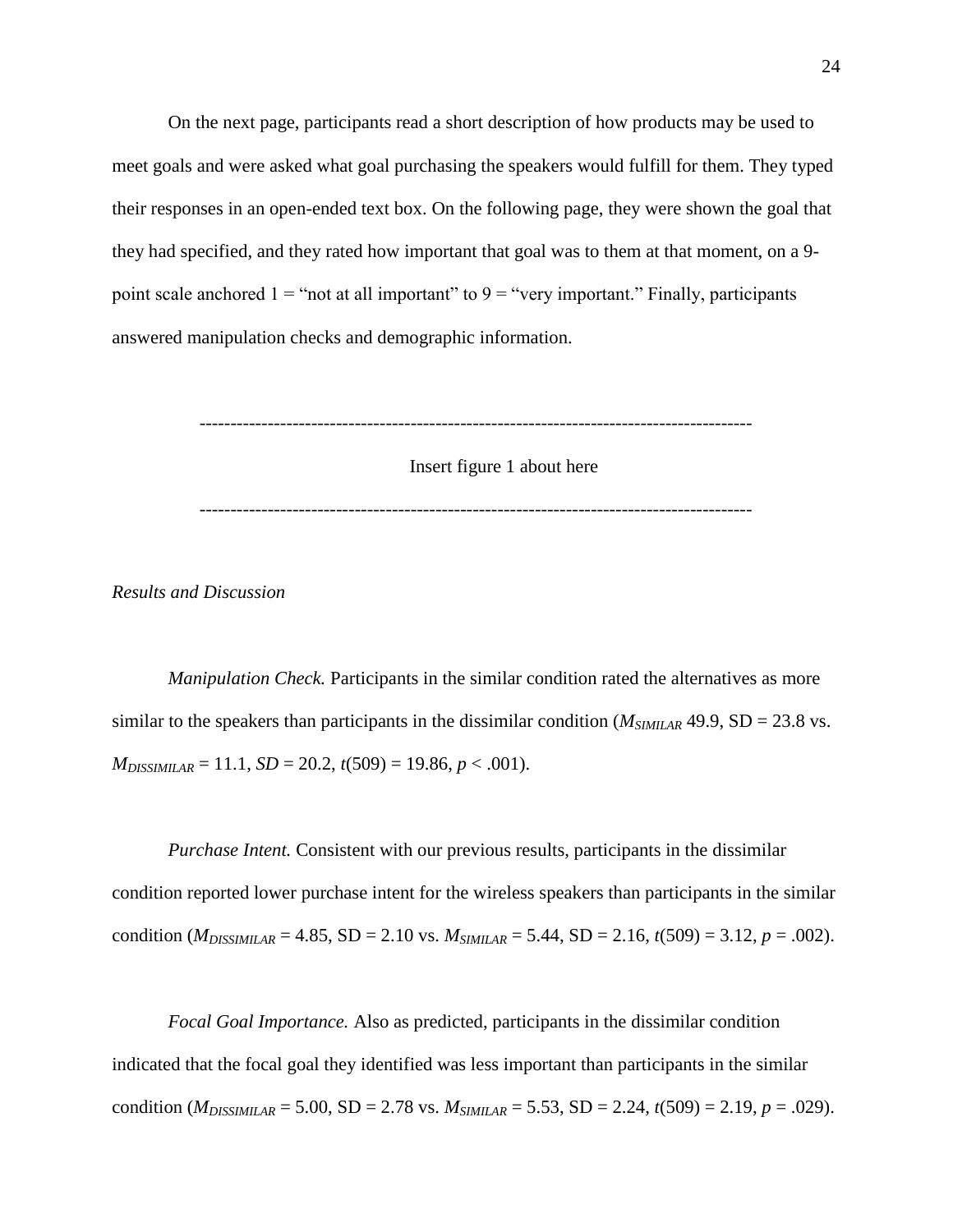*Mediation Analysis.* Next we tested H2a, that a difference in importance of the focal goal explains the effect of similarity of the alternative on purchase intent. We ran a bootstrapping analysis with 5,000 resamples (Preacher and Hayes 2008), with similar  $= 0$  and dissimilar  $= 1$ . We find a significant indirect effect of goal importance in the relationship between alternative type and purchase intent ( $b = -.21$ ,  $SE = .09$ , 95% CI[-.40, -.04], see figure 2).

-----------------------------------------------------------------------------------------

Insert figure 2 about here

-----------------------------------------------------------------------------------------

*Goal Coding.* If participants in the two conditions initially reported different goals, that could drive the difference in reported goal importance. To examine this, three independent coders, blind to condition, categorized the responses into one of five mutually-exclusive buckets (determined based on an initial look at the responses): 1. Listening to music; 2. Entertainment, relaxation, fun or enjoyment; 3. Giving a gift; 4. Did not expressly state a goal (e.g., "this product does not fulfill a goal for me"); or 5. Other (e.g., convenience, attractive design, spending time with friends, etc.) Inter-coder agreement was high (84% agreement across the three coders,  $\alpha = .72$ , Hayes and Krippendorff 2007), and disagreements were resolved by majority rule. Participants in the similar and dissimilar conditions did not differ in the types of goals they reported (62% vs. 65% listed a music listening goal, 12% vs. 10% an entertainment goal, 0% vs. 1% a gift-giving goal, 9% vs. 10% that it does not fulfill a goal, and 17% vs. 13% other goal;  $\chi^2(4) = 2.3$ ,  $p = .689$ ). Therefore it is unlikely that the observed differences in goal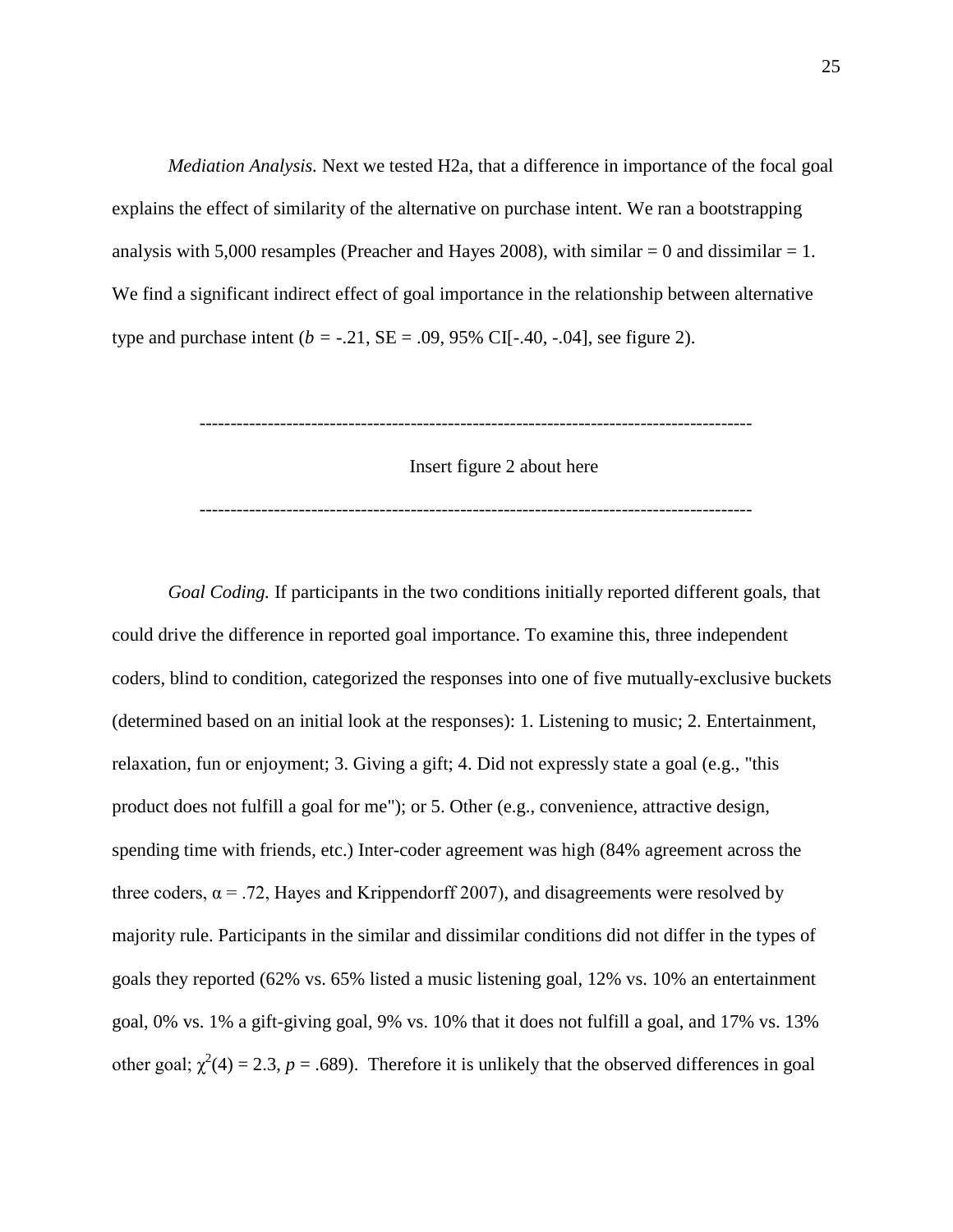importance ratings result from different types of goals being reported by participants in the similar versus dissimilar conditions.

These results indicate that considering dissimilar alternatives decreases purchase intent of a target option more than considering similar alternatives, even when the alternatives are provided by an external source. This pattern is consistent with recent work by Karmarkar (2017), who demonstrated that the purchase intent of a target is lower when other options in a display are from a different (vs. the same) category than the target. However, Karmarkar suggested that her results were driven by the cohesiveness of the display and distraction caused by items from a different category. In contrast, we provide direct process evidence that our pattern of results is driven by a difference in goal importance.

#### **STUDY 3**

Study 3 extends our investigation of the underlying process. Our theory posits that the difference in importance of the focal goal in the two conditions occurs because considering a dissimilar alternative (rather than a similar alternative) activates a competing *non-focal* goal, which draws resources away from the focal goal and leads to a greater decrease in purchase intent. Study 3 provides evidence for this theory by measuring the non-focal goal, and showing that the relative importance of the focal goal compared to the non-focal goal (i.e., the difference between the two importance measures) also mediates the effect of purchase intent of the target option. Second, a potential alternative account is that the dissimilar alternative is merely a distraction, but does not activate a competing goal. To investigate this possibility, we include a distraction condition, and demonstrate that a mere distraction does not lead to the same drop in purchase intent as considering a dissimilar alternative.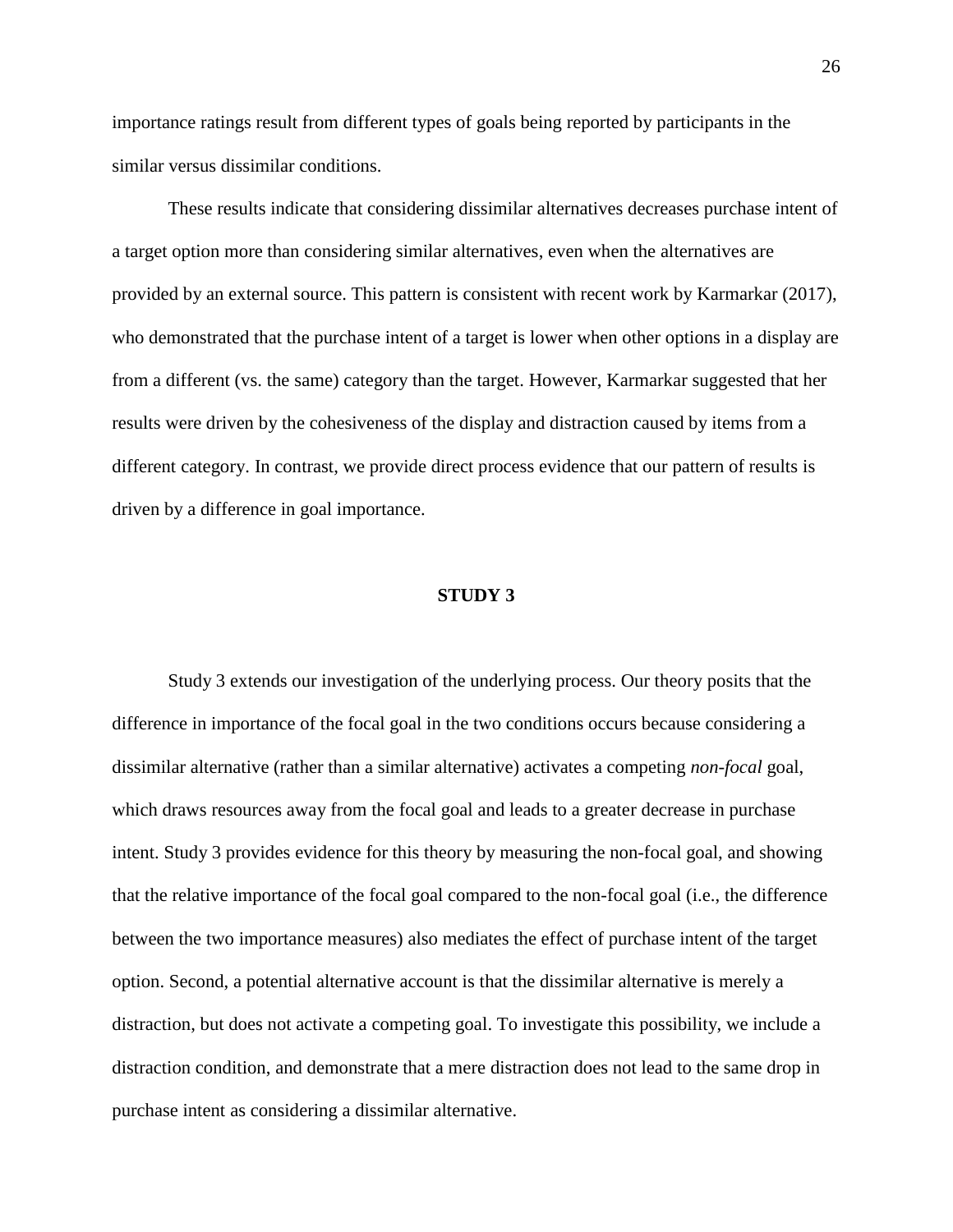## *Method*

 $\overline{a}$ 

Nine hundred eighty-five people (51% male, ages 18-74, median age 32.5) from a U.S. based online pool completed the survey. The study used a four cell between-subjects design, with alternative type as the manipulated factor: control (no alternative) vs. similar vs. dissimilar vs. distraction. Participants imagined they were shopping online and came across a cocktail set on sale for \$29, with a picture and short description of the set. On the following page, participants in the similar condition saw a picture of a Magic Bullet blender with the text, "Remember, for \$29, you could buy a Magic Bullet blender, which is great for making exotic cocktails and is a useful tool for a fun, partying life." Participants in the dissimilar condition saw a picture of a work shirt with the text, "Remember, for \$29, you could buy a button-down shirt, which is great for making great impressions at work." Participants in the distraction condition were shown a picture of puppies<sup>3</sup> with the text, "Take a look at the picture below." The control condition did not see an alternative and instead went straight to the purchase likelihood scale, which was on the following page. Participants indicated how likely they would be to buy the cocktail set (with a picture of the set beneath the question to prevent confusion) on a scale anchored  $1 =$  "definitely would not buy" and  $9 =$  "definitely would buy."

On the following page, all participants indicated the importance of the focal goal. Specifically, the question read, "How important is the goal of living a fun life, throwing the best parties in town, to you right now?" on a scale anchored  $1 =$  "Not at all important" and  $9 =$  "Very important." Next all participants indicated how important they found the non-focal goal, which

 $3 \text{ In a pre-test, the picture of the puppies was rated as more distracting for somebody shopping for a cocktail set (M = 1) and (M = 1) and (M = 1) are the same.}$ 5.0,  $SD = 1.9$ ) than either the similar (M = 3.7,  $SD = 1.7$ ,  $p < .001$ ) or dissimilar (M = 3.4,  $SD = 1.9$ ,  $p = .001$ ) alternatives.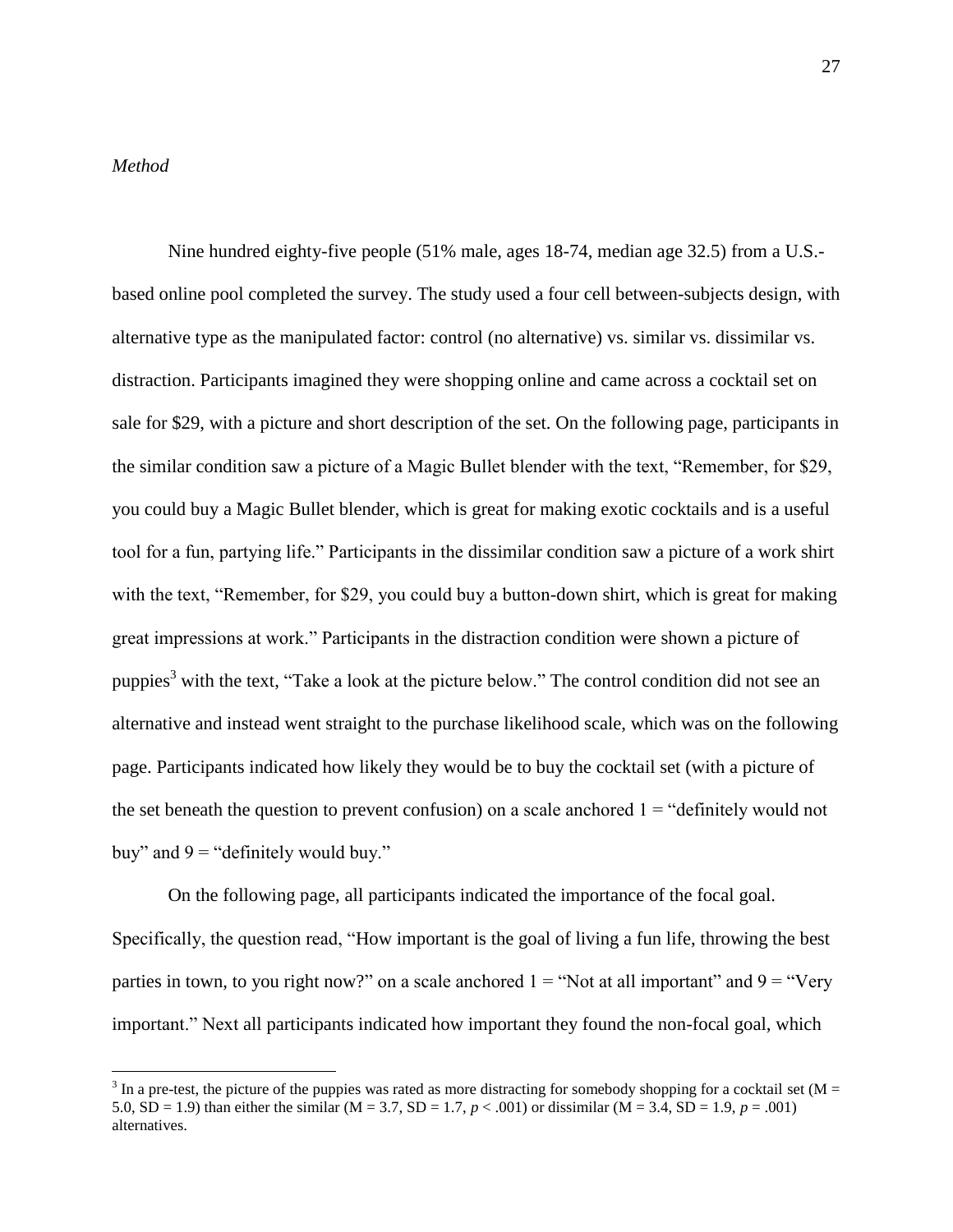read, "How important is the goal of dressing well, to make a good impression at work, to you right now?" on the same 9-point scale. Finally they answered demographic questions.

#### *Results and Discussion*

*Manipulation check (Pre-test).* A pre-test confirmed that the similar alternative (the blender) was rated as more similar to the cocktail set than the dissimilar alternative (the work shirt;  $M_{SIMILAR} = 48.7$ , SD = 29.2 vs.  $M_{DISSMILAR} = 16.1$ , SD = 22.5,  $t(97) = 6.25$ ,  $p < .001$ ).

*Purchase Intent.* First we found a significant effect of alternative type on intent to purchase the cocktail set  $(F(3, 982) = 6.68, p < .001)$ . Next we conducted a series of planned contrasts in which we compared each condition to the dissimilar condition. Please refer to table 3 for all individual means and statistics of the planned contrasts. Consistent with our previous results, participants were less likely to purchase the cocktail set after considering a dissimilar alternative ( $M = 3.99$ ) than after considering a similar alternative ( $M = 4.37$ ), a distraction ( $M =$ 4.96), or no alternative (control,  $M = 4.77$ ). The difference in purchase intent between the dissimilar and distraction conditions casts doubt on the explanation that the effect of considering dissimilar alternatives is driven by mere distraction.

*Focal and Non-Focal Goal Importance.* The primary purpose of study 3 was to examine the effect of alternative type (similar vs. dissimilar) on goal activation, both of the focal goal and of the competing non-focal goal. We expected that considering a dissimilar alternative would activate a competing non-focal goal, which, based on goal-systems theory, would decrease the importance of the focal goal. Replicating the pattern in study 2, participants rated the focal goal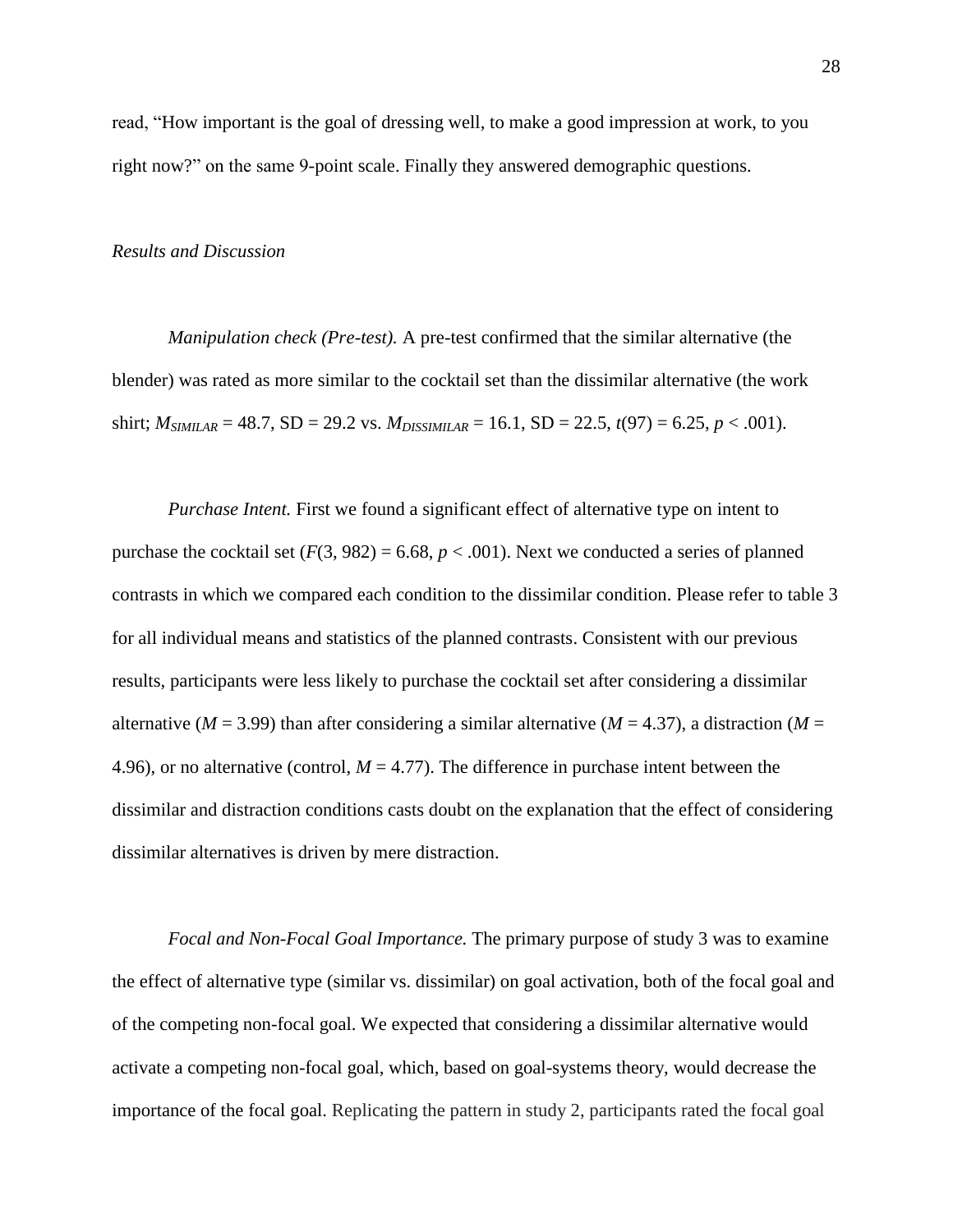as less important in the dissimilar condition than in the similar condition (*MDISSIMILAR* = 5.00, SD  $= 2.78$  vs.  $M_{SIMILAR} = 5.53$ , SD = 2.24, $t(509) = 2.19$ ,  $p = .029$ ), which again mediated the effect of alternative type on purchase intent  $(b = -0.23, SE = 0.12, 95\% \text{ CI}[-0.47, -0.01])$ . Consistent with our theory and H2b, the non-focal goal was rated as more important in the dissimilar condition than in the similar condition ( $M_{DISSIMILAR} = 6.19$  vs.  $M_{SIMILAR} = 5.74$ ,  $t(982) = 2.36$ ,  $p = .019$ ).

Study 3 further allows us to test a more precise mediator, the relative importance of the focal goal and the non-focal goal. We first created a single measure of relative goal importance by subtracting ratings of the non-focal goal from ratings of the focal goal (see table 3 for goal importance means and differences by condition). Next we conducted a bootstrap mediation analysis, with alternative type (similar  $= 0$ , dissimilar  $= 1$ ) as the independent variable, purchase intent as the dependent variable, and the relative goal importance measure as the mediator (Preacher and Hayes 2008). As expected, the relative difference in goal importance between the focal and non-focal goals mediated the effect of alternative type on purchase intent  $(b = -0.21, SE)$  $= .06, 95\%$  CI[ $-.36, -.11$ ]). Considering a dissimilar alternative rather than a similar alternative increases the relative importance of the non-focal goal ( $b = -0.85$ ,  $SE = 0.22$ ,  $p < 0.001$ ) which in turn lowers purchase intent ( $b = .25$ ,  $SE = .04$ ,  $p < .001$ ). The remaining direct effect is decreased to non-significance ( $b = -.19$ ,  $SE = .20$ ,  $p = .342$ ).

Insert table 3 about here

-----------------------------------------------------------------------------------------

-----------------------------------------------------------------------------------------

These results provide converging evidence for our theoretical account. First, compared to considering a similar alternative, considering a dissimilar alternative increased the relative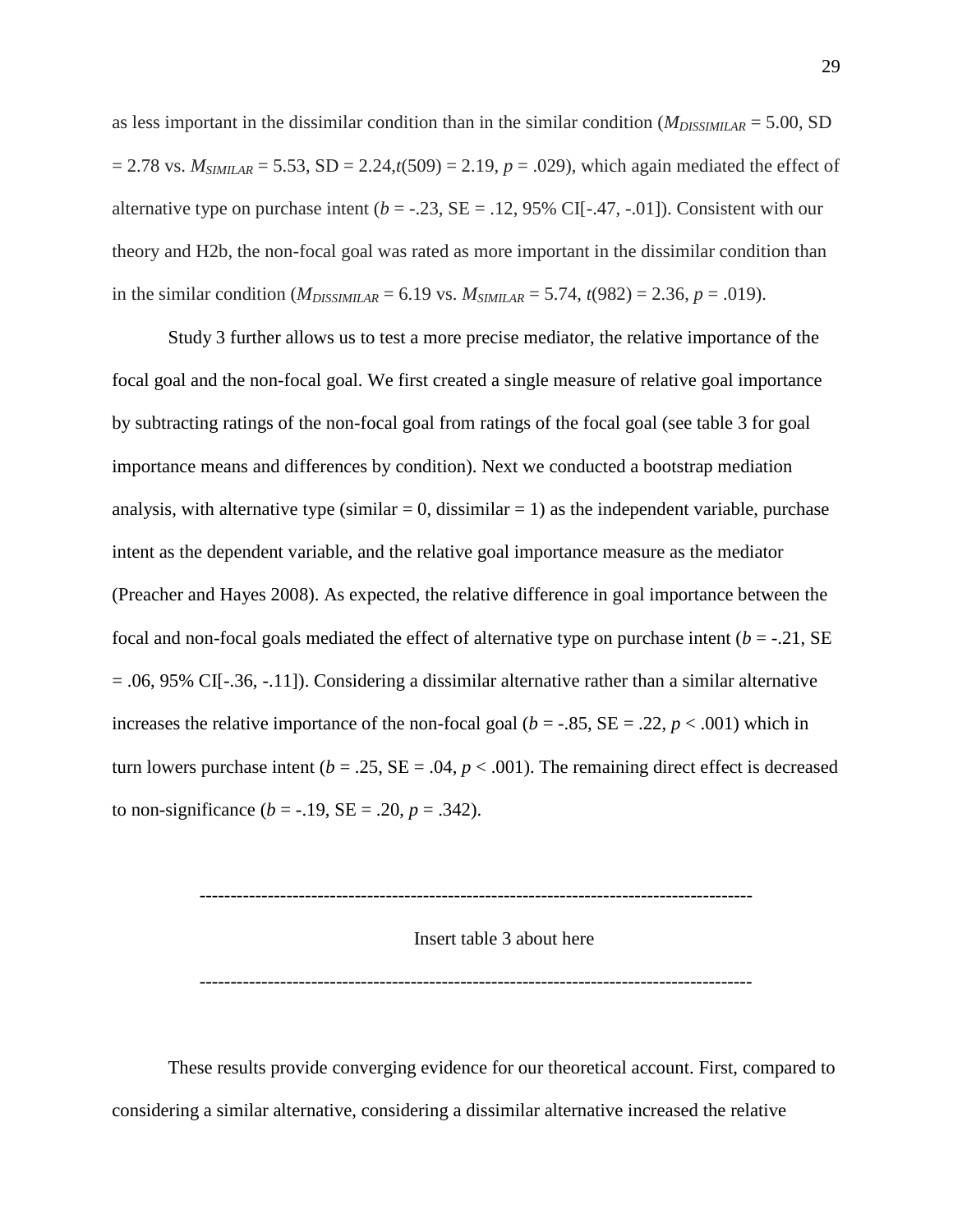importance of the non-focal goal compared to the focal goal, which explains the decrease in purchase intent for the target option after considering dissimilar alternatives. Study 3 further indicates that considering a distracting alternative not associated with a purchase goal is not sufficient to diminish either the purchase intent of the target or the relative goal importance, which casts doubt on a distraction-based explanation for our findings. Together these findings support the notion that considering a dissimilar alternative activates a competing non-focal goal, which in turn decreases purchase intent of the target option.

An additional characteristic of goal activation is that it persists after a time delay (Bargh et al. 2001; Laran and Janiszewski 2009). Therefore, if our effects are being driven by differential goal activation, we would expect them to emerge even after a delay. To test this, we replicated the similar and dissimilar conditions of study 3 with the addition of a short filler task (ostensibly related to a different study) between consideration of the alternatives and measuring purchase intent, in which participants completed neutral anagrams for five minutes. After the short delay, we observed the same pattern as in our previous studies: participants who considered dissimilar alternatives were less likely to purchase the cocktail set than participants who considered similar alternatives ( $M_{SIMILAR} = 4.73$ , SD = 2.56 vs  $M_{DISSIMILAR} = 4.22$ , SD = 2.63,  $F(1)$ , 400), *p* = .046). These results further support the role of goal activation in explaining our effect.

In the studies so far, participants in the similar and dissimilar condition considered different ways of spending their money before deciding whether to buy the target option. Although we rule out many potential confounds in studies 1C-1F, and although in studies 2 and 3 we provide pretested alternatives, the alternatives we provided could have varied on an unexpected dimension. To control for any possible non-goal-related differences, in the next study all participants evaluate the same target option and the same alternative. We experimentally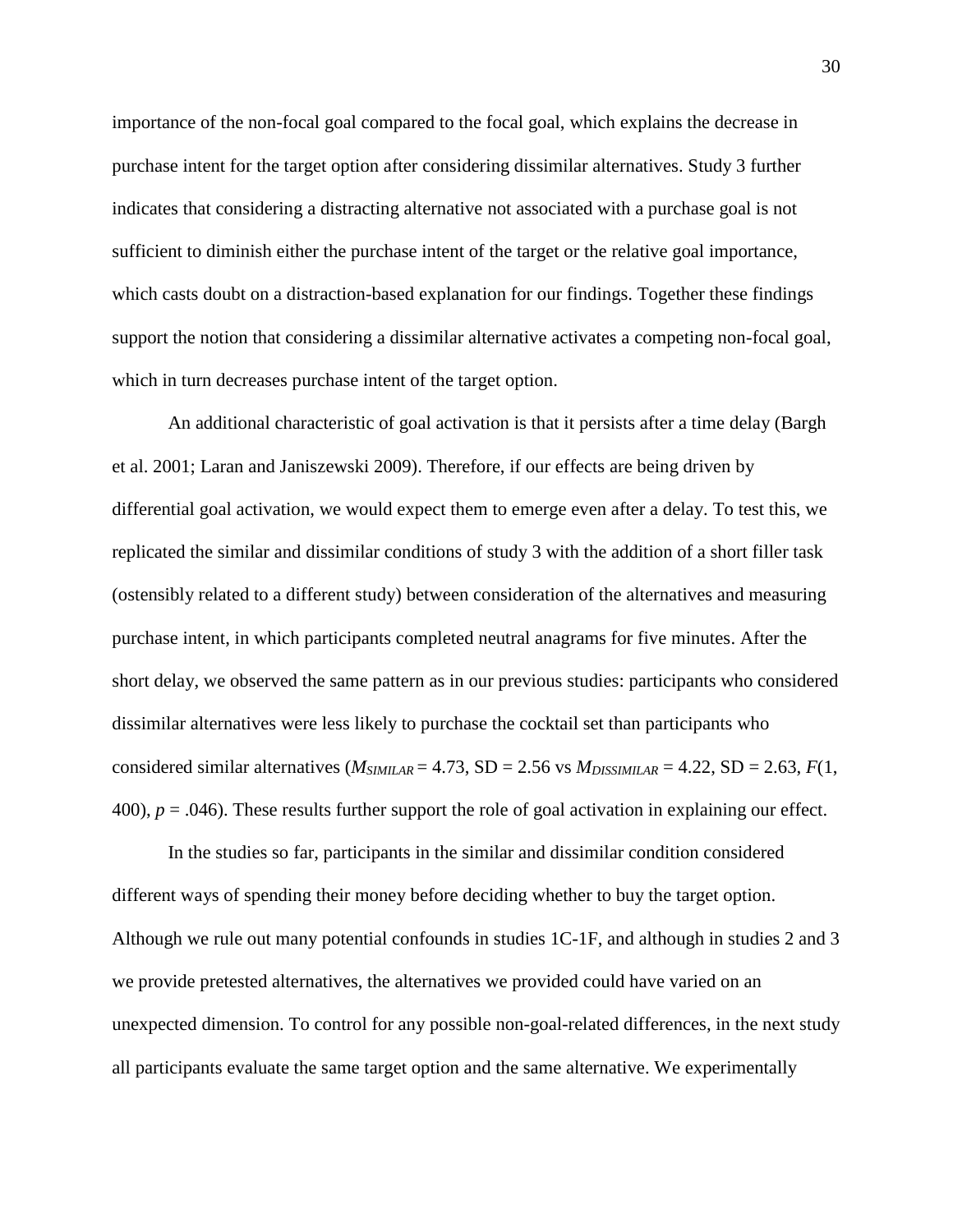manipulate between conditions whether the alternative meets a goal that is similar versus dissimilar to the target option.

### **STUDY 4**

We have proposed that the focal goal is perceived as less important after considering dissimilar alternatives than after considering similar alternatives, which drives a decrease in purchase intent. In study 4 we directly test this proposal by presenting participants with a cocktail set as the target and holding constant the alternative that they consider—a blender. We only varied the goal that the alternative is intended to meet: a goal that is either similar (making cocktails, helping with a fun lifestyle) or dissimilar (making smoothies, helping with a healthy lifestyle) to that of the target (Khan and Dhar 2010; Savary, Goldsmith, and Dhar 2015a).

### *Method*

Two hundred two people (57% male, ages 19-74, median age 31) from a U.S.-based online pool completed the survey. The study used a two cell between-subjects design with a similar versus dissimilar goal fulfilled by the alternative as the manipulated factor. Participants read a scenario in which they were shopping online and came across the same cocktail set as in study 3. As in study 3, participants in the similar condition were shown a picture of a blender alongside a cocktail with the text, "Remember, for \$29, you could buy a Magic Bullet blender which is great for making exotic cocktails and is a useful tool for a fun, partying life." Participants in the dissimilar condition were shown the same Magic Bullet blender, but instead it was pictured alongside fruit, with the text, "Remember, for \$29, you could buy a Magic Bullet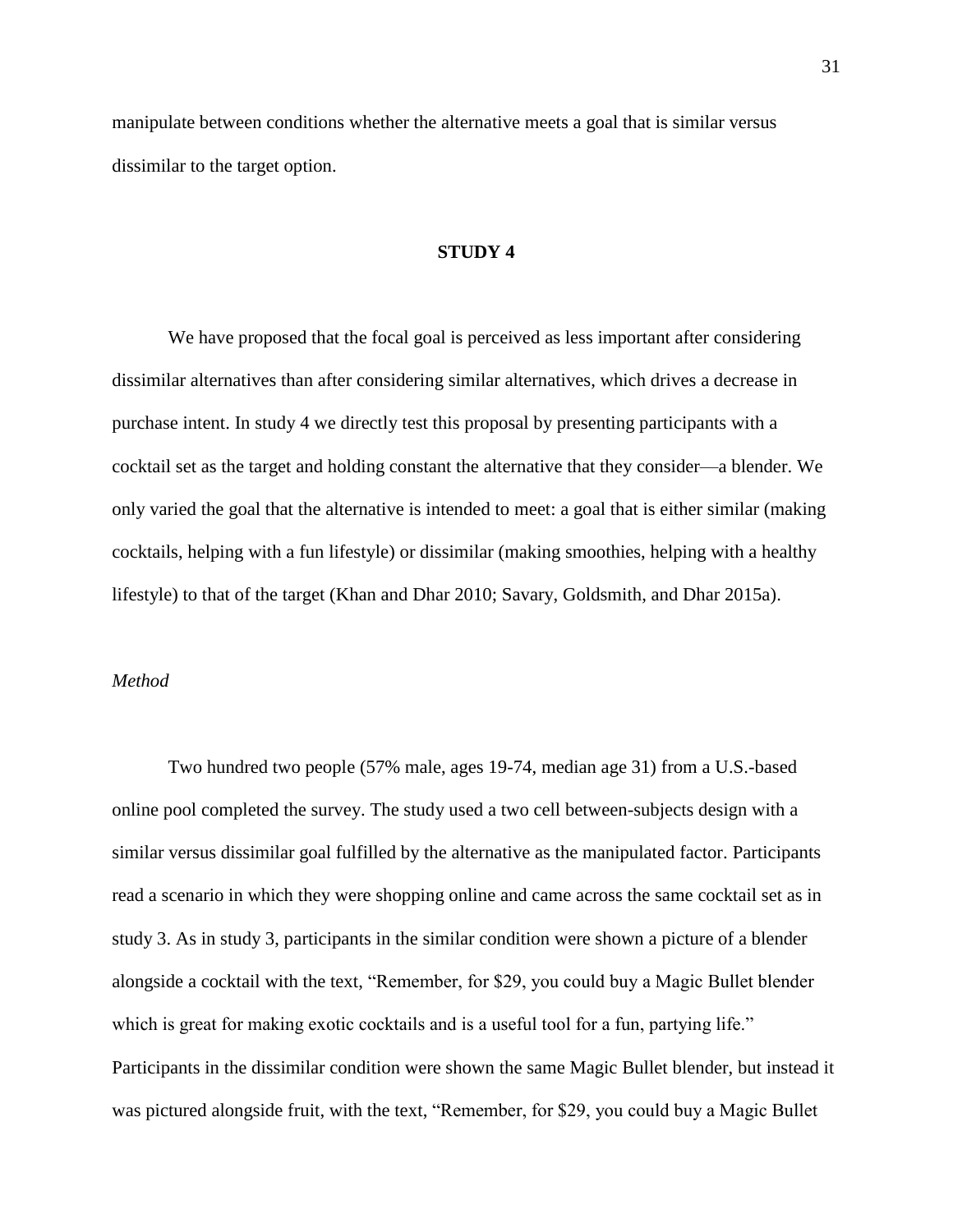blender which is great for making healthy smoothies and is a useful tool for a healthy, active life." On the next page they indicated how likely they would be to buy the cocktail set (with a picture of the set beneath the question to prevent confusion), on a scale anchored  $1 =$  "definitely" would not buy" and  $9 =$  "definitely would buy."

Next participants specified a goal that the cocktail set would fulfill for them (as in study 2) and rated how important that goal was to them at that moment. Then participants answered two questions about their preference for the Magic Bullet blender: how likely they were to buy it and how attractive they found it. Finally, participants answered manipulation checks and demographic information.

### *Results and Discussion*

*Manipulation Check.* Participants in the similar condition rated the blender as more similar to the cocktail set than participants in the dissimilar condition ( $M_{SIMILAR} = 40.5$ , SD = 29.9 vs. *MDISSIMILAR* = 26.1, SD = 25.8, *t*(202) = 3.67, *p* < .001).

*Purchase Intent.* Consistent with our previous results, participants in the dissimilar condition reported lower purchase intent for the cocktail set than participants in the similar condition ( $M_{DISSIMILAR}$  = 3.62, SD = 2.40 vs.  $M_{SIMILAR}$  = 4.36, SD = 2.48,  $t(202)$  = 2.16,  $p = .032$ ).

*Focal Goal Importance.* As predicted, participants in the dissimilar condition indicated that the focal goal they identified was less important than participants in the similar condition  $(M_{DISSIMILAR} = 3.60, SD = 2.53$  vs.  $M_{SIMILAR} = 4.36, SD = 2.76, t(202) = 1.99, p = .042$ .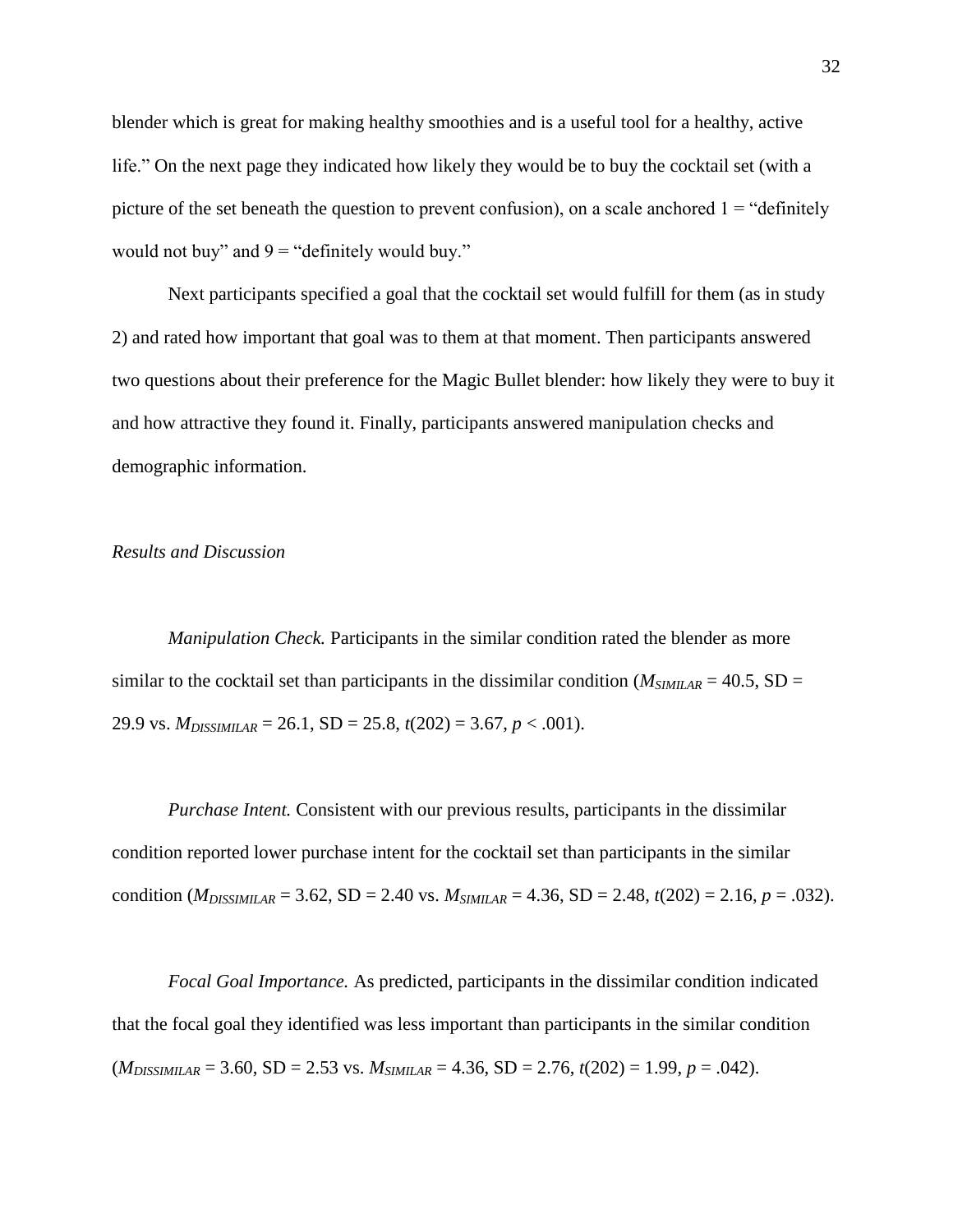Again we found a significant indirect effect of focal goal importance in the relationship between alternative type and purchase intent of the target option (*b = -*.40, SE = .19, 95% CI[- .80, -.02]). Considering an alternative which fulfills a dissimilar rather than a similar goal decreases the importance of the focal goal ( $b = -0.76$ ,  $SE = 0.37$ ,  $p = 0.042$ ), which in turn decreases purchase intent ( $b = .52$ ,  $SE = .05$ ,  $p < .001$ ). The remaining direct effect decreases to nonsignificance ( $b = -.35$ ,  $SE = .29$ ,  $p = .216$ ).

*Preference for the outside alternative (the blender).* Finally, we compared the attractiveness and likelihood of purchase ratings for the outside alternative—the blender—to ensure that our manipulation did not significantly influence preference for the alternative, which could have in turn affected the decision to purchase the target option. Rated attractiveness and likelihood of purchase were highly correlated, so we averaged them to form one preference measure ( $\alpha$  = .84). Participants did not differ in their preference for the blender ( $M_{SIMILAR}$  = 5.81, SD = 2.15 vs.  $M_{DISSIMILAR}$  = 6.00, SD = 2.15,  $t(202)$  = 0.61,  $p = .543$ ), which makes it unlikely that participants in the dissimilar condition were less likely to buy the target option because they found the alternative more appealing.

Study 4 provides further evidence in support of a goal theoretic explanation for our findings. By varying only the goal that the alternative meets while holding the alternative itself constant, we are able to control for any unforeseen differences between conditions, and isolate the change in focal goal importance as the mechanism underlying our effect.

#### **STUDY 5**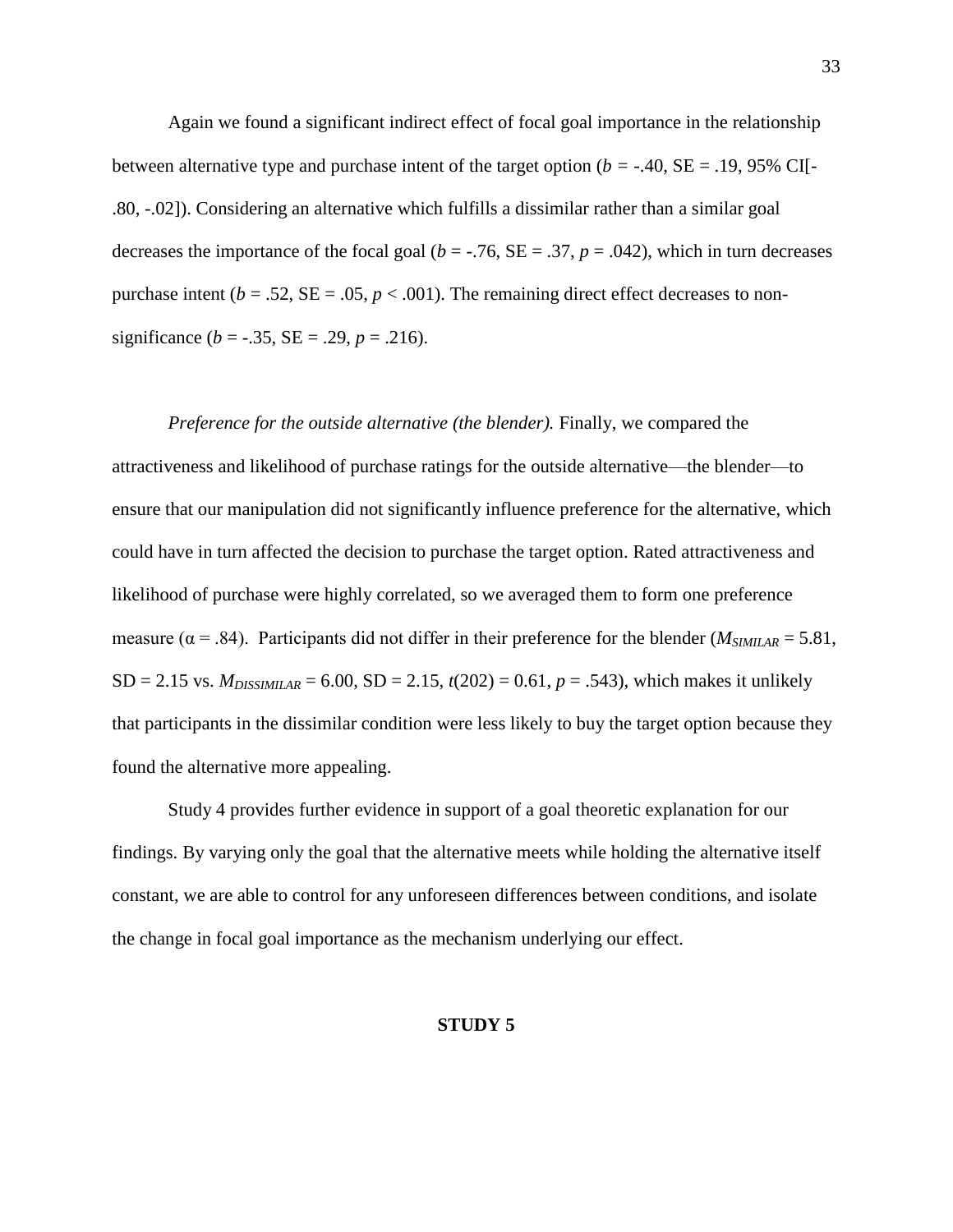Study 5 explores a boundary to our effect: if considering dissimilar alternatives does not activate a competing goal and thus does not decrease the importance of the focal goal, we would expect an attenuation of the effect of alternative type on purchase intent. In particular, past research has found that in certain cases, individuals may engage in goal shielding, or cognitively inhibiting the activation of alternative goals that compete for attentional resources. One key antecedent of goal shielding is an individual's degree of commitment to the focal goal (Shah et al. 2002). On this basis, we predict that increasing the commitment to the focal goal should cause individuals to shield it from competing goals, and as a result, both the difference in rated importance of the focal goal between the similar and dissimilar conditions, as well as the downstream effect on purchase likelihood of the target option, should attenuate. Study 5 thus tests H3 with a two-factor design in which half of the participants responded to a prompt that increased commitment to the focal goal. All participants then viewed the target option, and listed similar versus dissimilar ways to spend their money. We predicted the prompt to increase focal goal commitment would lead people to shield the focal goal, which would inhibit activation of the competing non-focal goals associated with the alternatives generated.

### *Method*

 $\overline{a}$ 

Nine hundred one people (44% male, ages 18-81, median age 33) were recruited from a U.S.-based online pool. Ninety-seven participants did not finish the study, leaving 804 completed responses. 4 The study used a 2 (similarity of alternatives: similar vs. dissimilar) x 2 (goal

 $4$  Because study 5 began with a free response question, we observed some attrition (10.8%), though still well below the 20% threshold, above which participant dropout becomes problematic due to selection (Zhou and Fishbach 2016). Importantly, dropouts were evenly distributed across the heightened commitment (55.7%) versus control conditions (44.3%,  $z = 1.12$ ,  $p = .262$ ). With our relatively low drop-out rate and the non-differential attrition, our results are unlikely to be compromised by selection.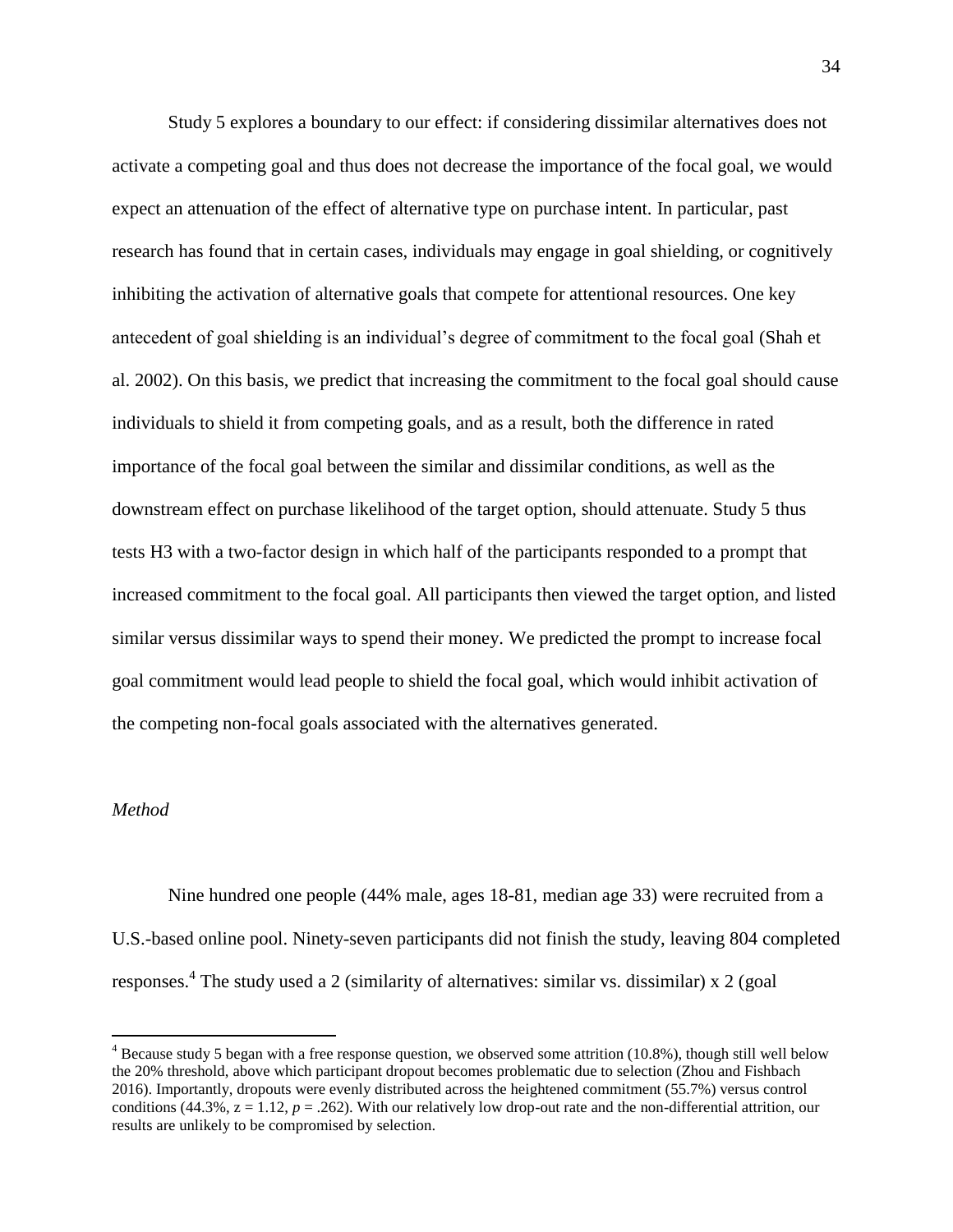shielding: present vs. control) between-subjects design. Participants in the goal shielding condition began the study by responding to the prompt: "Please briefly explain why it is important to dress presentably, especially in professional settings," while participants in the control condition were asked: "Please briefly write about your routine before you go to bed each night." In a pretest, participants who responded to the goal shielding prompt reported being more committed to the goal of "dressing well and looking presentable" compared those in the control condition, on a 7-point scale ranging from  $1 =$  "not at all committed," to  $7 =$  "very committed"  $(M_{GOML SHIELDING} = 4.96$ ,  $SD = 1.53$  vs.  $M_{CONTROL} = 4.48$ ,  $SD = 1.42$ ,  $t(205) = 2.34$ ,  $p = .020$ ). They also rated the importance of the goal of "dressing professionally" to them right now as higher, on a 9-point scale ranging from  $1 =$  "not at all important" to  $9 =$  "very important" ( $M_{GOML}$ ) *SHIELDING* = 5.67, SD = 2.60 vs.  $M_{CONTROL}$  = 4.68, SD = 2.47,  $t(205)$  = 2.82,  $p = .005$ ).

The remainder of the procedure followed the design of the work shirt scenario from study 1A. All participants saw the button-down work shirt used in study 1A for \$25. At the bottom of the page displaying the target option, participants were asked: "Briefly, please write down three ways (similar / NOT similar) to the shirt you might spend this specific amount of \$25 instead of spending it on the shirt." They next indicated their purchase intent for the target. On the following page, they answered, "How important is the goal of dressing professionally to you right now?" on a 9-point scale ranging from  $1 =$ "not at all important" to  $9 =$ "very important." Finally, participants answered manipulation checks about the similarity of the alternatives to the target, and completed demographic information.

#### *Results and Discussion*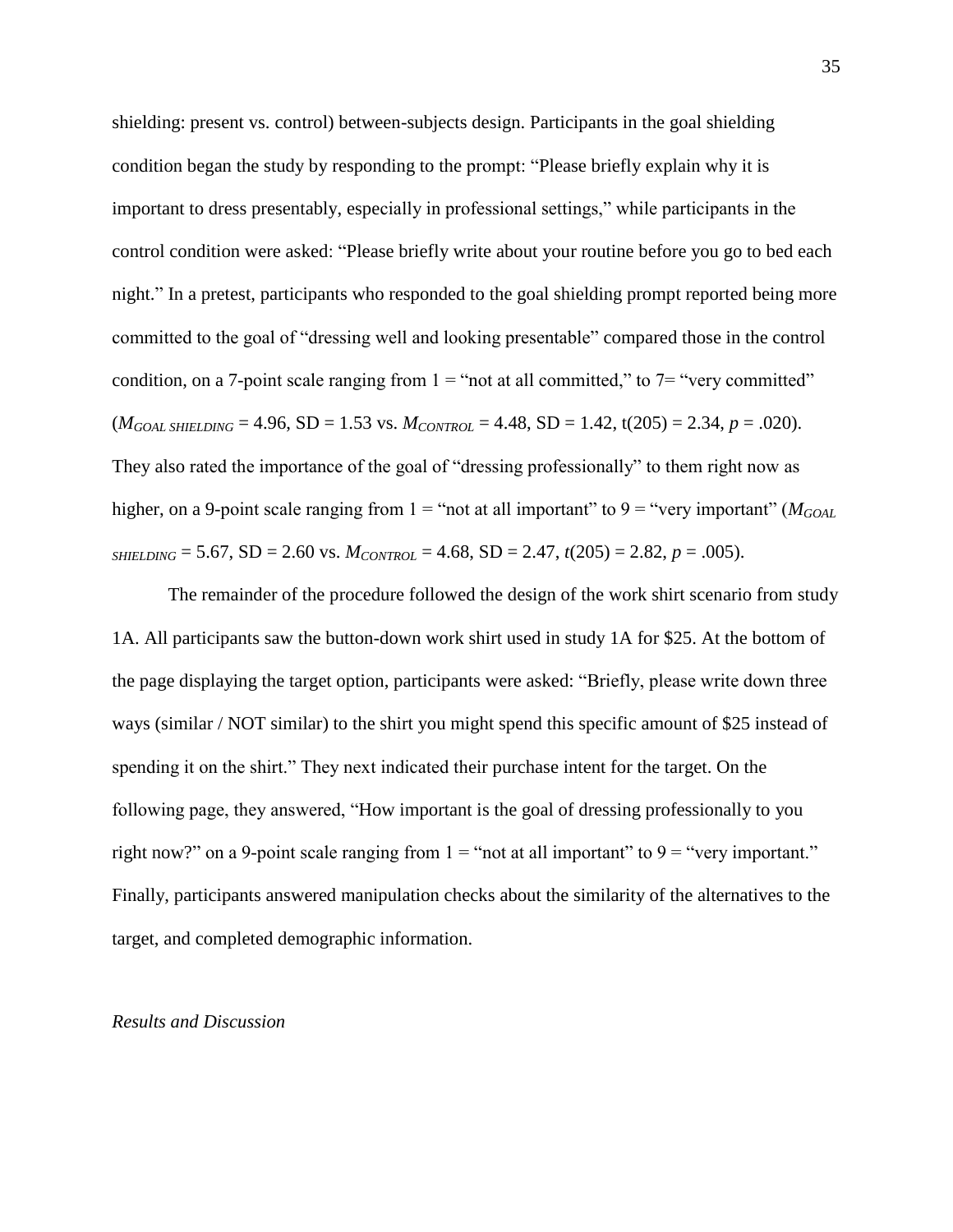*Manipulation Check.* Participants in the similar condition rated the alternatives they generated as more similar to the shirt than participants in the dissimilar condition ( $M_{SIMIIAR}$  = 59.7, SD = 28.3 vs.  $M_{DISSIMILAR}$  = 26.5, SD = 30.0,  $F(1, 800)$  = 256.5,  $p < .001$ ). There was no main effect of goal shielding condition  $(F(1, 800) = 0.10, p = .750)$ .

*Purchase Intent.* As predicted, we found a significant interaction between alternative type and goal shielding condition on purchase intent of the target  $(F(1, 800) = 8.27, p = .004)$ . In line with previous results, among participants in the control condition, those who generated dissimilar alternatives were less likely to purchase the shirt than those who generated similar alternatives (*MDISSIMILAR* = 3.57, SD = 2.16 vs. *MSIMILAR* = 4.16, SD = 2.24, *t*(802) = 2.63, *p* = .009). However, as predicted in H3, among participants in the goal shielding condition, those who generated dissimilar alternatives were just as likely to purchase the shirt as those who generated similar alternatives ( $M_{DISSIMILAR}$  = 4.83, SD = 2.10 vs.  $M_{SIMILAR}$  = 4.53, SD = 2.38,  $t(802)$  = 1.42,  $p =$ .157).

*Focal Goal Importance.* The pattern of means for importance of the focal goal followed a similar pattern, although the interaction was not significant  $(F(1,800) = 2.35, p = .126)$ . In particular, among participants in the control condition, those who generated dissimilar alternatives rated the focal goal as less important than participants who generated similar alternatives ( $M_{DISSIMILAR}$  = 4.84, SD = 2.60 vs.  $M_{SIMILAR}$  = 5.35, SD = 2.64,  $t(802)$  = 1.99,  $p =$ .046). As in previous studies, this relationship mediates the effect on purchase intent  $(b = -19,$  $SE = .10, 95\% \text{ CI}$  [-.39, - .01]. However, as our theory predicts, among participants in the goal shielding condition, alternative type did not affect goal importance  $(M_{DISSIMILAR} = 5.96, SD =$ 2.54 vs. *MSIMILAR* = 5.93, SD = 2.47, *t*(802) = 0.14s, *p* = .888). Since alternative type did not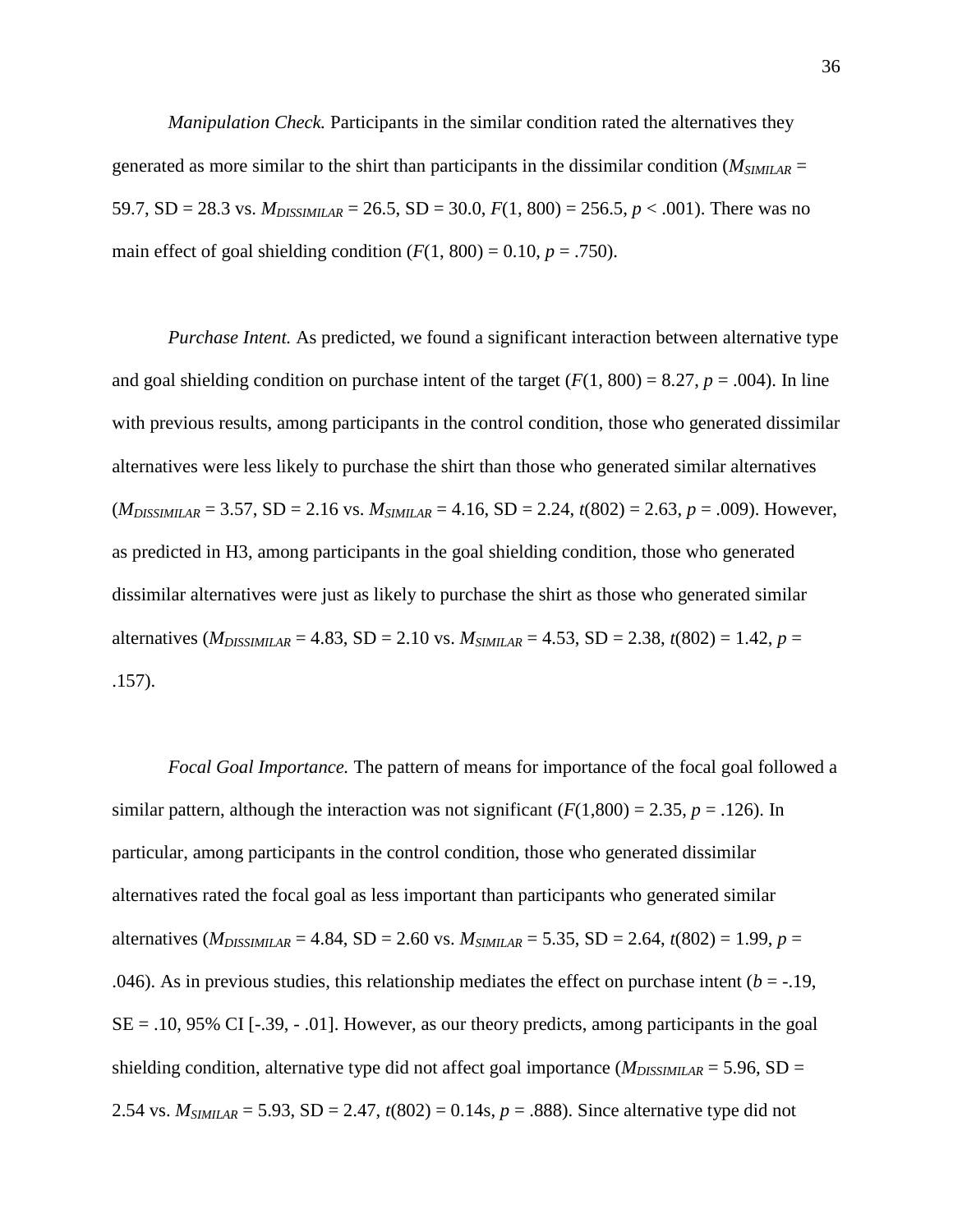affect goal importance or purchase intent for those in the goal shielding conditions, we neither expect nor observe an indirect effect  $(b = .01, SE = .08, 95\% \text{ CI} [-.13, .19])$ .

-----------------------------------------------------------------------------------------

Insert figure 3 about here

-----------------------------------------------------------------------------------------

Study 5 thus identifies a theoretically-derived boundary condition which provides converging evidence for our goal-based account. In general, we propose that, compared to considering similar alternatives, considering dissimilar alternatives activates a competing nonfocal goal that decreases purchase intent of the target option. However, if the focal goal is shielded from external influence, for example because consumers are especially committed to that goal, the difference in focal goal importance and purchase intent attenuates.

### **GENERAL DISCUSSION**

Consumers often consider other ways to spend their money before making purchase decisions. Previous research had explored if and when people consider outside options when making judgments or decisions, but it had not yet looked at how the particular alternatives considered may affect such judgments. We demonstrate that the type of alternatives that consumers consider does affect purchase decisions, and in particular, that the similarity of the alternative to the target option is an important factor. The results of ten studies indicate that considering dissimilar alternatives decreases purchase intent of a target option more than considering similar alternatives. We find that this pattern holds for both utilitarian (study 1A)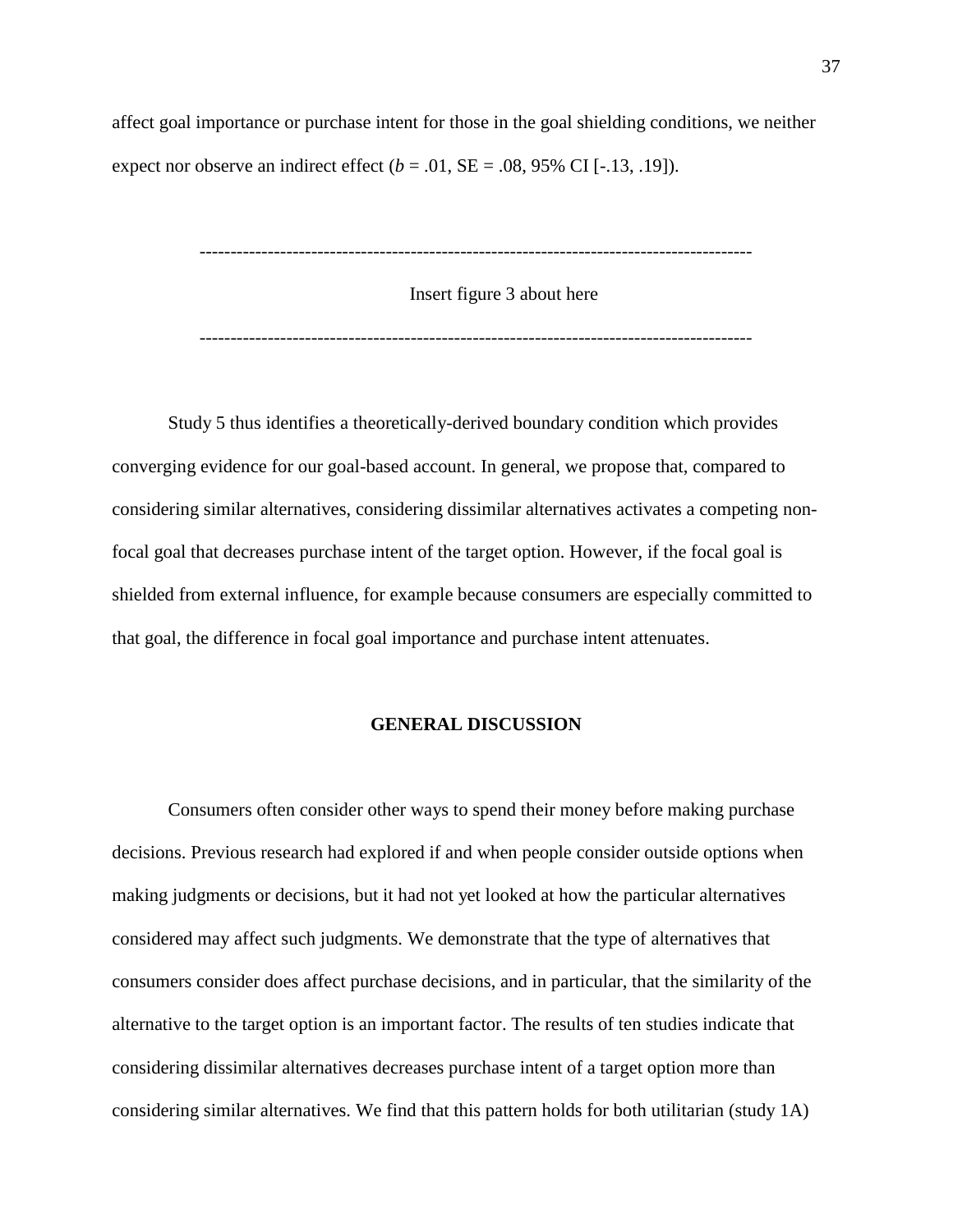and hedonic (study 1C) target options, for incentive-compatible choices (study 1B), and when the outside alternatives are generated by the consumer (studies 1A-1F, 5) or provided by the marketer (studies 2-4). Our effect is not attributable to preference uncertainty (study 1D), contrast-effects driven by the attractiveness of alternatives (study 1E), choice difficulty (study 1F), or mere distraction (study 3).

Our data are instead consistent with a goal systems process. Specifically, the importance of the goal associated with the target option decreases more when considering dissimilar alternatives than similar alternatives, which in turn reduces purchase intent of the target option. In support of our proposed process, we show that perceived importance of the focal goal mediates the effect of alternative type on purchase intent (studies 2 - 5). Moreover, considering a dissimilar alternative increases the importance of a competing non-focal goal associated with the alternative; the difference in importance between the focal and non-focal goals also mediates the change in purchase intent (study 3).

In further support of our goal activation account, we identify a theoretically-derived boundary to the effect of alternative type on purchase intent. Past research has found that as commitment to a goal increases, people are more likely to inhibit activation of competing goals. Accordingly, we demonstrate that when commitment to the focal goal is heightened prior to considering alternatives, the focal goal is shielded from activation of the non-focal competing goals associated with the alternatives. As a result, we find that the effect of alternative type attenuates for both focal goal importance and purchase intent of the target option.

## *Implications, Limitations, and Directions for Future Research*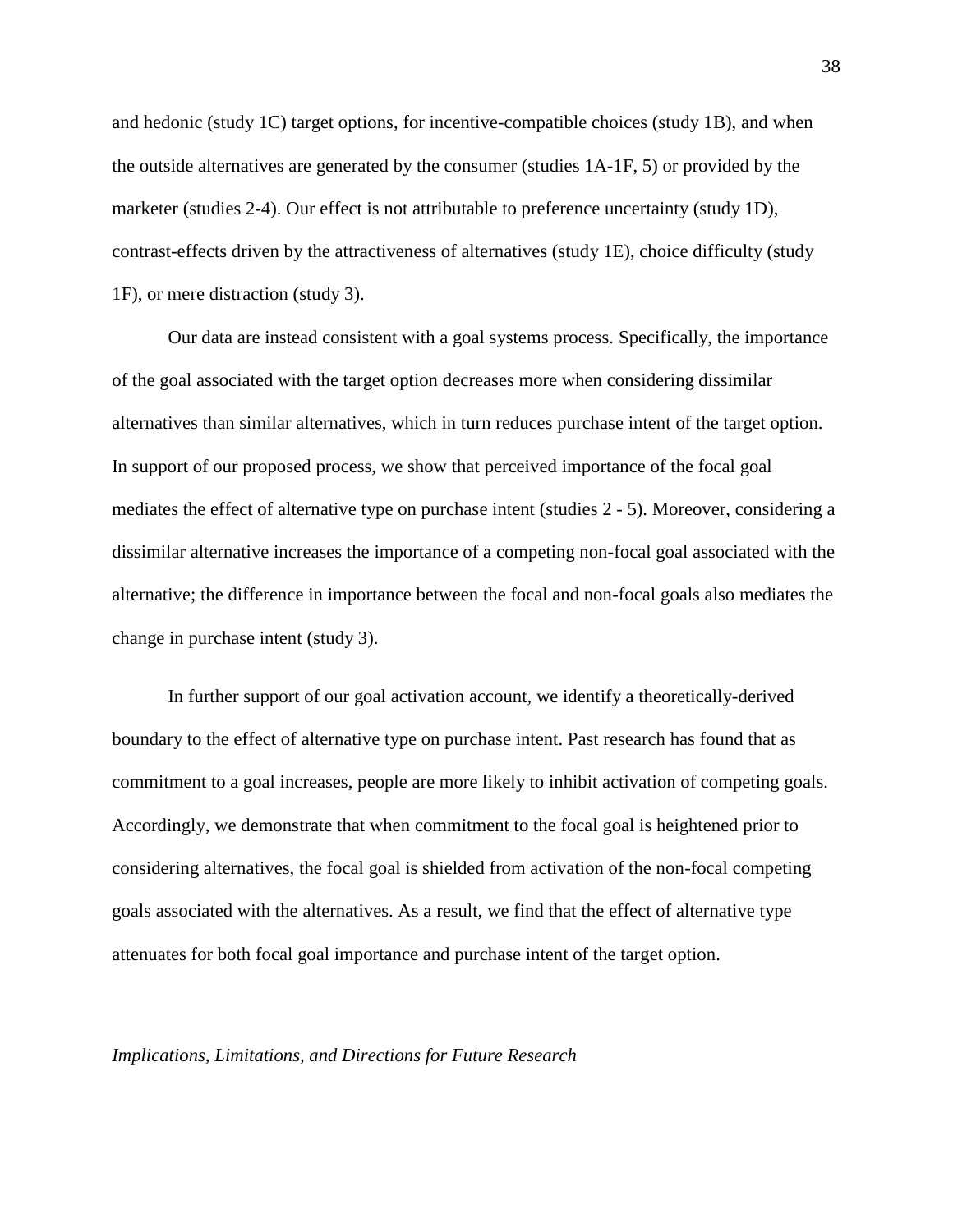Our findings contribute most directly to two streams of literature: opportunity cost consideration and goal systems. Previous research broadly studied the impact of making outside options more salient during choice versus not (Frederick et al. 2009; Posavac et al. 2004). We move beyond salience as a mechanism to show how considering different types of alternatives activates different goals, and consequently influences the extent to which considering alternatives affects purchase decisions. Research on multiple goals has shown that the importance of a focal goal changes when other goals are brought to mind (Van Osselaer and Janiszewski 2012), which subsequently affects purchase intent. By linking the effect of considering outside options on purchase intent of the target option to goal activation, our article integrates the literature on goal systems with behavioral decision theory to provide a richer framework for understanding how considering outside options affects purchase decisions.

The current research also contributes to the literature on pre-decision choice processes. While most choice research examines the final stage where people choose among a set of options that have been provided, we explore an earlier stage in the decision process. Past research on the pre-decision stage of decision making has focused on the option generation process (Keller and Ho 1988; Thomas et al. 2008), and how pre-decisional distortion may affect the evaluation of attributes (Carlson and Pearo 2004; Russo, Medvec, and Meloy 1996), but little work has examined how the type of options generated in the pre-decision stage affects choice. We integrate the literature on the pre-decision stage and the choice literature to show how generating different types of options affects downstream purchase decisions. Future literature could explore how the similarity of alternatives and attribute information affects the extent of pre-decisional distortion. Additionally, in our studies, participants only evaluated their purchase likelihood of the target option, and did not explicitly have the option to choose one of the alternatives. If participants instead had a choice among the target option and the alternatives, it is possible that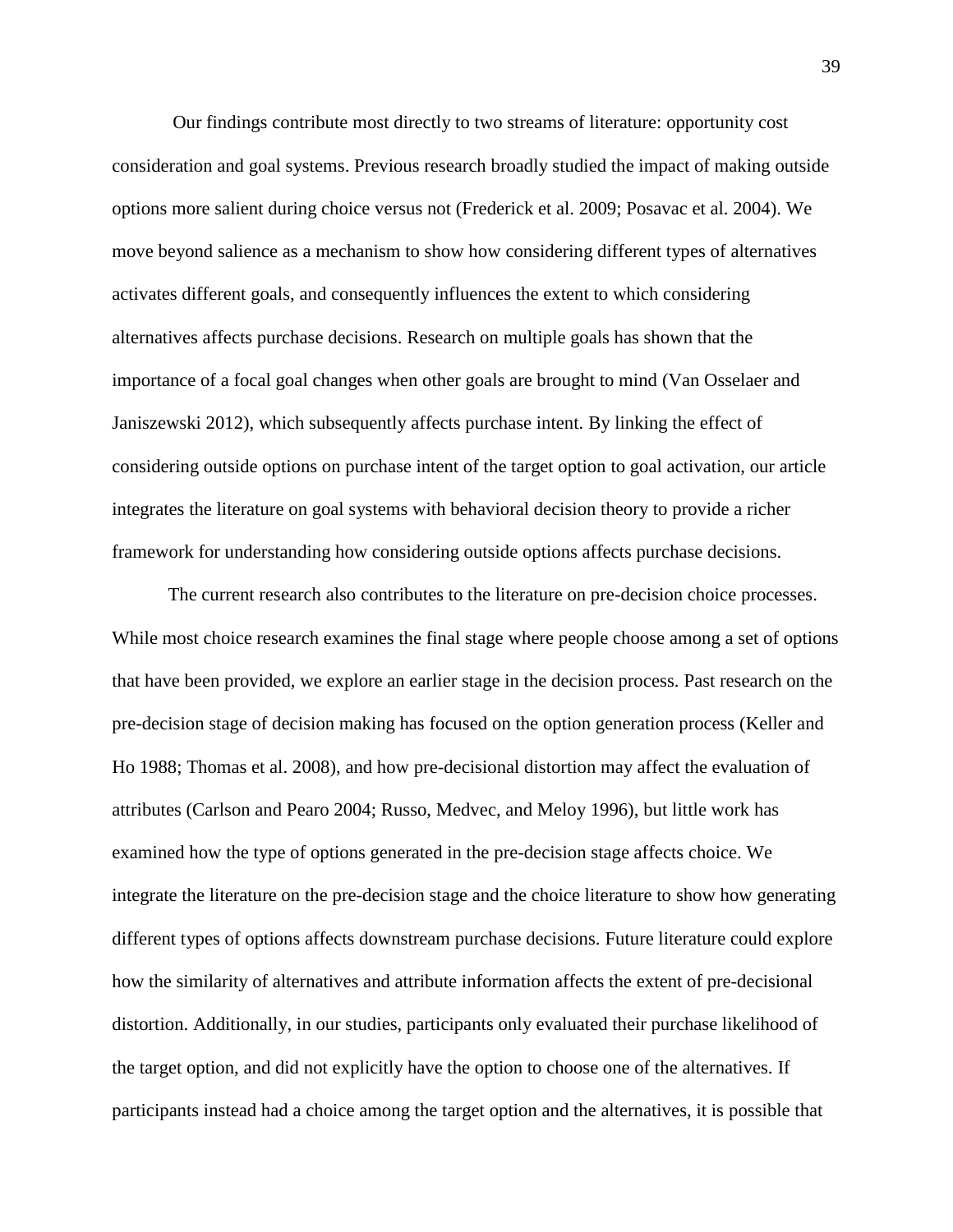considering similar alternatives would often decrease purchase likelihood of the target option in particular *more* than considering dissimilar alternatives.

Our finding that considering dissimilar alternatives decreases purchase likelihood more than considering similar alternatives runs counter to more conventional choice models, which assume that similar alternatives are more likely to reduce choice of a target option. For example, if a music lover is torn between a Debussy album and a Beethoven album, adding a second Beethoven album to the choice set would presumably decrease the likelihood of choosing the original Beethoven album to a greater extent than the Debussy album (Debreu 1960). In contrast, we identify a context in which a dissimilar alternative is more likely to reduce choice of a target option. In doing so we contribute to a growing literature which has found that considering alternatives that are more distant from the target option can reduce preference for the target more than considering alternatives that are closer, such as violations of betweenness inequality (Tversky and Simonson 1993), as well as more recent work on replacement options (Arens and Hamilton 2016; Huh et al. 2016) and display sets (Karmarkar 2017).

The limitations to the current studies present interesting avenues for further research. For example, in the current research, we found that considering dissimilar alternatives activated additional goals, but we did not explore the effects if the additional goals *conflict* with the focal goal, such that achieving one goal directly impedes achieving the other (e.g., a goal to indulge versus a goal to save). Prior research suggests that activating conflicting goals not only draws resources from the focal goal, but also may prompt different choice strategies (Savary et al. 2015b; Shah et al. 2002). Activating competing goals that conflict might amplify our observed effect, or it might result in goal shielding that attenuates the effect. Future research could thus examine differences in purchase intent when the dissimilar alternatives activate goals that conflict with the focal goal.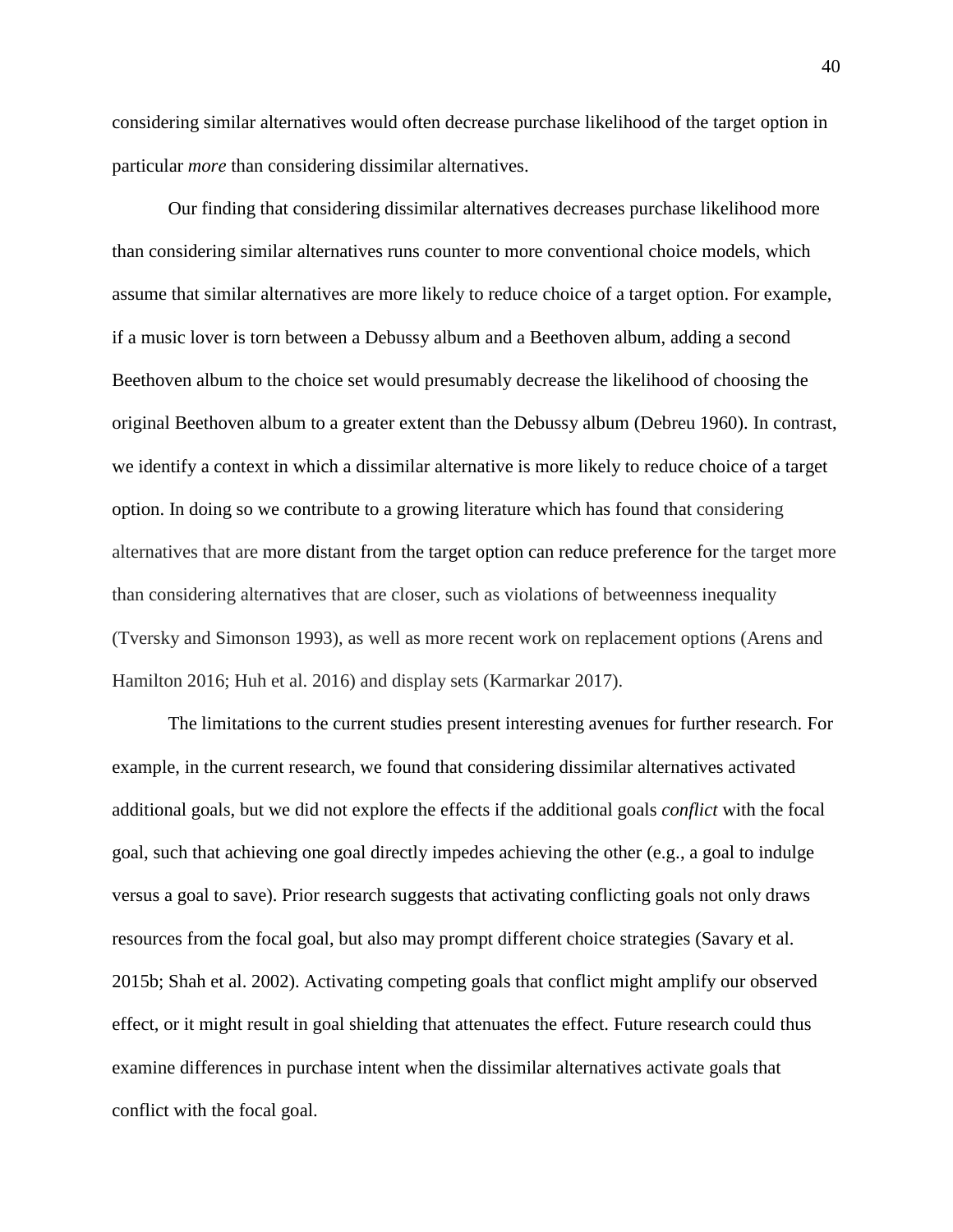Future research could also explore whether considering similar versus dissimilar alternatives would lead to the same pattern of results for decisions that involve non-monetary resources, such as time. For example, consumers thinking about whether to spend time engaging in a certain activity (such as going to the gym) may first consider alternate ways of spending time (such as going for a run or doing work). Past research has found that people evaluate time and money differently (Okada and Hoch 2004), and in particular, they believe that they will have more free time in the future versus now than free money (Zauberman and Lynch 2005). So when making decisions for money, we find that consumers perceive the alternatives as competing for the same resource as the target option. However, in decisions for time, people might believe that they can accomplish both the target option and the alternatives, so the target option and the alternatives may not be perceived as competing for the same resource to the same extent. If that is the case, consumers may be more likely to choose the target option when considering dissimilar alternatives (because spending time doing two different things may seem appealing) than when considering similar alternatives (because doing two similar things might not seem as appealing), which is the opposite pattern that we find when spending monetary resources.

Another area for future exploration could be to examine whether the effect of considering similar versus dissimilar alternatives on purchase intent is moderated by individual differences, such as construal level. For example, the timing of the purchase decision (i.e., for the present versus the future) could activate different mental representations of the alternatives that are considered (Trope, Liberman, and Wakslak 2007; Zauberman and Lynch 2005), which might affect how different the goals seem from each other. Higher construal levels might cause the goals activated by the alternatives to seem more similar to each other than lower construal levels, which could cause our effect to attenuate in abstract construal and potentially to amplify in concrete construal.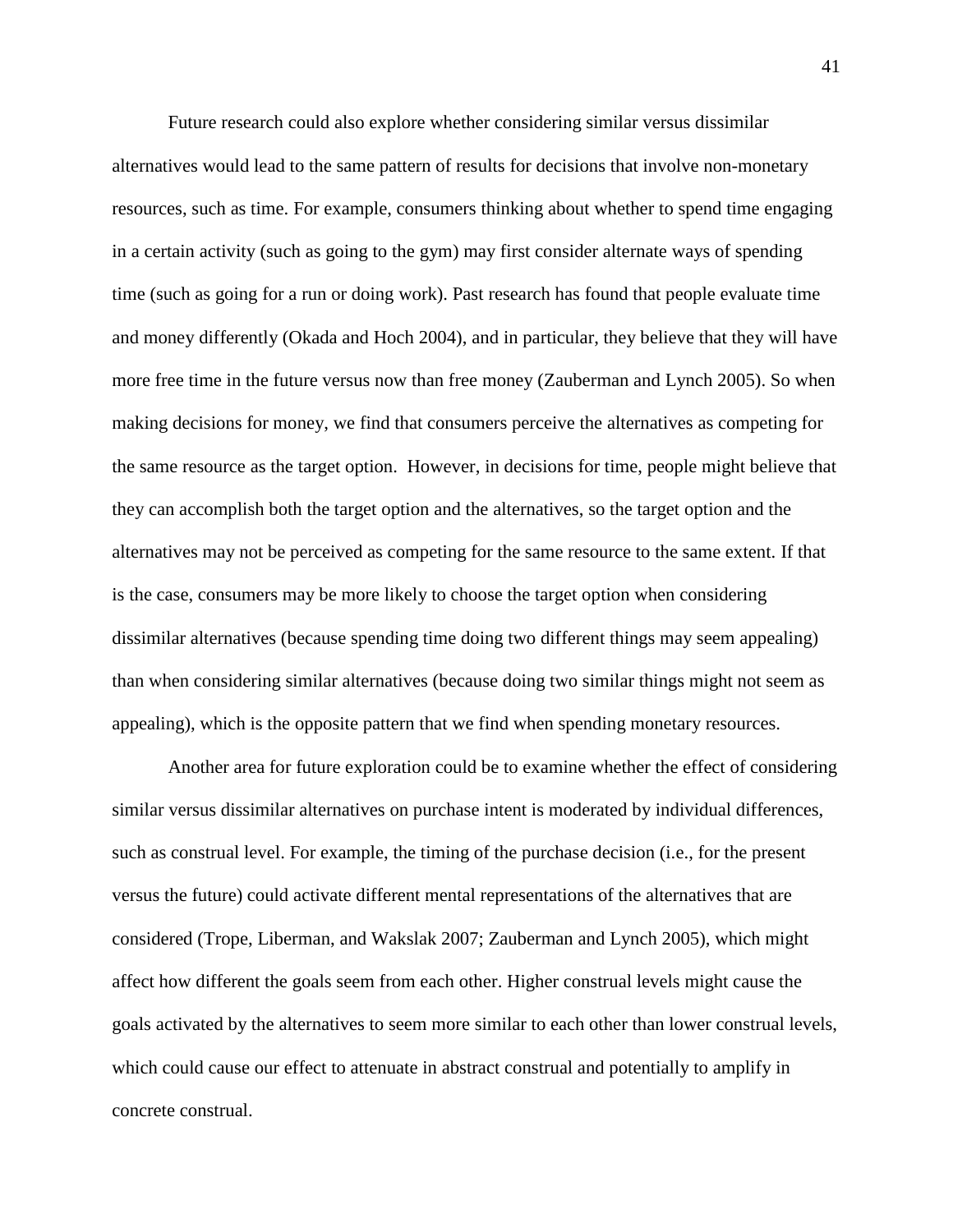Finally, in our research we specifically explored the effect of considering alternatives on purchase intent for a target option. However, we did not explore how other marketing outcomes might be affected by such considerations, such as total basket size, likelihood to shop across categories or likelihood of making any purchase on a shopping trip. When consumers have the opportunity and resources to purchase more than one item, considering dissimilar alternatives and activating additional goals could potentially increase the total amount purchased, since it is more likely that consumers will buy items that serve the newly activated goals. Additionally, an interesting area to explore is how goals activated by considering alternatives influence behavior (e.g., likelihood to purchase something else or visit other stores) when the target option is not immediately available (e.g., due to stock outs; Fitzsimons 2000). Future research could examine if consumers who had considered similar (vs. dissimilar) alternatives are more motivated to satisfy the focal goal in such cases.

The current research also suggests important considerations for marketers. While many of our studies prompted consumers to consider outside options before making purchase decisions, these considerations may be prompted by the marketing context, such as by links to other products on webpages, nearby items on store shelves, and advertisements in the environment. Although calling any attention to other products is shown to reduce purchase intent for a target option, carefully selecting which products to draw attention to can help minimize negative effects. If the marketer's goal is to sell a particular product, any alternatives present in the choice environment should serve the same goal as the target option.

### *Conclusion*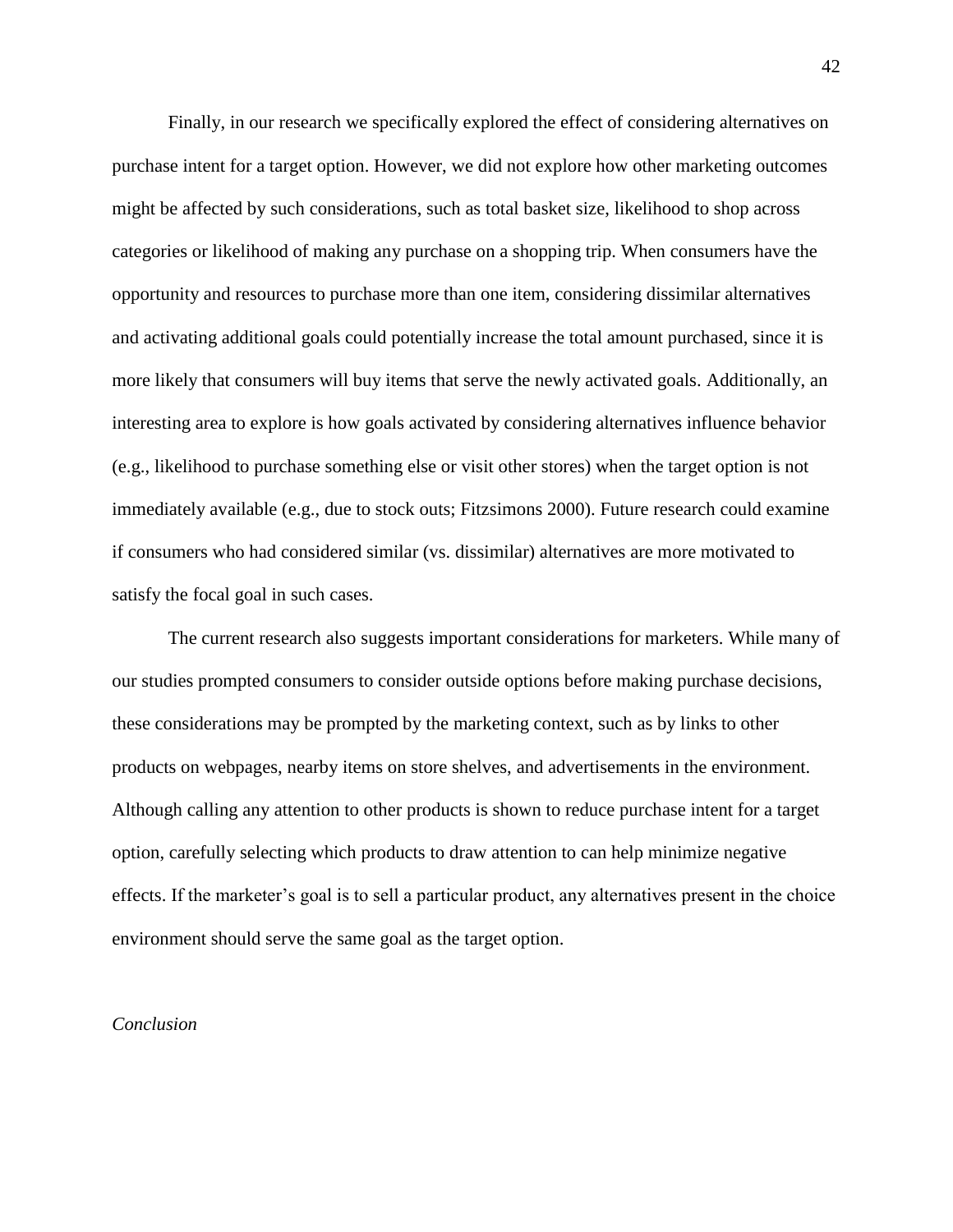The current work provides initial evidence that the type of outside options that consumers consider before making a purchase decision affects their likelihood of buying a target option. Moreover, we document a novel mechanism of how considering outside options affects buying decisions. In particular, we show that considering alternatives that are dissimilar to the target activates additional goals, which decreases purchase intent of the target more than considering similar alternatives that serve the same goal.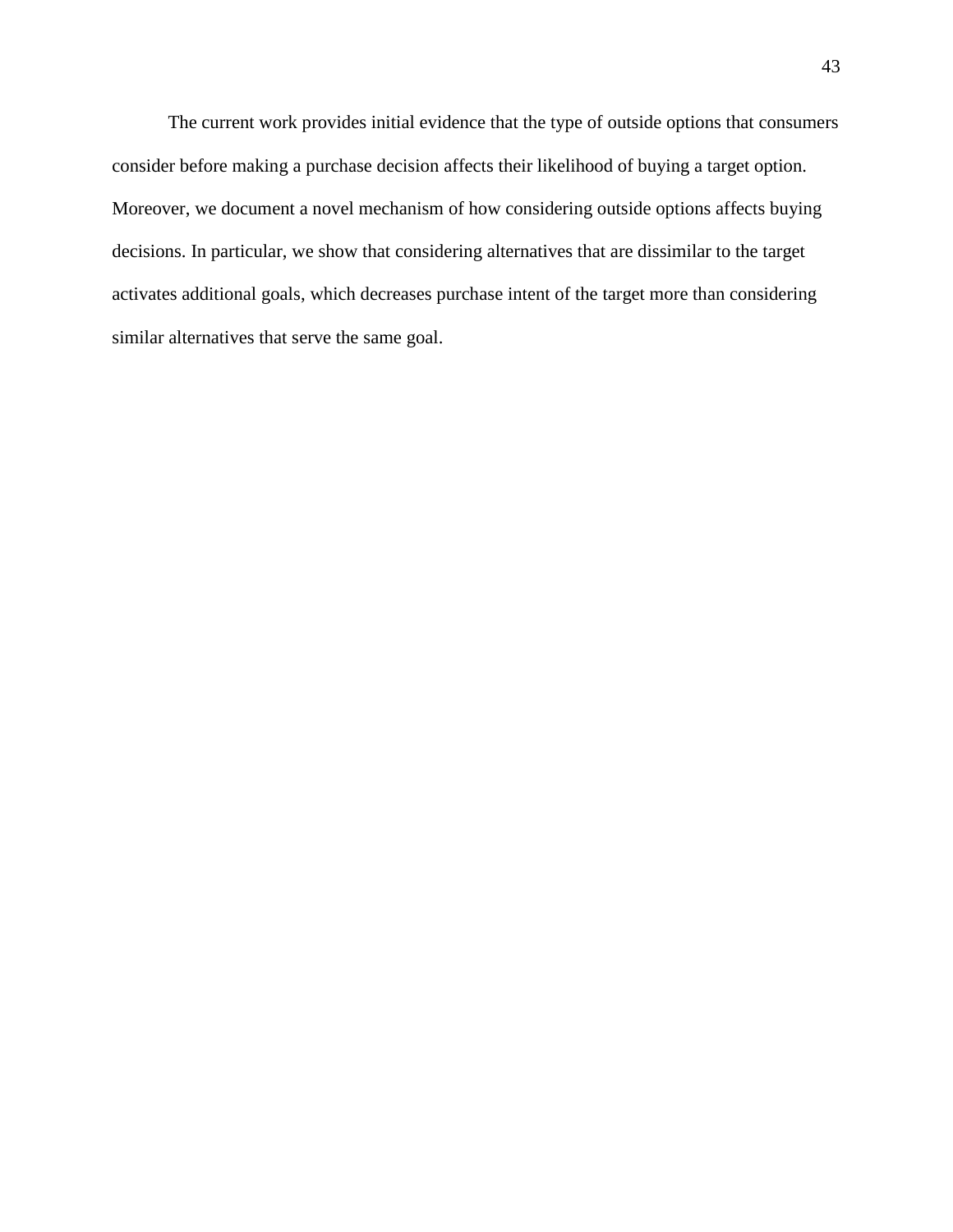# **Data Collection**

The first author collected data using subjects recruited from Amazon's Mechanical Turk for studies 1A, 1C-1F, 2, 4 and 5 between May 2014 and January 2018. The second author collected data using subjects recruited from Amazon's Mechanical Turk for study 3 in June 2017. Study 1B was collected at the Wharton Behavioral Lab in March 2016, where the first author instructed a lab manager and research assistants remotely. For all studies, the first author analyzed the data in consultation with the second and third authors.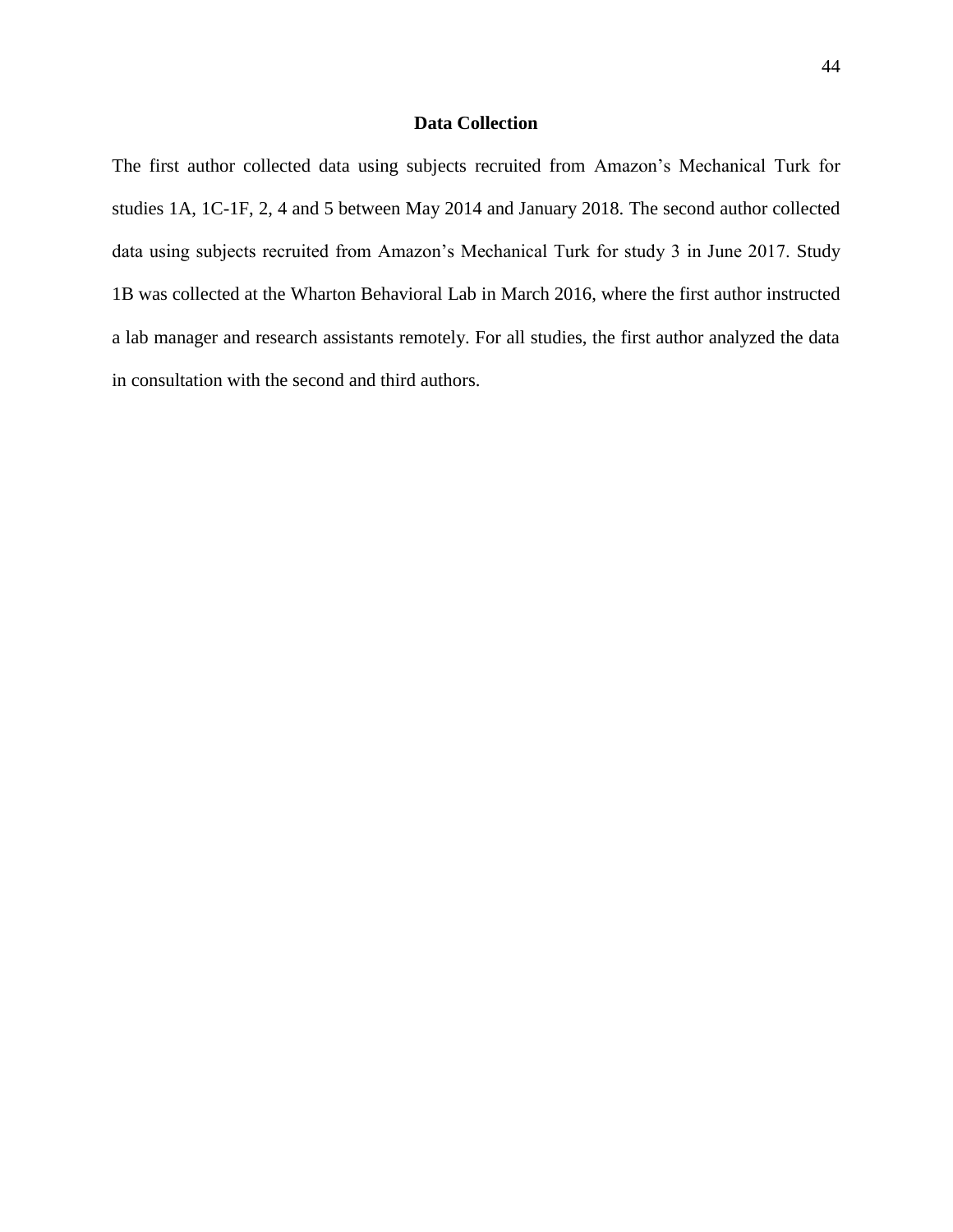## **References:**

- Adaval, Rashmi and Kent B. Monroe (2002), "Automatic Construction and Use of Contextual Information for Product and Price Evaluations," *Journal of Consumer Research*, 28 (April), 572-88.
- Arens, Zachary G. and Rebecca W. Hamilton (2016), "Why Focusing on the Similarity of Substitutes Leaves a Lot to Be Desired," *Journal of Consumer Research*, 43 (March), 448-59.
- Bargh, John A., Peter M. Gollwitzer, Annette Lee-Chai, Kimberly Barndollar, and Roman Trötschel (2001), "The Automated Will: Nonconscious Activation and Pursuit of Behavioral Goals," *Journal of Personality and Social Psychology*, 81 (December), 1014- 27.
- Barsalou, Lawrence W. (1991), "Deriving Categories to Achieve Goals," *Psychology of Learning and Motivation*, 27, 1-64.
- Carlson, Kurt A. and Lisa Klein Pearo (2004), "Limiting Predecisional Distortion by Prior Valuation of Attribute Components," *Organizational Behavior and Human Decision Processes*, 94 (May), 48-59.
- Debreu, Gerard (1960), " Review of R. D. Luce, Individual Choice Behavior: A Theoretical Analysis," *The American Economic Review*, 50 (March), 186–188.
- Dhar, Ravi, Stephen M. Nowlis, and Steven J .Sherman (1999), "Comparison Effects on Preference Construction," *Journal of Consumer Research*, 26 (December), 293-306.
- Dhar, Ravi and Steven J. Sherman (1996), "The Effect of Common and Unique Features in Consumer Choice," *Journal of Consumer Research*, 23 (December), 193-203.
- Dhar, Ravi and Itamar Simonson (1992), "The Effect of the Focus of Comparison on Consumer Preferences," *Journal of Marketing Research*, 29 (November), 430-40.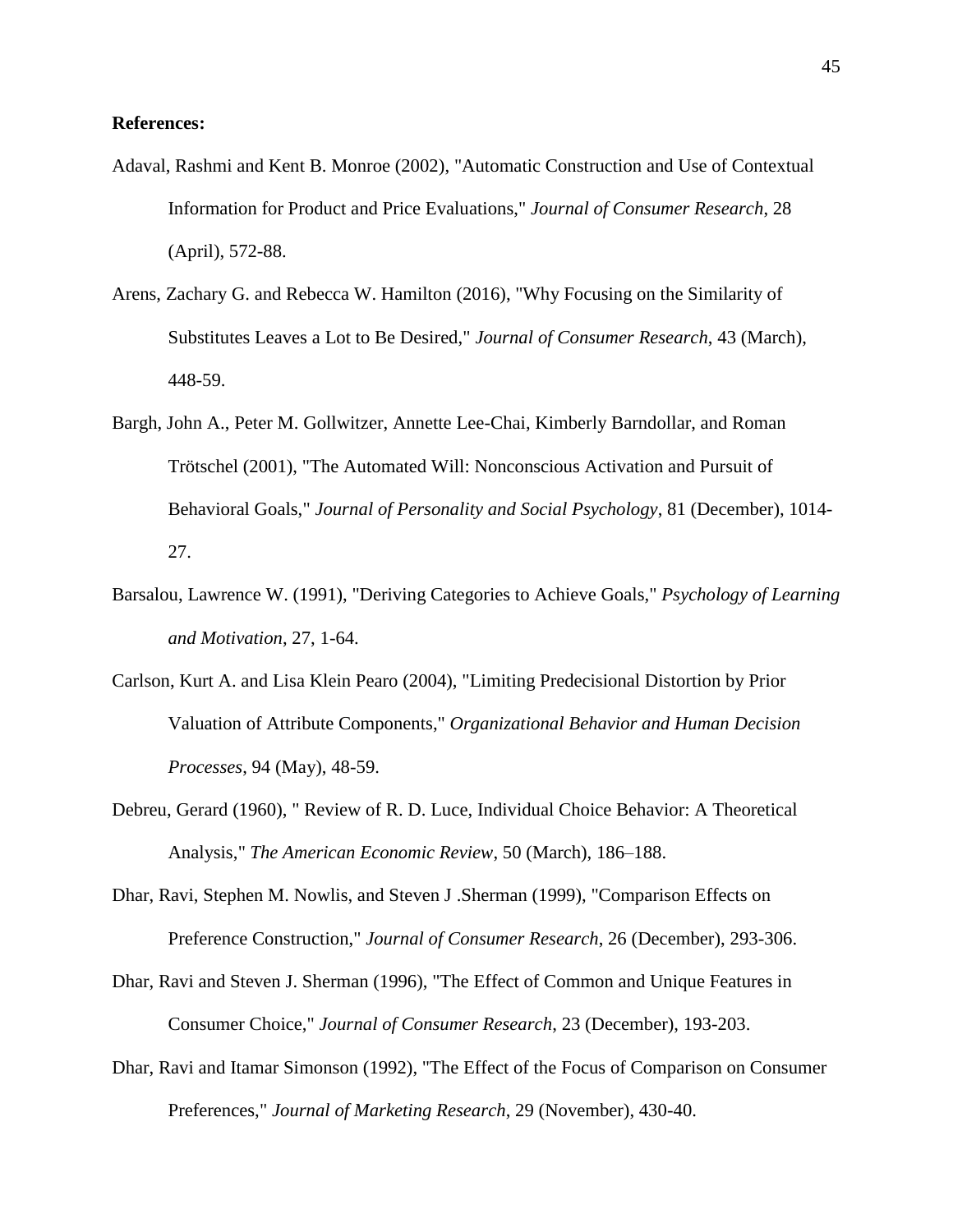- Dhar, Ravi and Klaus Wertenbroch (2000), "Consumer Choice between Hedonic and Utilitarian Goods," *Journal of Marketing Research*, 37 (Feburary), 60-71.
- Fischbach, Ayelet and Melissa J. Ferguson (2007), "The Goal Construct in Social Psychology," in *Social Psychology: Handbook of Basic Principles*, eds. A. W. Kruglanksi and E. T. Higgins, New York, NY: Guilford Press, 490-515.
- Fishbach, Ayelet and Ravi Dhar (2007), "Dynamics of Goal-Based Choice," *Handbook of Consumer Psychology*, eds. C. P. Haugtvedt, P. M. Herr, & F. R. Kardes, New York, NY: Psychology Press, 611-37.
- Fitzsimons, Gavan J. (2000), "Consumer Response to Stockouts," *Journal of Consumer Research*, 27 (September), 249-66.
- Frederick, Shane, Nathan Novemsky, Jing Wang, Ravi Dhar, and Stephen Nowlis (2009), "Opportunity Cost Neglect," *Journal of Consumer Research*, 36 (December), 553-61.
- Hayes, Andrew F. and Klaus Krippendorff (2007), "Answering the Call for a Standard Reliability Measure for Coding Data," *Communication Methods and Measures*, 1 (December), 77-89.
- Huh, Young Eun, Joachim Vosgerau, and Carey K. Morewedge (2016), "More Similar but Less Satisfying: Comparing Preferences for and the Efficacy of Within- and Cross-Category Substitutes for Food," *Psychological Science*, 27 (May), 894-903.
- Johnson, Michael D. (1984), "Consumer Choice Strategies for Comparing Noncomparable Alternatives," *Journal of Consumer Research*, 11 (December), 741-53.
- Kahneman, Daniel and Dale T. Miller (1986), "Norm Theory: Comparing Reality to its Alternatives," *Psychological Review*, 93 (April) 136-153.

Kardes, Frank R., David M. Sanbonmatsu, Maria L. Cronley, and David C. Houghton (2002),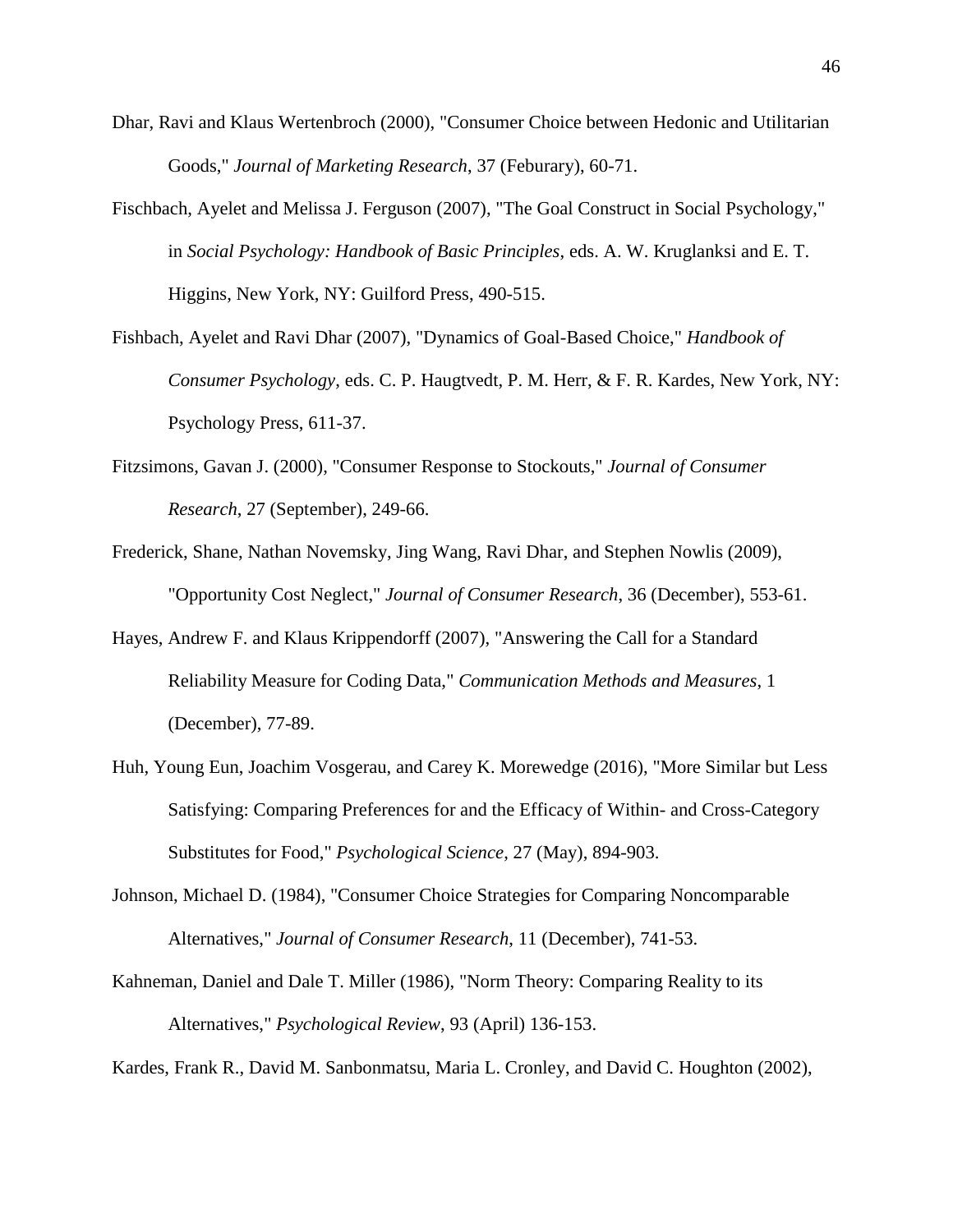"Consideration Set Overvaluation: When Impossibly Favorable Ratings of a Set of Brands Are Observed," *Journal of Consumer Psychology*, 12 (October), 353-61.

- Karmarkar, Uma R. (2017), "The Impact of "Display-Set" Options on Decision-Making," *Journal of Behavioral Decision Making*, 30 (July), 744-53.
- Keller, L. Robin and Joanna L. Ho (1988), "Decision Problem Structuring: Generating Options," *IEEE Transactions on Systems, Man, and Cybernetics*, 18 (September), 715-28.
- Khan, Uzma and Ravi Dhar (2010), "Price-Framing Effects on the Purchase of Hedonic and Utilitarian Bundles," *Journal of Marketing Research*, 47 (December), 1090-99.
- Kruglanski, Arie W., Antonio Pierro, and Anna Sheveland (2011), "How Many Roads Lead to Rome? Equifinality Set-size and Commitment to Goals and Means," *European Journal of Social Psychology*, 41 (November), 344-52.
- Kruglanski, Arie W., James Y. Shah, Ayelet Fishbach, Ron Friedman, Woo Young Chun, and David Sleeth-Keppler (2002), "A Theory of Goal Systems," in *Advances in Experimental Social Psychology*, Vol. 34, ed. M. P. Zanna, San Diego, CA: Academic Press, 331-78.
- Laran, Juliano and Chris Janiszewski (2009), "Behavioral Consistency and Inconsistency in the Resolution of Goal Conflict," *Journal of Consumer Research*, 35 (April), 967-84.
- Medin, Douglas L., Robert L. Goldstone, and Dedre Gentner (1993), "Respects for Similarity," *Psychological Review*, 100 (April), 254-278.
- Mussweiler, Thomas (2003), "Comparison Processes in Social Judgment: Mechanisms and Consequences," *Psychological Review*, 110 (July), 472-89.
- Nunes, Joseph C. and Peter Boatwright (2004), "Incidental Prices and Their Effect on Willingness to Pay," *Journal of Marketing Research*, 41 (November), 457-66.
- Okada, Erica Mina and Stephen J. Hoch (2004), "Spending Time Versus Spending Money," *Journal of Consumer Research*, 31 (September), 313-23.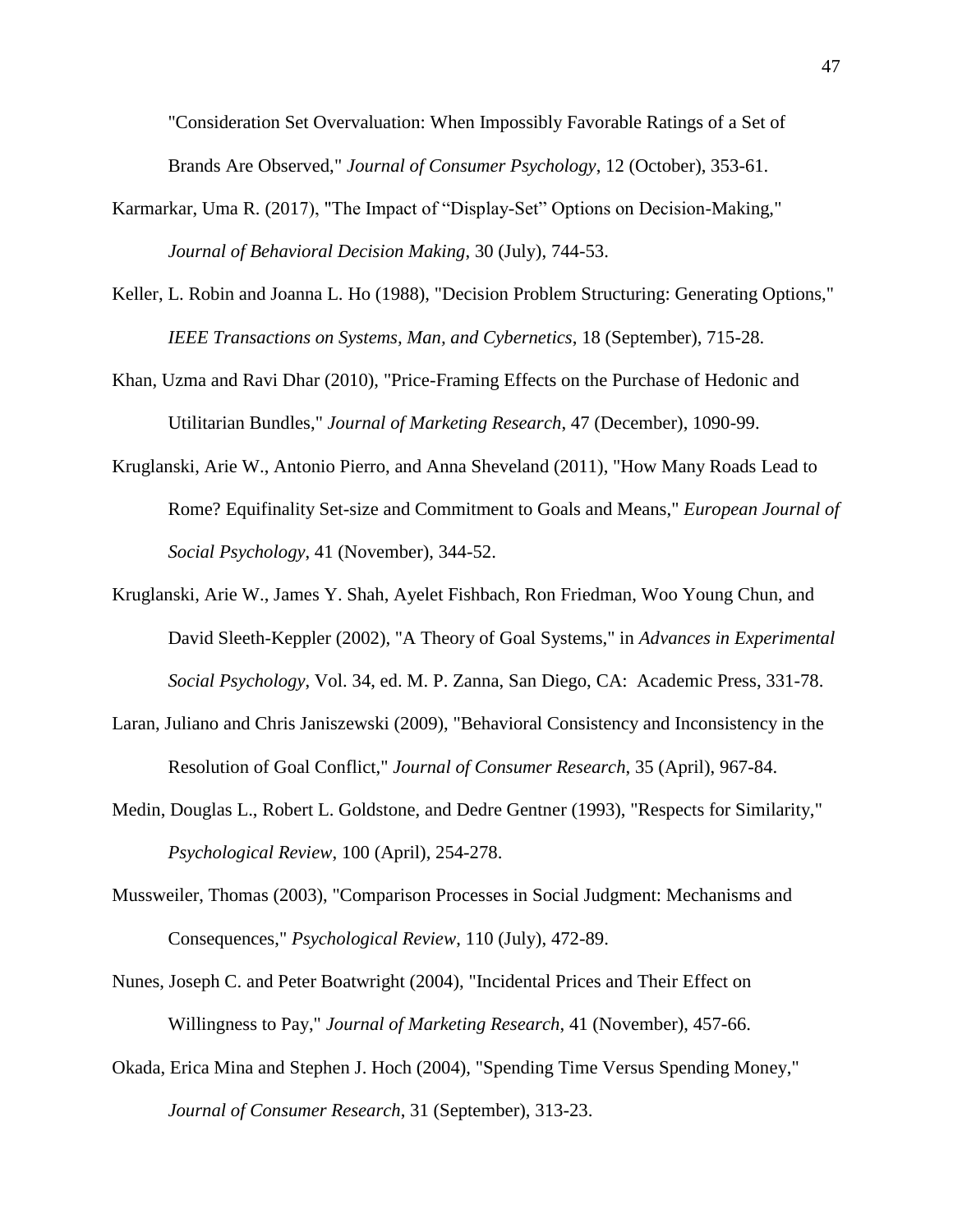Posavac, Steven S., David M. Sanbonmatsu, Frank R. Kardes, and Gavan J. Fitzsimons (2004), "The Brand Positivity Effect: When Evaluation Confers Preference," *Journal of Consumer Research*, 31 (December), 643-51.

- Pratkanis, Anthony R. and Peter H. Farquhar (1992), "A Brief History of Research on Phantom Alternatives: Evidence for Seven Empirical Generalizations About Phantoms," *Basic and Applied Social Psychology*, 13 (June), 103-22.
- Preacher, Kristopher J. and Andrew F. Hayes (2008), "Asymptotic and Resampling Strategies for Assessing and Comparing Indirect Effects in Multiple Mediator Models," *Behavior Research Methods*, 40 (June), 879-91.
- Ratneshwar, Srinivasan, Lawrence W. Barsalou, Cornelia Pechmann, and Melissa Moore (2001), "Goal-Derived Categories: The Role of Personal and Situational Goals in Category Representations," *Journal of Consumer Psychology*, 10 (January), 147-57.
- Ratneshwar, Srinivasan, Cornelia Pechmann, and Allan D. Shocker (1996), "Goal-Derived Categories and the Antecedents of Across-Category Consideration," *Journal of Consumer Research*, 23 (December), 240-50.
- Russo, J. Edward, Victoria Husted Medvec, and Margaret G. Meloy (1996), "The Distortion of Information During Decisions," *Organizational Behavior and Human Decision Processes*, 66 (April), 102-10.
- Savary, Jennifer, Kelly Goldsmith, and Ravi Dhar (2015a), "Giving against the Odds: When Tempting Alternatives Increase Willingness to Donate," *Journal of Marketing Research*, 52 (Feburary), 27-38.
- Savary, Jennifer, Tali Kleiman, Ran R. Hassin, and Ravi Dhar (2015b), "Positive Consequences of Conflict on Decision Making: When a Conflict Mindset Facilitates Choice," *Journal of Experimental Psychology: General*, 144 (Feburary), 1-6.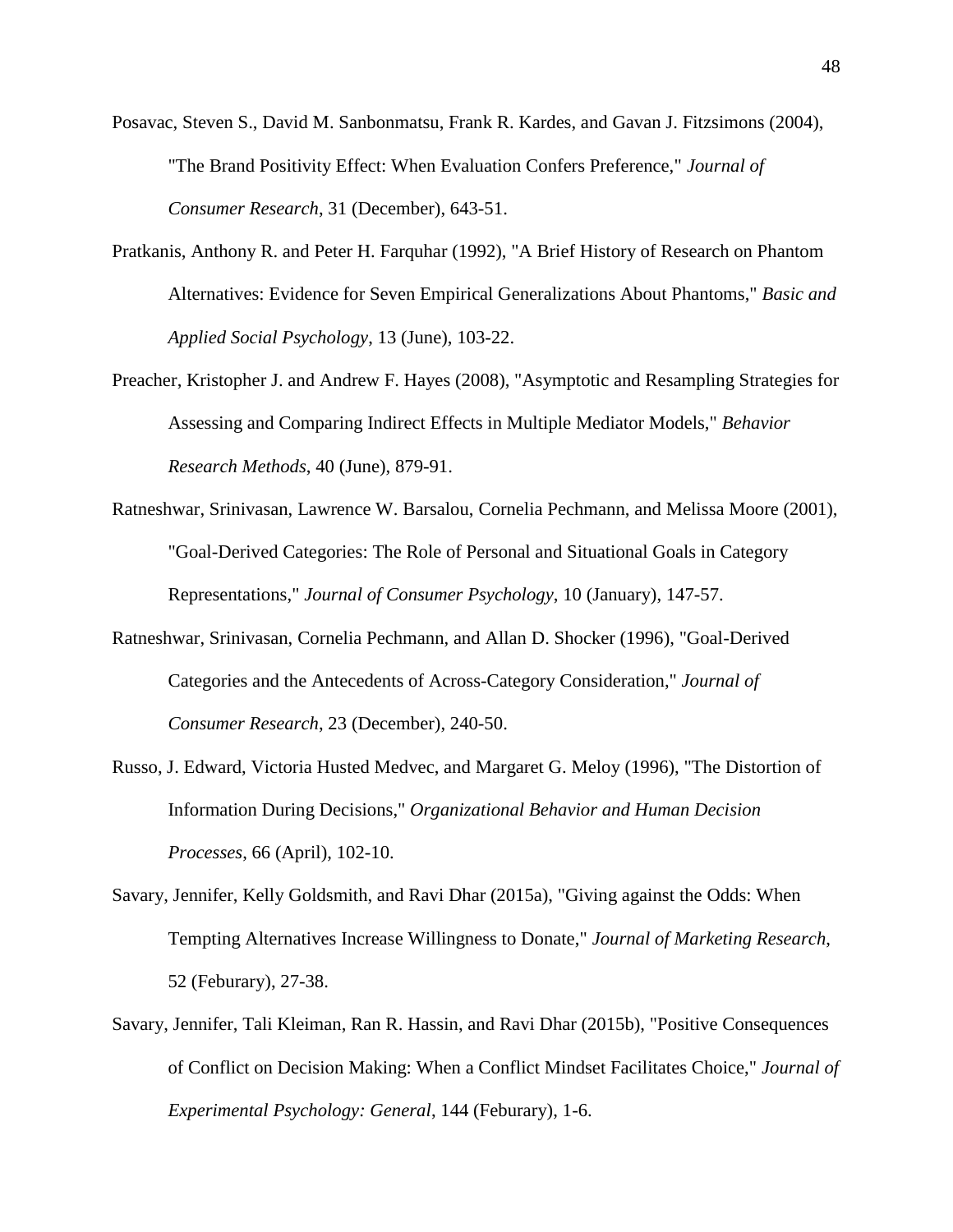- Shah, James Y., Ron Friedman, and Arie W. Kruglanski (2002), "Forgetting All Else: On the Antecedents and Consequences of Goal Shielding," *Journal of Personality and Social Psychology*, 83 (December), 1261-80.
- Shah, James Y. and Arie W. Kruglanski (2003), "When Opportunity Knocks: Bottom-up Priming of Goals by Means and Its Effects on Self-Regulation," *Journal of Personality and Social Psychology*, 84 (June), 1109-12.
- Simonson, Itamar (1989), "Choice Based on Reasons: The Case of Attraction and Compromise Effects," *Journal of Consumer Research*, 16 (September), 158-74.
- Simonson, Itamar, James R. Bettman, Thomas Kramer, and John W. Payne (2013), "Comparison Selection: An Approach to the Study of Consumer Judgment and Choice," *Journal of Consumer Psychology*, 23 (October), 137-49.
- Spiller, Stephen A. (2011), "Opportunity Cost Consideration," *Journal of Consumer Research*, 38 (April), 595-610.
- Thomas, Rick P., Michael R. Dougherty, Amber M. Sprenger, and J. Harbison (2008), "Diagnostic Hypothesis Generation and Human Judgment," *Psychological Review*, 115 (January), 155-85.
- Trope, Yaacov, Nira Liberman, and Cheryl Wakslak (2007), "Construal Levels and Psychological Distance: Effects on Representation, Prediction, Evaluation, and Behavior," *Journal of Consumer Psychology*, 17 (April), 83-95.
- Tversky, Amos, and Itamar Simonson (1993), "Context Dependent Preferences," *Management Science*, 39 (October), 1179-189.
- Van Osselaer, Stijn M. J. and Chris Janiszewski (2012), "A Goal-Based Model of Product Evaluation and Choice," *Journal of Consumer Research*, 39 (August), 260-92.

Zauberman, Gal and John G. Lynch Jr. (2005), "Resource Slack and Propensity to Discount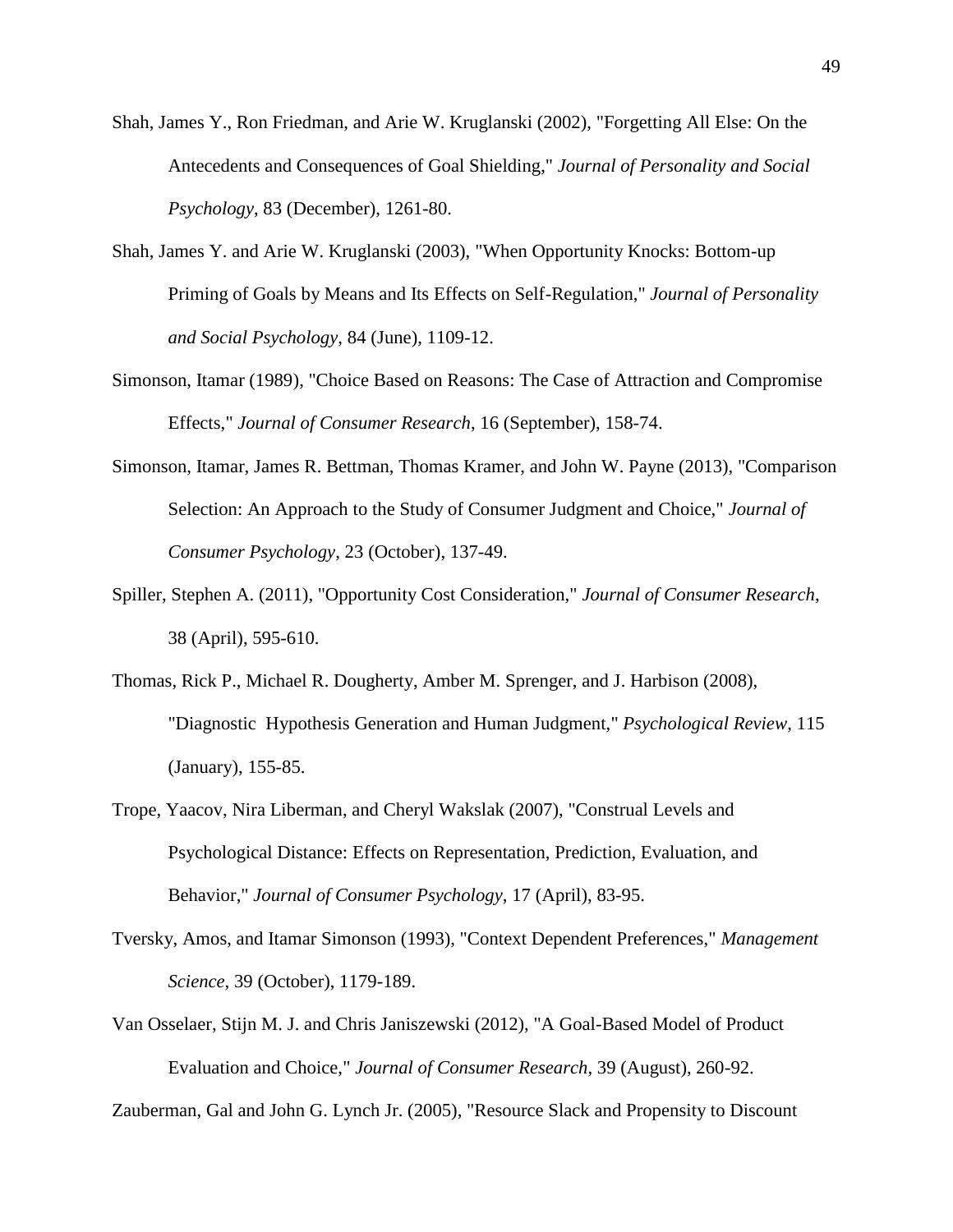Delayed Investments of Time Versus Money," *Journal of Experimental Psychology: General*, 134 (Feburary), 23-37.

Zhang, Ying, Ayelet Fishbach, and Arie W. Kruglanski (2007), "The Dilution Model: How Additional Goals Undermine the Perceived Instrumentality of a Shared Path," *Journal of Personality and Social Psychology*, 92 (March), 389-401.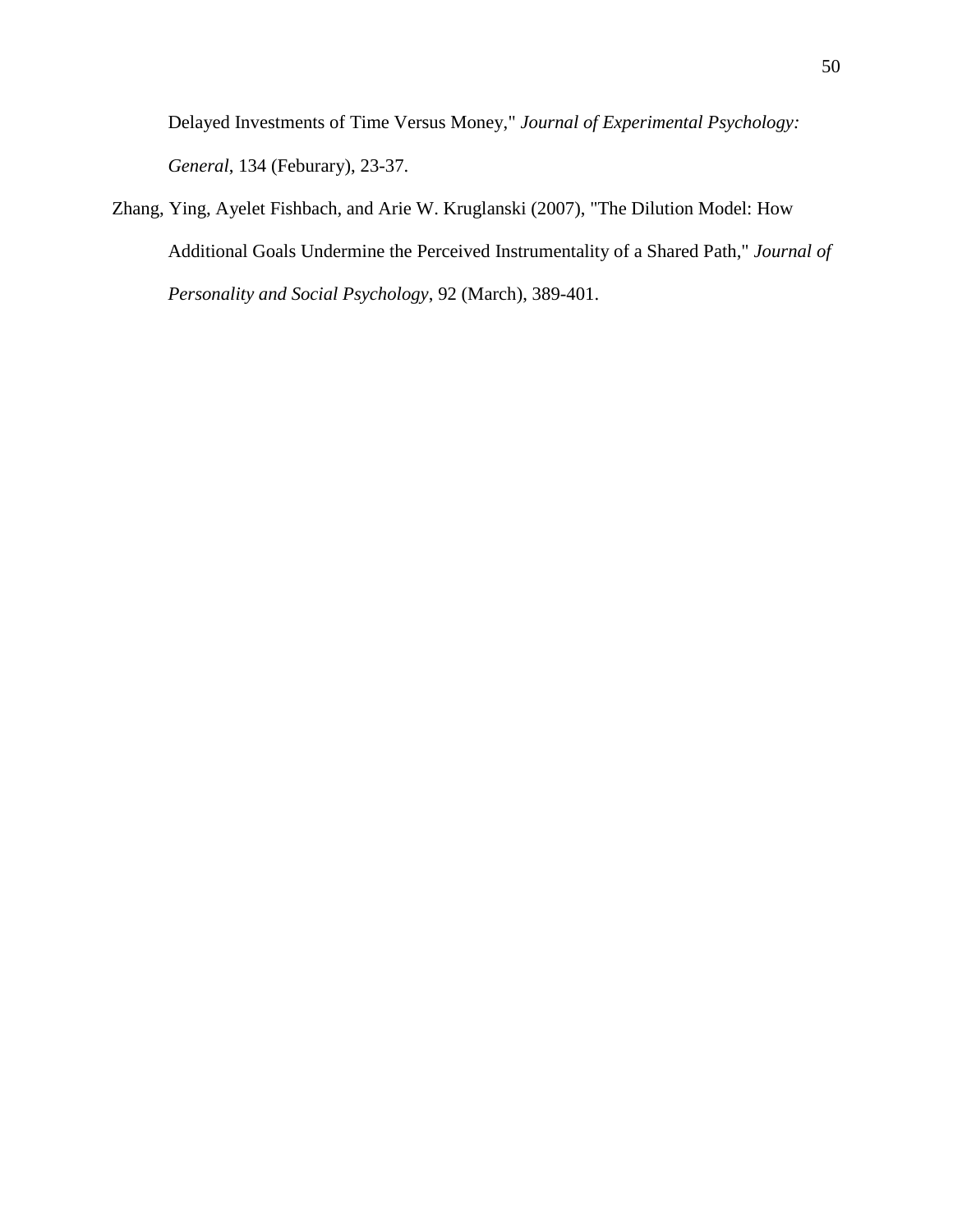|                   |     | Purchase Intent <sup>a</sup> |        |                   | Similarity <sup>b</sup> |        |                  |
|-------------------|-----|------------------------------|--------|-------------------|-------------------------|--------|------------------|
|                   | N   | Mean $(SD)$                  | t(367) | $\boldsymbol{p}$  | Mean $(SD)$             | t(367) | $\boldsymbol{p}$ |
| <b>Printer</b>    |     |                              |        |                   |                         |        |                  |
| Control           | 106 | 5.85 (1.98)                  | 6.70   | < .001            |                         |        |                  |
| Similar           | 94  | 4.50(2.29)                   | 2.41   | .017              | 57.8(24.1)              | 10.34  | < .001           |
| Dissimilar        | 83  | 3.71(2.25)                   |        |                   | 17.6(23.8)              |        |                  |
| Unspecified       | 88  | 4.03(2.21)                   | 0.97   | .332              | 24.9(29.1)              | 1.86   | .064             |
| <b>Work Shirt</b> |     |                              |        |                   |                         |        |                  |
| Control           | 106 | 6.17(2.19)                   | 7.17   | < .001            |                         |        |                  |
| Similar           | 94  | 4.85(2.21)                   | 3.04   | .003              | 67.6(22.0)              | 12.56  | < .001           |
| <i>Dissimilar</i> | 83  | 3.83(2.20)                   | $-$    | $\qquad \qquad -$ | 18.8(24.5)              |        |                  |
| Unspecified       | 88  | 3.95(2.30)                   | 0.36   | .718              | 31.1(30.4)              | 3.10   | .002             |

**Table 1: Purchase Intent Measures and Similarity Ratings from Study 1A**

Note: Planned contrasts compare each condition with the dissimilar condition. a. 9-point scale, where higher numbers indicate greater purchase intent

b. 100-point unnumbered sliding scale, where higher numbers indicate greater similarity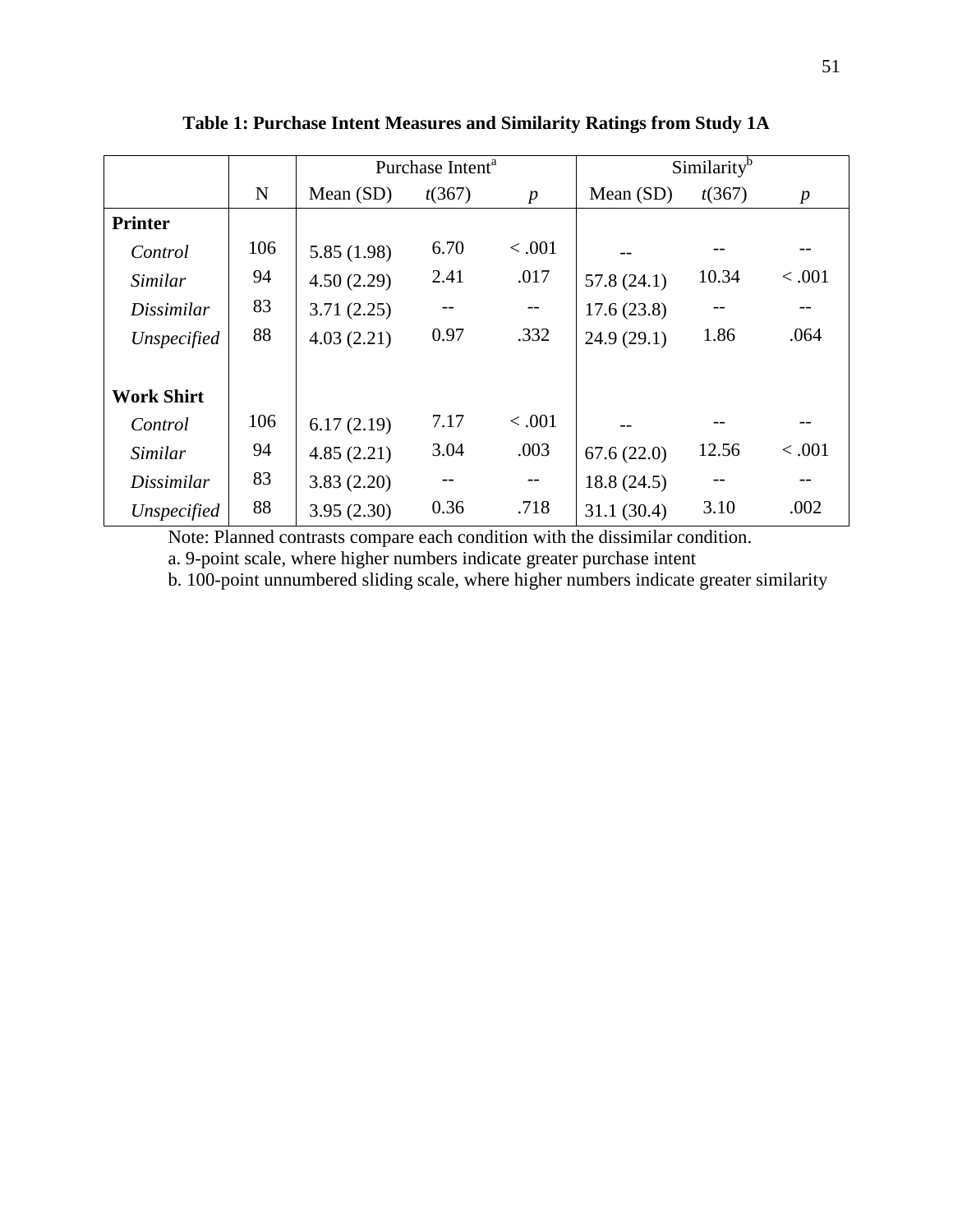|                      |             |                                         | Purchase intent                               |                                               |                                             |                          |                          |
|----------------------|-------------|-----------------------------------------|-----------------------------------------------|-----------------------------------------------|---------------------------------------------|--------------------------|--------------------------|
| <b>STUDY 1C</b>      | ${\bf N}$   | Mean (SD)                               | t(383)                                        | $\boldsymbol{p}$                              |                                             |                          |                          |
| <b>Massage</b>       |             |                                         |                                               |                                               |                                             |                          |                          |
| Control              | 97          | 5.69(2.51)                              | 6.47                                          | < .001                                        |                                             |                          |                          |
| Similar              | 85          | 4.40(2.60)                              | 2.57                                          | .011                                          |                                             |                          |                          |
| <b>Dissimilar</b>    | 100         | 3.50(2.46)                              | $\overline{\phantom{a}}$                      | $\overline{\phantom{a}}$                      |                                             |                          |                          |
| Unspecified          | 105         | 3.10(1.94)                              | 1.22                                          | .223                                          |                                             |                          |                          |
|                      |             |                                         |                                               |                                               |                                             |                          |                          |
| <b>Movie Tickets</b> |             |                                         |                                               |                                               |                                             |                          |                          |
| Control              | 97          | 6.15(2.27)                              | 4.72                                          | $<.001$                                       |                                             |                          |                          |
| Similar              | 85          | 5.27(2.14)                              | 1.88                                          | .061                                          |                                             |                          |                          |
| <b>Dissimilar</b>    | 100         | 4.65(2.23)                              | $\mathord{\hspace{1pt}\text{--}\hspace{1pt}}$ | $\overline{\phantom{a}}$                      |                                             |                          |                          |
| Unspecified          | 105         | 4.34(2.30)                              | 0.98                                          | .327                                          |                                             |                          |                          |
|                      |             |                                         | Purchase intent                               |                                               |                                             | Preference Certainty     |                          |
| <b>STUDY 1D</b>      | N           | Mean (SD)                               | t(458)                                        | $\boldsymbol{p}$                              | Mean (SD)                                   | t(458)                   | $\boldsymbol{p}$         |
| <b>Printer</b>       |             |                                         |                                               |                                               |                                             |                          |                          |
| Control              | 115         | 4.99(2.13)                              | 7.08                                          | < 0.001                                       | 6.70(2.07)                                  | 3.70                     | $<.001$                  |
| Similar              | 101         | 4.05(2.21)                              | 3.37                                          | .001                                          | 7.05(1.82)                                  | 2.12                     | .034                     |
| <b>Dissimilar</b>    | 127         | 3.13(1.96)                              | $-$                                           | $\mathord{\hspace{1pt}\text{--}\hspace{1pt}}$ | 7.59(1.62)                                  | $-\hbox{--}$             | $\overline{\phantom{a}}$ |
| Unspecified          | 119         | 3.39(1.88)                              | 0.97                                          | .332                                          | 7.41(1.83)                                  | 0.76                     | .448                     |
|                      |             |                                         |                                               |                                               |                                             |                          |                          |
| <b>Work Shirt</b>    |             |                                         |                                               |                                               |                                             |                          |                          |
| Control              | 115         | 4.94(2.35)                              | 4.08                                          | < .001                                        | 7.20(1.66)                                  | 0.55                     | .582                     |
| Similar              | 101         | 4.31(2.13)                              | 1.80                                          | .073                                          | 7.13(1.80)                                  | 0.82                     | .413                     |
| <b>Dissimilar</b>    | 127         | 3.77(2.20)                              | $\overline{a}$                                | $\overline{\phantom{m}}$                      | 7.32(1.81)                                  | $\overline{\phantom{a}}$ | $\overline{\phantom{a}}$ |
| Unspecified          | 119         | 3.87(2.20)                              | 0.38                                          | .706                                          | 7.13(1.76)                                  | 0.84                     | .401                     |
|                      |             |                                         | <b>Purchase Intent: Attractive Conditions</b> |                                               | Purchase Intent: Less Attractive Conditions |                          |                          |
| <b>STUDY 1E</b>      | N           | Mean (SD)<br>t(355)<br>$\boldsymbol{p}$ |                                               | Mean (SD)                                     | t(355)                                      | p                        |                          |
| <b>Massage</b>       |             |                                         |                                               |                                               |                                             |                          |                          |
| Similar              | 167         | 4.72(2.61)                              | 3.12                                          | .002                                          | 4.53(2.47)                                  | 1.90                     | .059                     |
| Dissimilar           | 192         | 3.58(2.36)                              |                                               | $-$                                           | 3.83(2.36)                                  |                          |                          |
|                      |             |                                         |                                               |                                               |                                             |                          |                          |
| <b>Work Shirt</b>    |             |                                         |                                               |                                               |                                             |                          |                          |
| Similar              | 167         | 4.64(2.23)                              | 3.50                                          | .001                                          | 4.58(2.40)                                  | 1.52                     | .130                     |
| <b>Dissimilar</b>    | 192         | 3.47(2.00)                              | $\overline{\phantom{a}}$                      | $-$                                           | 4.07(2.31)                                  |                          | $\overline{\phantom{a}}$ |
|                      |             | Purchase Intent                         |                                               |                                               | <b>Decision Conflict</b>                    |                          |                          |
| <b>STUDY 1F</b>      | $\mathbf N$ | Mean (SD)                               | t(201)                                        | $\boldsymbol{p}$                              | Mean (SD)                                   | t(201)                   | $\boldsymbol{p}$         |
| <b>Massage</b>       |             |                                         |                                               |                                               |                                             |                          |                          |
| Similar              | 98          | 4.45(2.50)                              | 1.80                                          | .073                                          | 3.42(2.51)                                  | 0.15                     | .883                     |
| Dissimilar           | 105         | 3.84(2.33)                              |                                               |                                               | 3.37(2.42)                                  |                          |                          |
| <b>Work Shirt</b>    |             |                                         |                                               |                                               |                                             |                          |                          |
|                      |             | 4.47(2.26)                              |                                               |                                               | 3.13(2.37)                                  |                          |                          |
| Similar              | 98          |                                         | 2.31                                          | .022                                          |                                             | 0.17                     | .907                     |
| Dissimilar           | 105         | 3.73(2.29)                              | --                                            | --                                            | 3.17(2.36)                                  |                          | $- -$                    |

**Table 2: Purchase Intent Measures and Follow-Up Ratings from Studies 1C – 1F**

Note: Planned contrasts compare each condition with the dissimilar condition.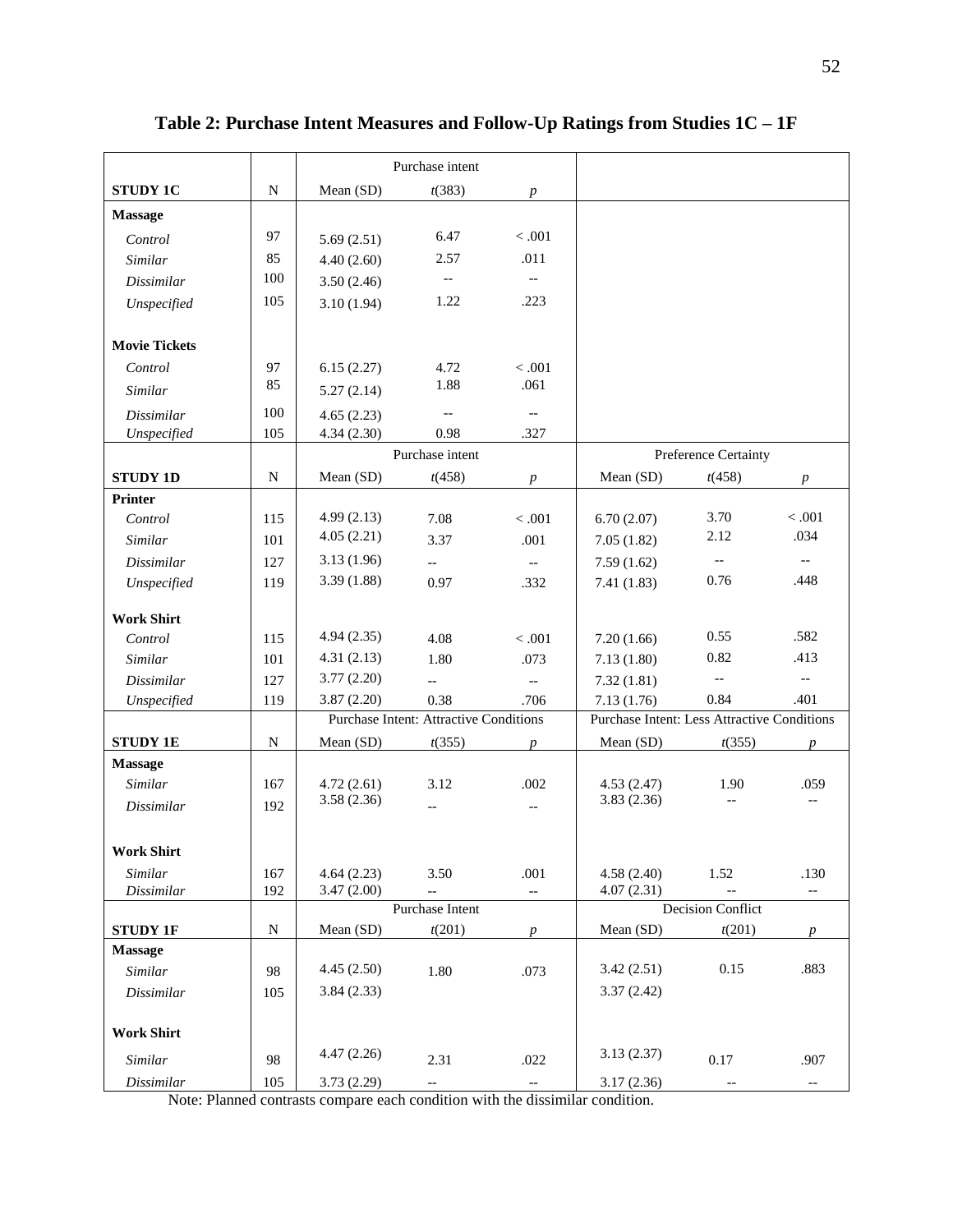|                    |         | Purchase Intent |                   |                  | Goal Importance     |                               |                            |              |                  |
|--------------------|---------|-----------------|-------------------|------------------|---------------------|-------------------------------|----------------------------|--------------|------------------|
| Condition          | N       | Mean (SD)       | t(982)            | $\boldsymbol{p}$ | Fun:<br>Mean $(SD)$ | Dressing Well:<br>Mean $(SD)$ | Difference:<br>Mean $(SD)$ | $t$ (df)     | $\boldsymbol{p}$ |
| Control            | 288     | 4.77(2.48)      | 3.84              | < 0.001          | 3.82(2.48)          | 5.78 (2.42)                   | $-1.95(2.87)$              | 3.93(583.6)  | < .001           |
| <b>Similar</b>     | 294     | 4.37(2.39)      | 1.89              | .059             | 3.73(2.47)          | 5.74(2.32)                    | $-2.00(2.54)$              | 3.79 (581.9) | < .001           |
| <b>Dissimilar</b>  | 299     | 3.99(2.53)      | $\qquad \qquad -$ | --               | 3.35(3.18)          | 6.19(2.28)                    | $-2.85(2.89)$              | --           |                  |
| <i>Distraction</i> | $105^5$ | 4.96(2.56)      | 3.47              | .001             | 3.79(2.48)          | 5.84 (2.51)                   | $-2.05(2.51)$              | 2.69(207.7)  | .008             |

**Table 3: Purchase Intent and Goal Importance Measures from Study 3**

Note: Planned contrasts compare each condition with the dissimilar condition.

 $\overline{a}$ 

 $<sup>5</sup>$  Due to a programming error, the distribution of the sample across cells was unequal, with a lower count in the</sup> distraction condition. Levene tests indicate equal variance across conditions for the purchase intent  $(F(3, 981) =$ 0.49,  $p = .689$ ) and non-focal goal importance  $(F(3, 981) = 1.49, p = .216)$ , but unequal variance for the focal goal importance measure  $(F(3, 981) = 4.49, p = .004)$  and the relative goal importance measure  $(F(3, 981) = 2.89, p = .004)$ .034). To correct for the inequality of variance, we used and report a Welch corrected analysis for two measures.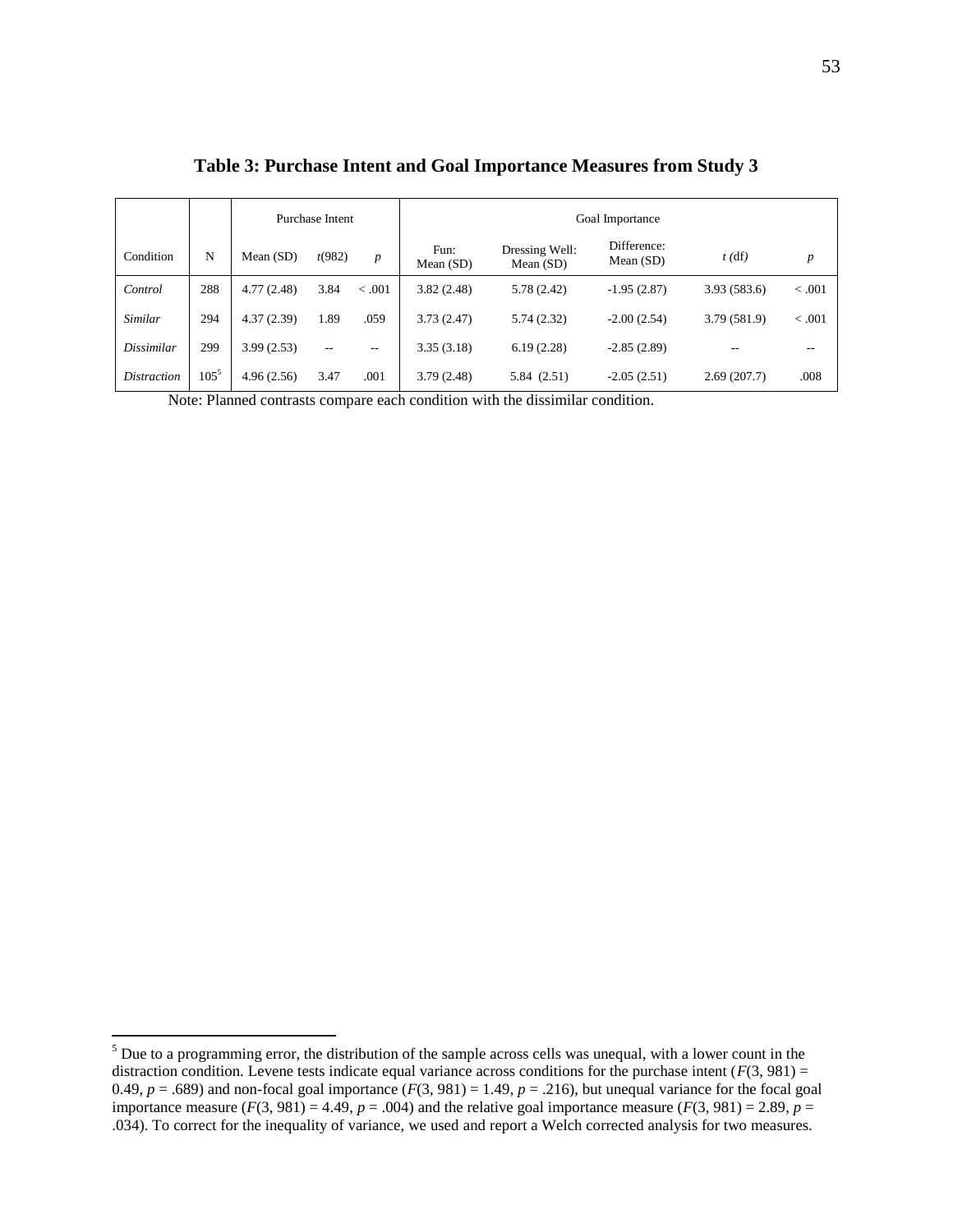# **FIGURE 1: STUDY 2 STIMULI**

# **SIMILAR CONDITION**

# **DISSIMILAR CONDITION**

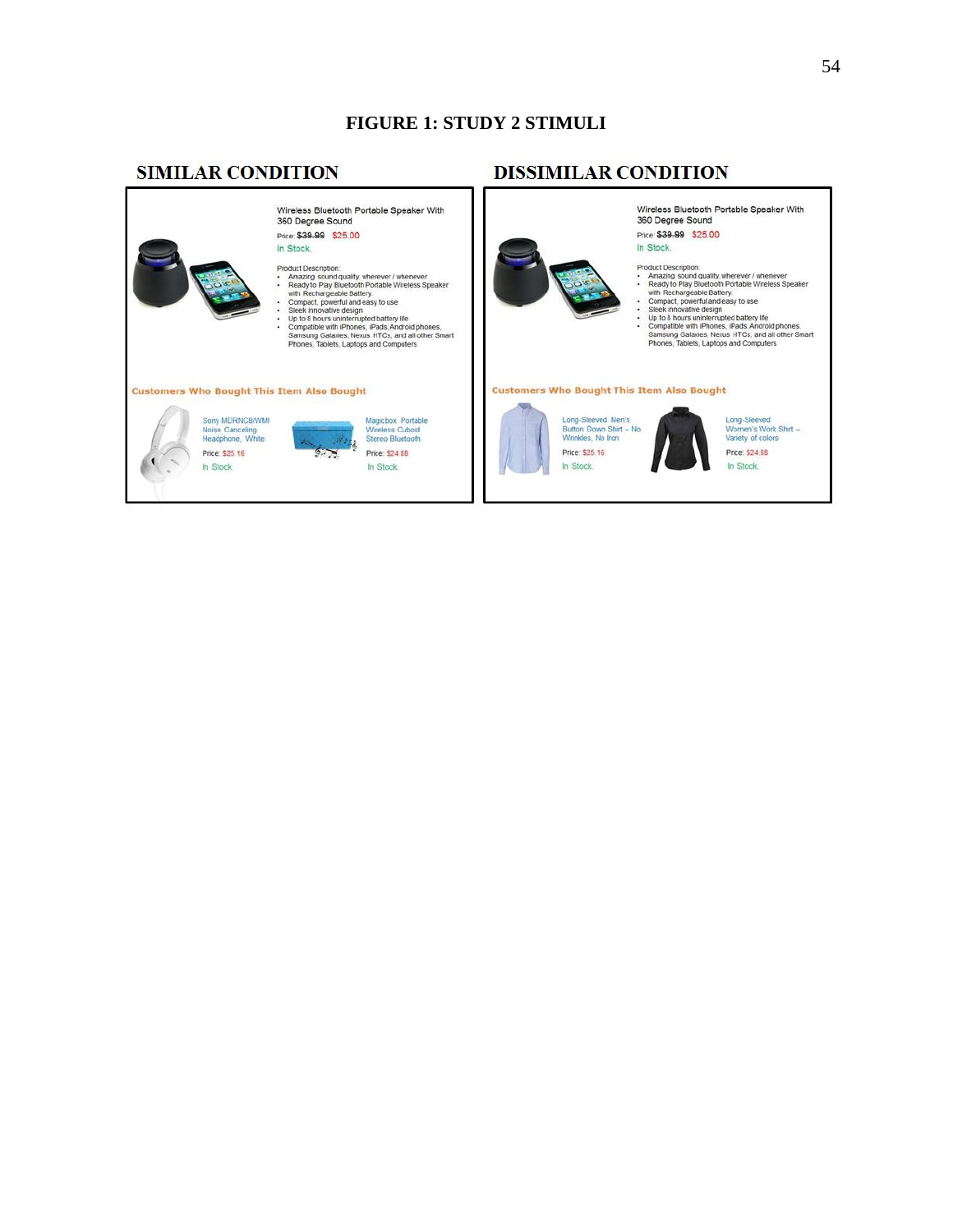# **FIGURE 2: GOAL IMPORTANCE MEDIATION ANALYSIS FROM STUDY 2**



\**p* < .05; \*\**p* < .01; \*\*\**p* < .001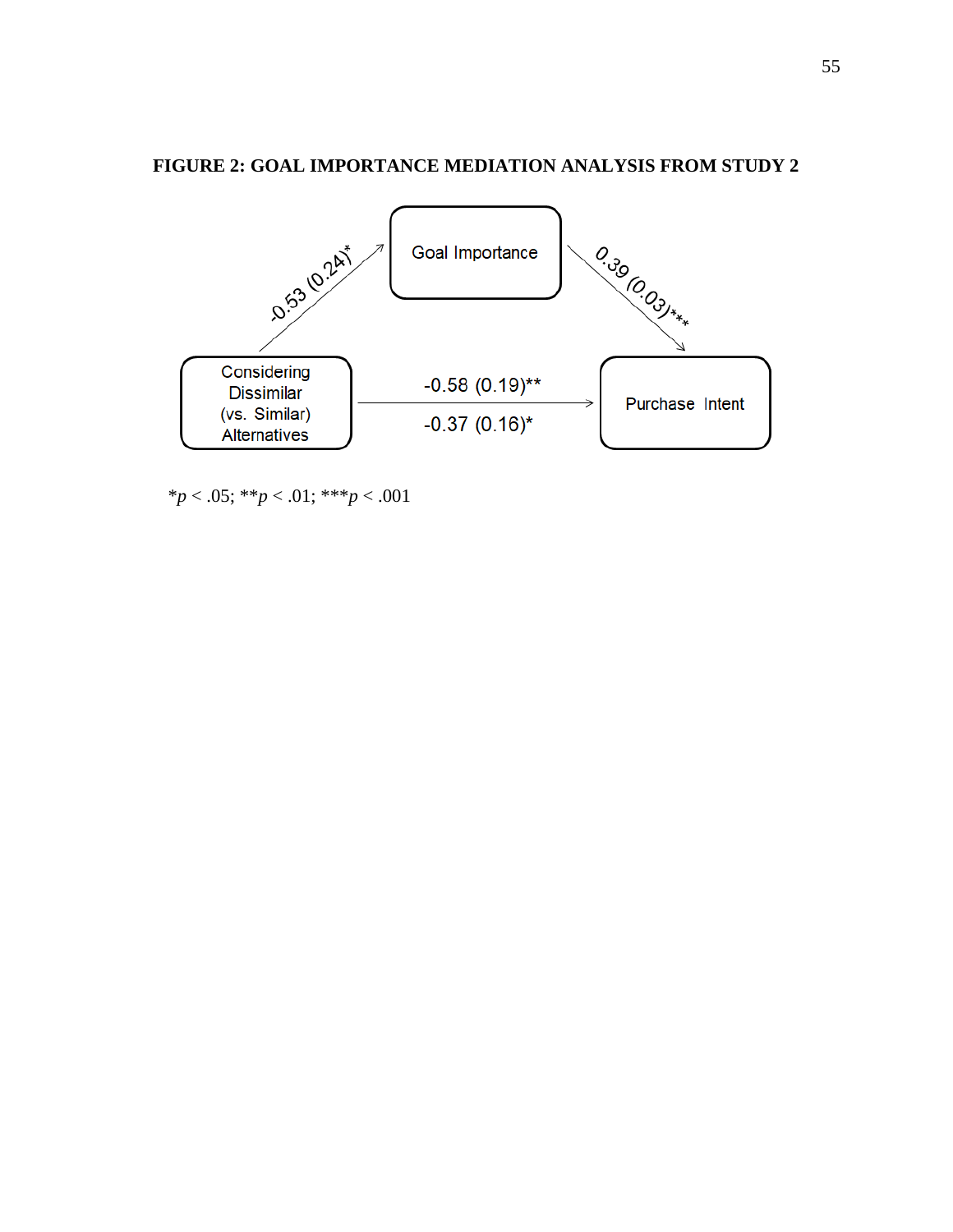# **FIGURE 3: PURCHASE INTENT AND FOCAL GOAL IMPORTANCE MEASURES**



# **FROM STUDY 5**

\**p* < .05; \*\**p* < .01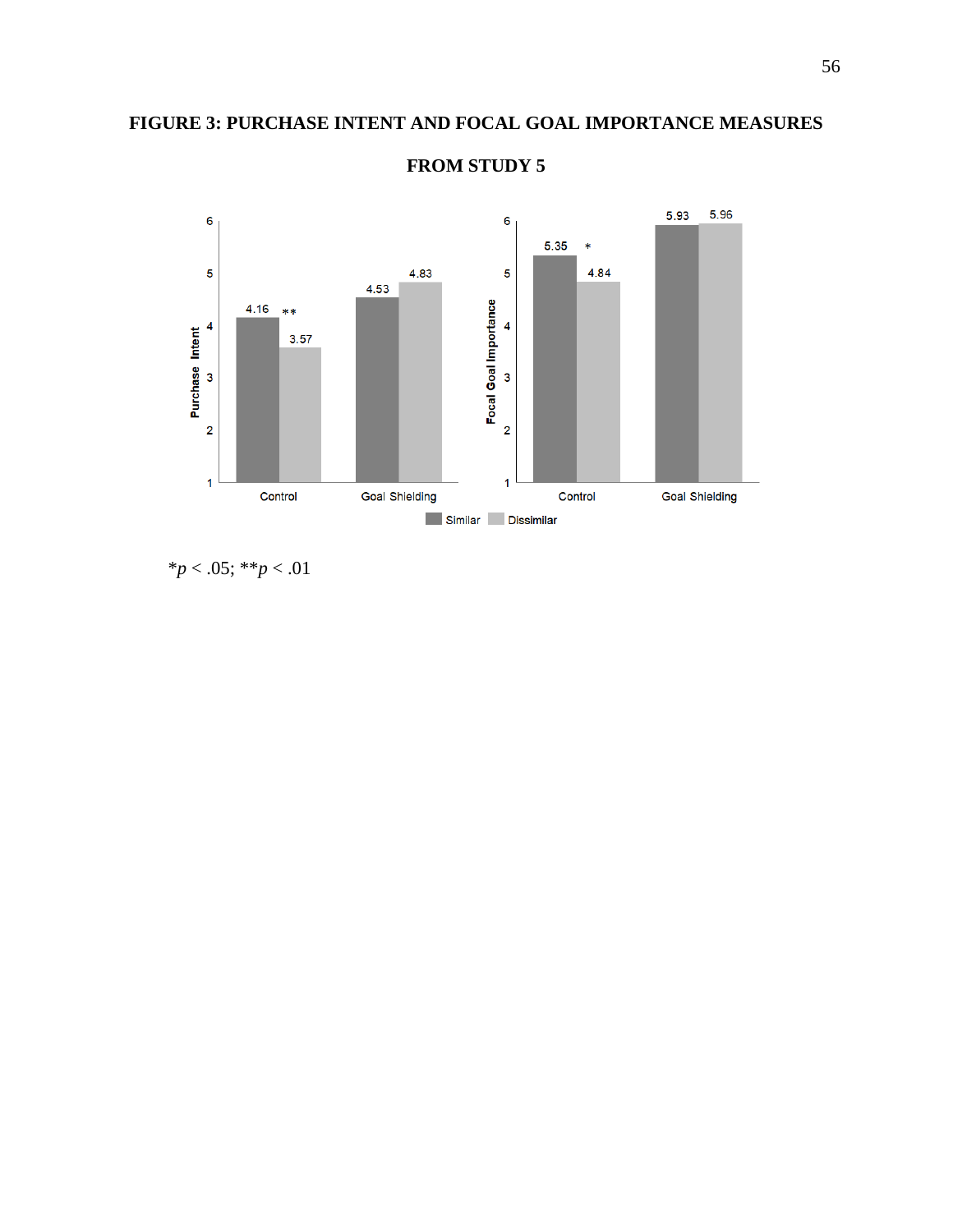# **Headings List**

# **1) CONCEPTUAL BACKGROUND**

# **1) STUDY 1A**

- 2) Method
- 2) Results and Discussion
- 3) *Manipulation Check*
- *3) Purchase Intent*
- *3) Coding the alternatives listed*

# **1) STUDY 1B**

## 2) Method

- 2) Results and Discussion
- 3) *Manipulation Check*
- *3) Purchase Intent*

# **1) STUDIES 1C – 1F**

- *3) Study 1C*
- *3) Study 1D*
- *3) Study 1E*
- *3) Study 1F*

## **1) STUDY 2**

- 2) Method
- 2) Results and Discussion
- 3) *Manipulation Check*
- *3) Purchase Intent*
- *3) Focal Goal Importance*